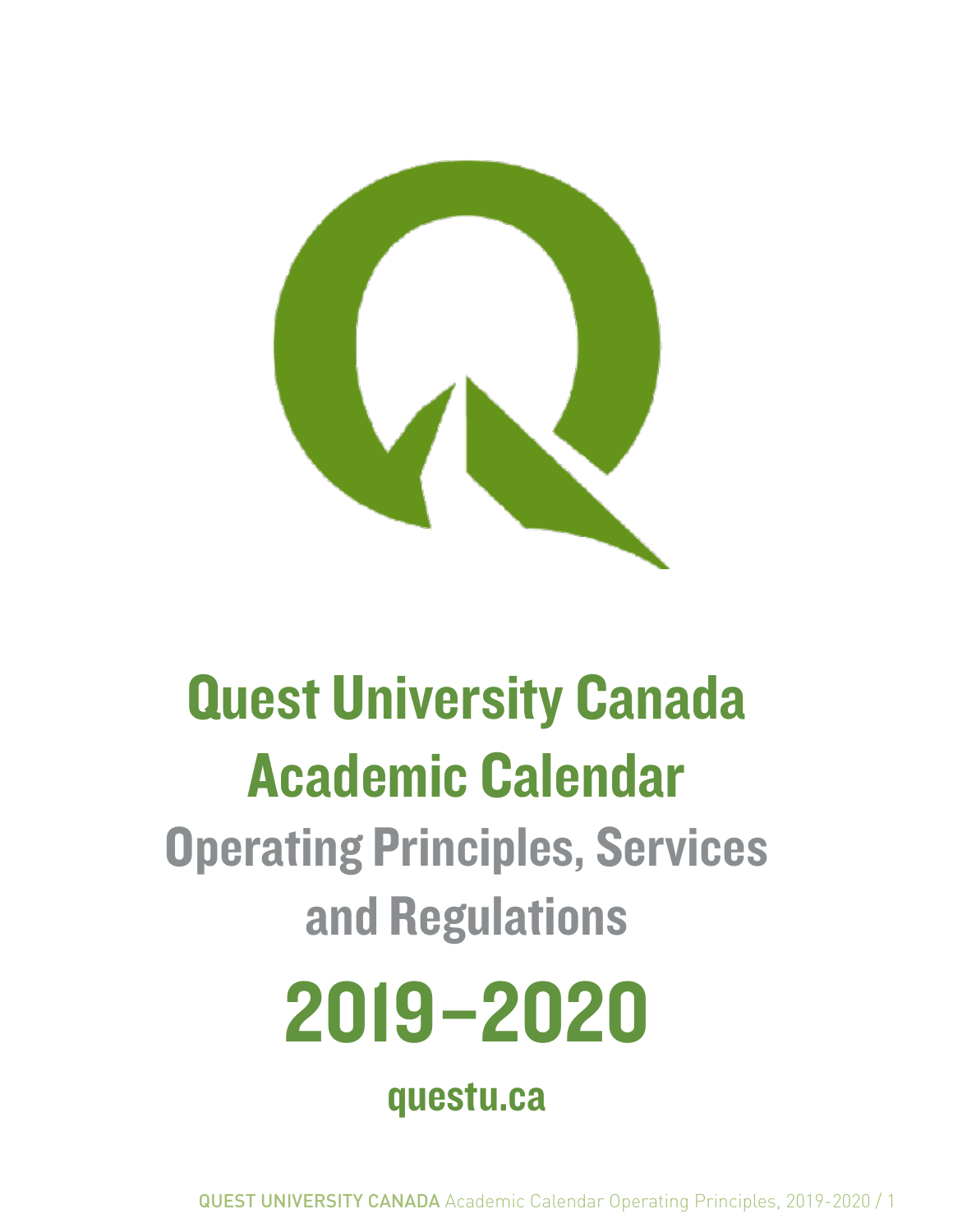Quest University Canada operates under the authority of the Sea to Sky University Act proclaimed into law by the British Columbia Legislative Assembly in 2002.

This program is offered under the written consent of the Minister of Advanced Education in effect since 2006, renewed in 2011 and 2016, having undergone a quality assessment process and been found to meet the criteria established by the Minister. Prospective students are responsible for satisfying themselves that the program and the degree will be appropriate to their needs (e.g. acceptable to potential employers, professional licensing bodies or other educational institutions).

The Academic Calendar is the official guide to operating principles, services and regulations of the University. The official academic year begins on September 3, 2019. Changes in Academic Calendar normally take effect at the beginning of the fall term each year unless otherwise stated. The University reserves the right to revise or cancel, at any time, any rule, policy, regulation or schedule published in this manual or its supplements.



# **2019-2021** TERM CALENDAR

|                  |            | s                        | м                       | т                       | w                       | Т            | F              | s  |
|------------------|------------|--------------------------|-------------------------|-------------------------|-------------------------|--------------|----------------|----|
|                  | AUG        | 23                       | 24                      | 25                      | 26                      | 27           | 28             | 29 |
|                  | <b>SEP</b> | 30                       | 31                      | $\mathbf{1}$            | $\overline{\mathbf{c}}$ | 3            | 4              | 5  |
|                  |            | 6                        | 7                       | 8                       | 9                       | 10           | 11             | 12 |
|                  |            | 13                       | 14                      | 15                      | 16                      | 17           | 18             | 19 |
|                  |            | 20                       | 21                      | 22                      | 23                      | 24           | 25             | 26 |
|                  | OCT        | 27                       | 28                      | 29                      | 30                      | $\mathbf{1}$ | $\overline{2}$ | 3  |
|                  |            | 4                        | 5                       | $\boldsymbol{6}$        | $\overline{7}$          | 8            | 9              | 10 |
|                  |            | 11                       | 12                      | 13                      | 14                      | 15           | 16             | 17 |
|                  |            | 18                       | 19                      | 20                      | 21                      | 22           | 23             | 24 |
|                  |            | 25                       | 26                      | 27                      | 28                      | 29           | 30             | 31 |
|                  | NOV        | 1                        | $\overline{\mathbf{c}}$ | 3                       | 4                       | 5            | 6              | 7  |
| 2020 FALL TERM   |            | 8                        | 9                       | 10                      | 11                      | 12           | 13             | 14 |
|                  |            | 15                       | 16                      | 17                      | 18                      | 19           | 20             | 21 |
|                  |            | 22                       | 23                      | 24                      | 25                      | 26           | 27             | 28 |
|                  | DEC        | 29                       | 30                      | 1                       | $\overline{\mathbf{c}}$ | 3            | 4              | 5  |
|                  |            | 6                        | 7                       | 8                       | 9                       | 10           | 11             | 12 |
|                  |            | 13                       | 14                      | 15                      | 16                      | 17           | 18             | 19 |
|                  |            | 20                       | 21                      | 22                      | 23                      | 24           | 25             | 26 |
|                  | <b>JAN</b> | 27                       | 28                      | 29                      | 30                      | 31           | 1              | 2  |
|                  |            | 3                        | 4                       | 5                       | 6                       | 7            | 8              | 9  |
|                  |            | 10                       | 11                      | 12                      | 13                      | 14           | 15             | 16 |
|                  |            | 17                       | 18                      | 19                      | 20                      | 21           | 22             | 23 |
|                  |            | 24                       | 25                      | 26                      | 27                      | 28           | 29             | 30 |
|                  | FEB        | 31                       | 1                       | $\overline{\mathbf{c}}$ | 3                       | 4            | 5              | 6  |
| Σ                |            | 7                        | 8                       | 9                       | 10                      | 11           | 12             | 13 |
|                  |            | 14                       | 15                      | 16                      | 17                      | 18           | 19             | 20 |
|                  |            | 21                       | 22                      | 23                      | 24                      | 25           | 26             | 27 |
| 2021 SPRING TERI | MAR        | 28                       | $\mathbf{1}$            | $\overline{2}$          | 3                       | 4            | 5              | 6  |
|                  |            | 7                        | 8                       | 9                       | 10                      | 11           | 12             | 13 |
|                  |            | 14                       | 15                      | 16                      | 17                      | 18           | 19             | 20 |
|                  |            | 21                       | 22                      | 23                      | 24                      | 25           | 26             | 27 |
|                  | <b>APR</b> | 28                       | 29                      | 30                      | 31                      | 1            | $\overline{2}$ | з  |
|                  |            | 4                        | 5                       | 6                       | $\boldsymbol{7}$        | 8            | 9              | 10 |
|                  |            | 11                       | 12                      | 13                      | 14                      | 15           | 16             | 17 |
|                  |            | 18                       | 19                      | 20                      | 21                      | 22           | 23             | 24 |
|                  |            | 25                       | 26                      | 27                      | 28                      | 29           | 30             | 1  |
|                  | MA۱        | $\overline{\phantom{a}}$ | 3                       | 7.                      | 5                       |              | 7              | 8  |
|                  |            | 9                        | 10                      | 11                      | 12                      | 13           | 14             | 15 |
|                  |            | 16                       | 17                      | 18                      | 19                      | 20           | 21             | 22 |
|                  |            | 23                       | 24                      | 25                      | 26                      | 27           | 28             | 29 |
|                  | <b>JUN</b> | 30                       | 31                      | $\mathbf{1}$            | $\overline{2}$          | з            | 4              | 5  |
|                  |            | 6                        | $\overline{7}$          | 8                       | 9                       | 10           | 11             | 12 |
|                  |            | 13                       | 14                      | 15                      | 16                      | 17           | 18             | 19 |
|                  |            | 20                       | 21                      | 22                      | 23                      | 24           | 25             | 26 |
|                  | JUL        | 27                       | 28                      | 29                      | 30                      | $\mathbf{1}$ | 2              | з  |
| 2021 SUMMER TERM |            | 4                        | $5\phantom{.0}$         | $\boldsymbol{6}$        | $\overline{7}$          | 8            | 9              | 10 |
|                  |            | 11                       | 12                      | 13                      | 14                      | 15           | 16             | 17 |
|                  |            | 18                       | 19                      | 20                      | 21                      | 22           | 23             | 24 |
|                  |            | 25                       | 26                      | 27                      | 28                      | 29           | 30             | 31 |
|                  | <b>AUG</b> | $\mathbf{1}$             | $\overline{2}$          | 3                       | 4                       | 5            | 6              | 7  |
|                  |            | 8                        | 9                       | 10                      | 11                      | 12           | 13             | 14 |
|                  |            | 15                       | 16                      | 17                      | 18                      | 19           | 20             | 21 |
|                  |            | 22                       | 23                      | 24                      | 25                      | 26           | 27             | 28 |

#### **2019-2020 ACADEMIC YEAR 2020-2021 ACADEMIC YEAR**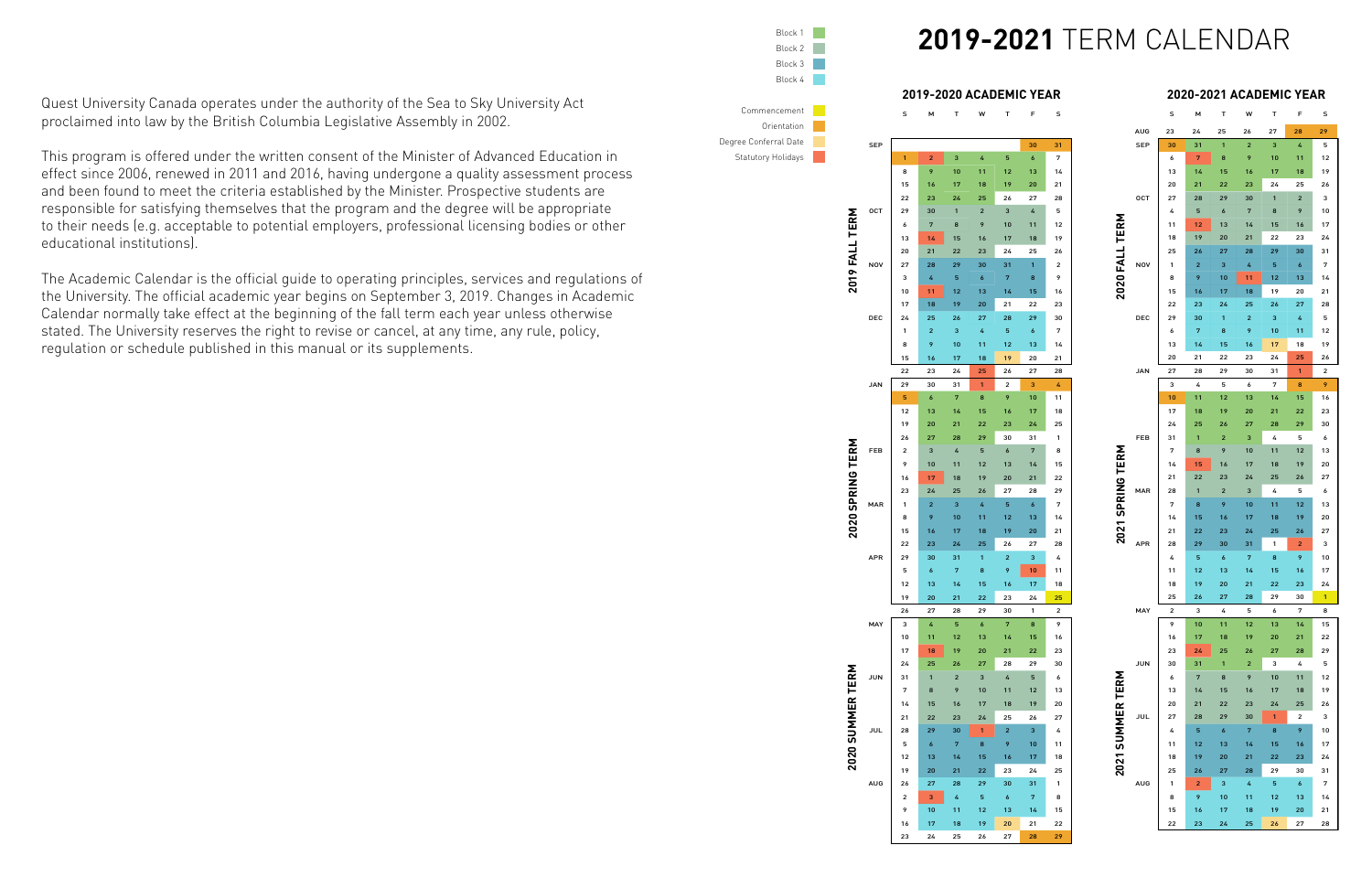# **Table of Contents**

| Estimated Cost of Attendance          |
|---------------------------------------|
| Payment of Fees for Tuition, Room and |
| Enrolment Deposit                     |
|                                       |
| Refund of Fees and Charges            |

| FINANCIAL ASSISTANCE: GOVERNME        |
|---------------------------------------|
|                                       |
|                                       |
|                                       |
| Quest Entrance Scholarships           |
|                                       |
| Government Student Aid                |
| Student Employment Program            |
| Leaves of Absence and Financial Assis |
| Financial Aid Office Appointments     |
|                                       |

| THE BACHELOR OF ARTS AND SCIENC        |
|----------------------------------------|
|                                        |
| Foundation Program                     |
| Concentration Program                  |
| Rhetoric and Quantitative Reasoning Ac |

#### ACADEMIC OPERAT

| Course Change/Add/Withdrawal (Leave   |
|---------------------------------------|
| Faculty Advisors and Mentors          |
|                                       |
|                                       |
|                                       |
|                                       |
|                                       |
| Satisfactory Academic Progress (SAP). |
| Academic Standing                     |
| Student Progress Groups (SPG)         |
| Appeals of Final Course Grades        |
|                                       |

| FINANCIAL ASSISTANCE: GOVERNMENT STUDENT AID, QUEST SCHOLARSHIPS AND BUR- |    |
|---------------------------------------------------------------------------|----|
|                                                                           |    |
|                                                                           |    |
|                                                                           |    |
|                                                                           |    |
|                                                                           |    |
|                                                                           |    |
|                                                                           |    |
|                                                                           |    |
|                                                                           |    |
|                                                                           |    |
|                                                                           |    |
|                                                                           |    |
|                                                                           |    |
|                                                                           |    |
|                                                                           |    |
|                                                                           |    |
|                                                                           |    |
|                                                                           |    |
| Course Syllabus                                                           | 58 |
|                                                                           |    |
|                                                                           |    |
|                                                                           |    |
|                                                                           |    |
|                                                                           |    |
|                                                                           |    |
|                                                                           |    |
|                                                                           |    |
|                                                                           |    |
|                                                                           |    |
|                                                                           |    |
|                                                                           |    |
|                                                                           |    |
|                                                                           |    |
|                                                                           |    |
|                                                                           |    |

**QUEST UNIVERSITY CANADA Academic Calendar Operating Principles, 2019-2020 / 5**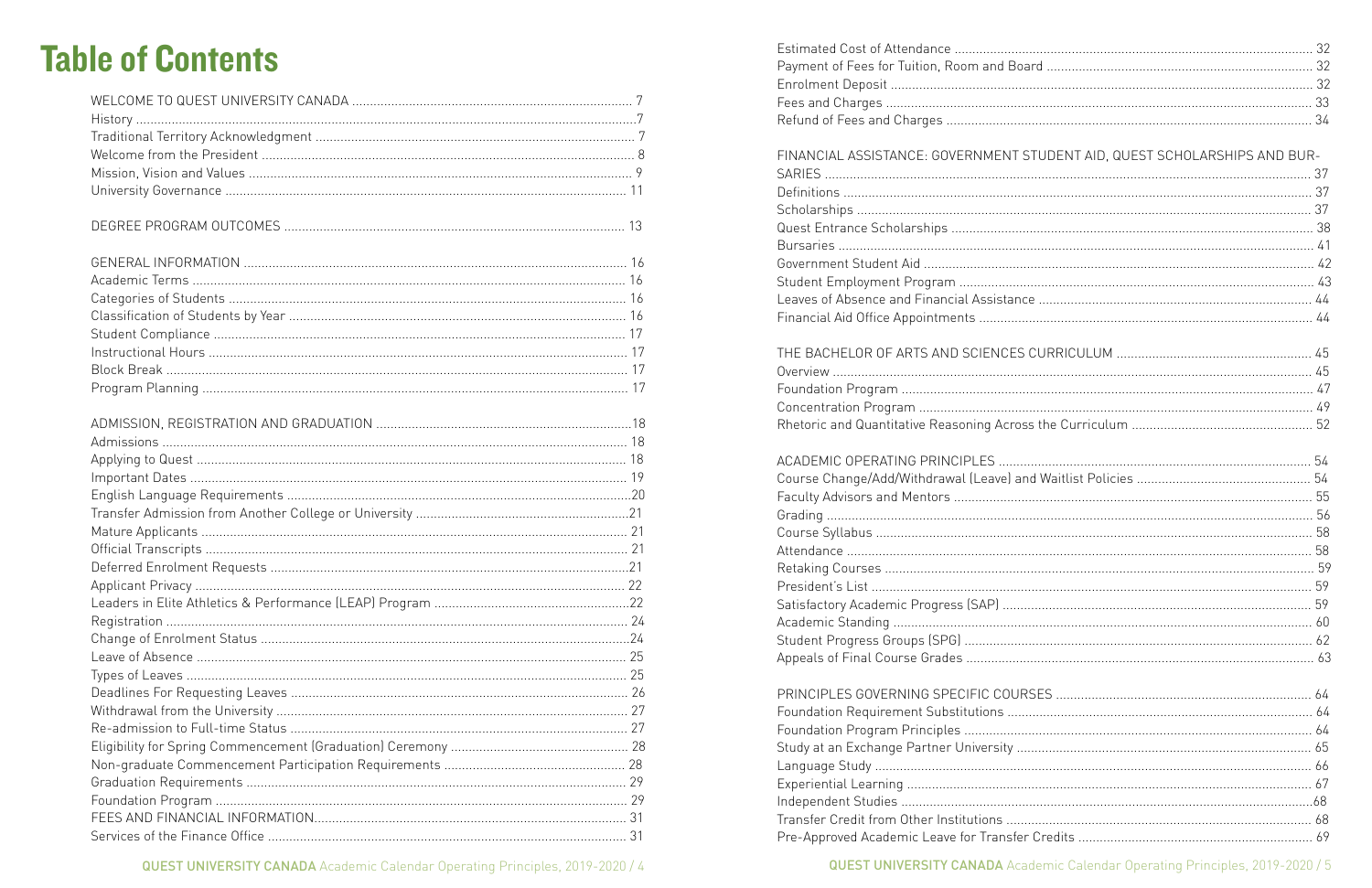| Notice of Disclosure of Personal Information to Citizenship and Immigration Canada  81 |  |
|----------------------------------------------------------------------------------------|--|
|                                                                                        |  |
|                                                                                        |  |
|                                                                                        |  |

# WELCOME TO QUEST UNIVERSITY CANADA

# **History**

Canada is a place where history and tradition are respected, but where experimentation and change are embraced. Quest University Canada serves as the standard of excellence in creating new and innovative ways to educate students to meet the emerging demands of the 21st century.

Quest was spearheaded by Dr. David W. Strangway, one of the most renowned educators, scholars and administrators of his generation. The planning for this new independent, secular, not-for-profit liberal arts and sciences university took a decade. His vision of an innovative undergraduate university was first actualized by the proclamation of the Sea to Sky University Act in the British Columbia Legislative Assembly in 2002, followed by the acquisition of a 240-acre parcel of land in the Garibaldi Highlands area of Squamish in 2003.

With a newly constructed \$100 million state-of-the-art campus and a unique curriculum based on the one course at a time Block Plan, Quest opened its doors in 2007. Since then the University has expanded the size of its student body, faculty and staff, to create a truly invigorating and innovative educational experience.

Quest was accredited by the British Columbia Degree Quality Assessment Board in September 2006 and was renewed in 2011 and 2016. The DQAB has the sole legal authority to accredit universities in British Columbia.

In September 2007, the inaugural class of students enrolled in the Bachelor of Arts and Sciences (BA&Sc) Foundation Program. Our first graduation ceremony took place in April 2011. The April 2018 graduation ceremony marked a milestone in that alumni numbers now surpass student numbers.

# Traditional Territory Acknowledgment

We would like to acknowledge that the land on which we gather is the traditional, ancestral and unceded territory of the Skwxwú7mesh peoples (Squamish). Quest sits on the Squamish traditional territory, and we are grateful to have the opportunity to work, learn and live in this blessed territory.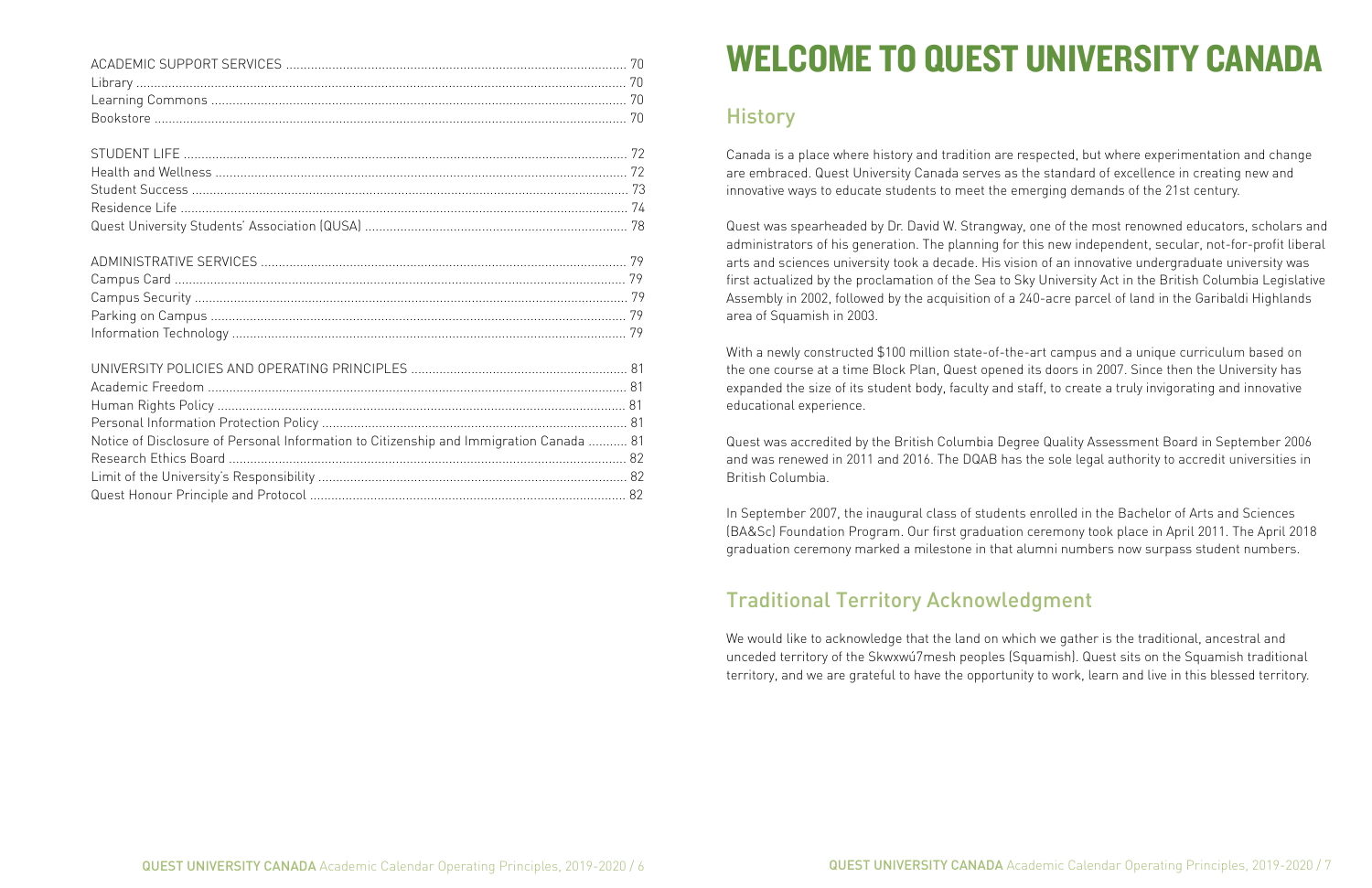

# Welcome from the President

Welcome to Quest University Canada. This is our calendar for the upcoming academic year. It represents vital knowledge about our University and how we are governed. I thank our many valued staff and faculty who contributed to this edition. I am sure you will find it a valuable resource in planning your academic year at Quest. If you are considering our University as your choice to continue your education, I sincerely hope you will decide to join us. Quest is unique. Our dedication to supporting your intellectual pursuits and passions, one course at a time in the Block Plan, will make your experience here a rewarding one. Please visit us, and experience what the contents of this Academic Calendar represent.

George Iwama President and Vice-Chancellor

# Mission, Vision and Values

## Mission

Our mission is to transform how our students think, question and engage with the world through a revolutionary educational model that sparks personal growth and intellectual development.

To fulfill this mission, Quest seeks to:

• Inspire curious minds to develop their own questions in response to complex problems and global

• Encourage independent thinkers to take charge of their education through active, experiential

- issues
- learning and a personalized course of study
- Teach intellectually daring students to integrate ideas across disciplines and cultures in an academically rigorous, intensive Block system
- share a passion for discovery
- 

• Foster collaborative communities among a select group of diverse, international individuals, who

• Equip compassionate graduates to make a meaningful impact on people's lives, the environment, and society through ethical engagement and the communication of evidence-based knowledge

# Vision

Guided by the principles of our Founder, Dr. David W. Strangway, our students, faculty and staff pursue knowledge without boundaries; investigate different cultures and ways of knowing; strive for a more environmentally sustainable and equitable world; practice informed, evidence-based questioning; and embark on a shared quest to exemplify the future of undergraduate learning in Canada.

# Values

Exploration without boundaries in a uniquely designed learning environment. Our revolutionary curriculum, intentionally designed campus, world-class faculty and staff, dynamic student life structures, and diverse social communities encourage interactions between ideas and people who love to learn.

Empowerment of all to take risks and continually learn. The ability to experiment and learn from failure in a safer space builds competence and confidence. Students are challenged to think broadly and consider multiple ways of knowing, as they delve into complex issues through research and present arguments cogently using sophisticated rhetorical means and quantitative reasoning. In addition, the academic and co-curricular programs build the emotional resilience, social skills, and awareness of global and environmental issues necessary for students to pursue productive lives and a sustainable future.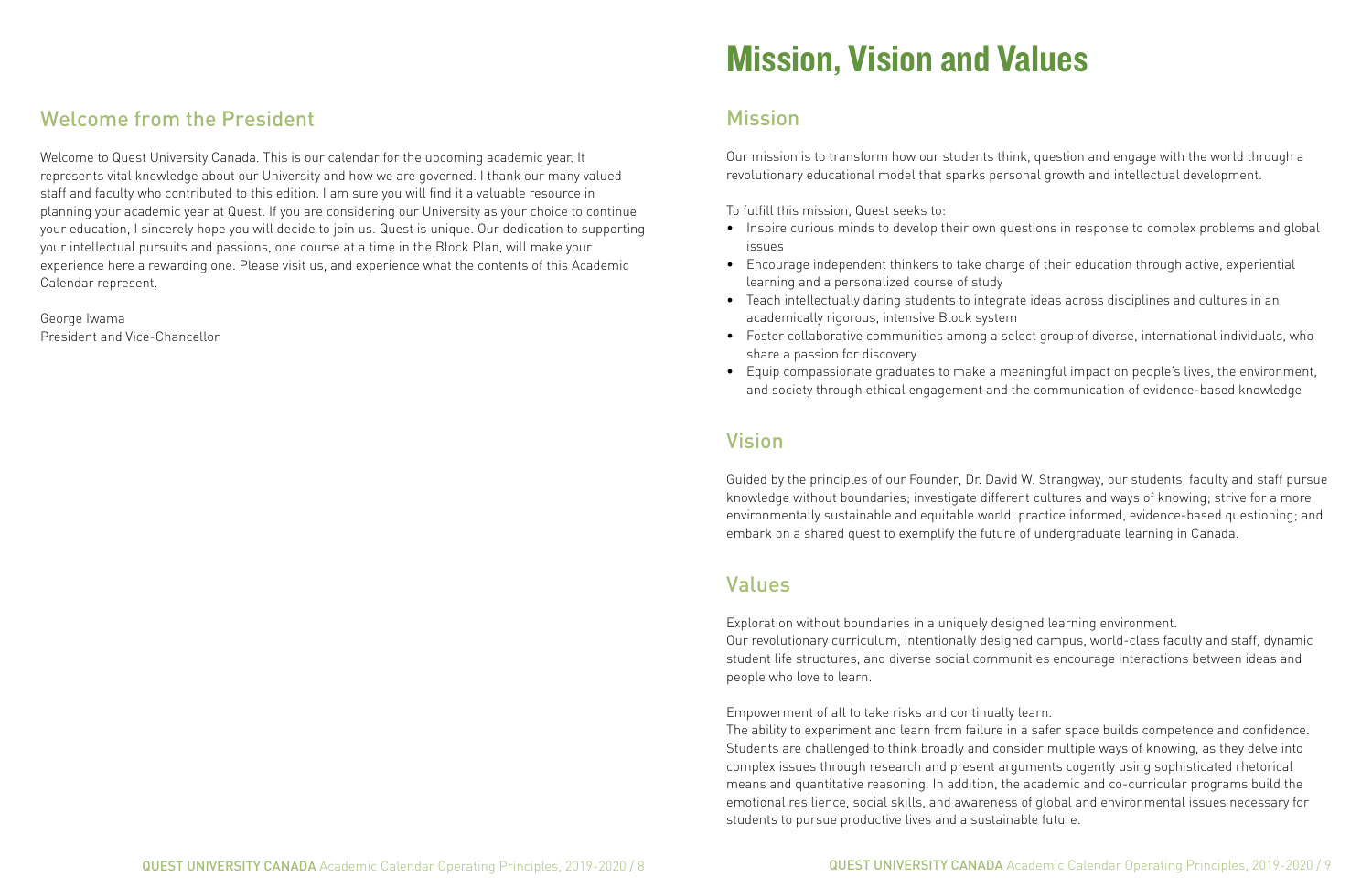Balance between autonomy and collaboration.

Inquiry-based education in a personalized, interdisciplinary setting provides exceptional opportunities for a diversity of creative learners. Collaborative methods, community partnerships, and an inclusive campus culture remind us that education is a shared endeavor.

Understanding place as a touchstone of knowledge.

Quest's location shapes who we are and how we learn—situated in the unceded territory of the Squamish First Nation, nurtured by the verdant ecosystem of the Pacific Northwest, enriched by the cultural vibrancy of Vancouver and proximity to Asia. Place is instrumental to our production of knowledge.

Celebration of interdependent connections across campus and the globe.

Close, collaborative relationships evolve among our diverse learning communities that change how we think, feel and view the world. The most significant learning, growth and successes come from testing ideas and solving problems together.

# University Governance

# The President

The current President of Quest is Dr. George Iwama. The President is the Chief Executive Officer of the University and its representative to the outside world, simultaneously holding the office of Vice-Chancellor. The President formally recommends the appointment and reappointment of all Quest Faculty to the Board, but acts on the recommendation of the Chief Academic Officer and the elected Faculty Performance Review Committee or relevant faculty search committees. The President is responsible for overseeing development of annual and long-term budgets and presents them to the Board for approval. The President is responsible for decisions on major capital investments and other long-term management issues. The President is the appeal of last resort for various situations and constituencies as specified in university policies.

# The Board of Governors

The Board of Governors is the entity ultimately responsible for the operation of the University. The Sea to Sky University Act specifies that the Board will consist of from 3 to 11 members who serve for five-year terms and can be re-elected once; following which, at least one year of non-membership must elapse before they can resume a position on the Board. The Board is self-perpetuating, meaning it elects its own members. The Board also elects its own Chair for a two-year term. The Board has fiduciary responsibility for the Institution and formally approves all faculty appointments, the University budget, and all University policies. A list of current members is available online at questu.ca.

# The Chancellor

The Chancellor is the ceremonial head of the University, formally grants degrees, and can represent the Institution in other capacities. The Chancellor is elected by the Board, serving for a three-year term, and is simultaneously a member of the Board of Governors. The Founding Chancellor of Quest was Dr. David W. Strangway, FRSC, OC.

# Office of the Ombudsperson

The Ombuds Office at Quest works with students, faculty and staff to ensure all members of the community are treated fairly. The focus of the Ombudsperson is to ensure that everyone at Quest can learn, work and live in a fair, equitable and respectful environment. Reporting to the President, the Office is an independent, impartial, informal and confidential resource for all members of the Quest community. More information about the role of the Ombudsperson and how to request support or guidance is available at questu.ca.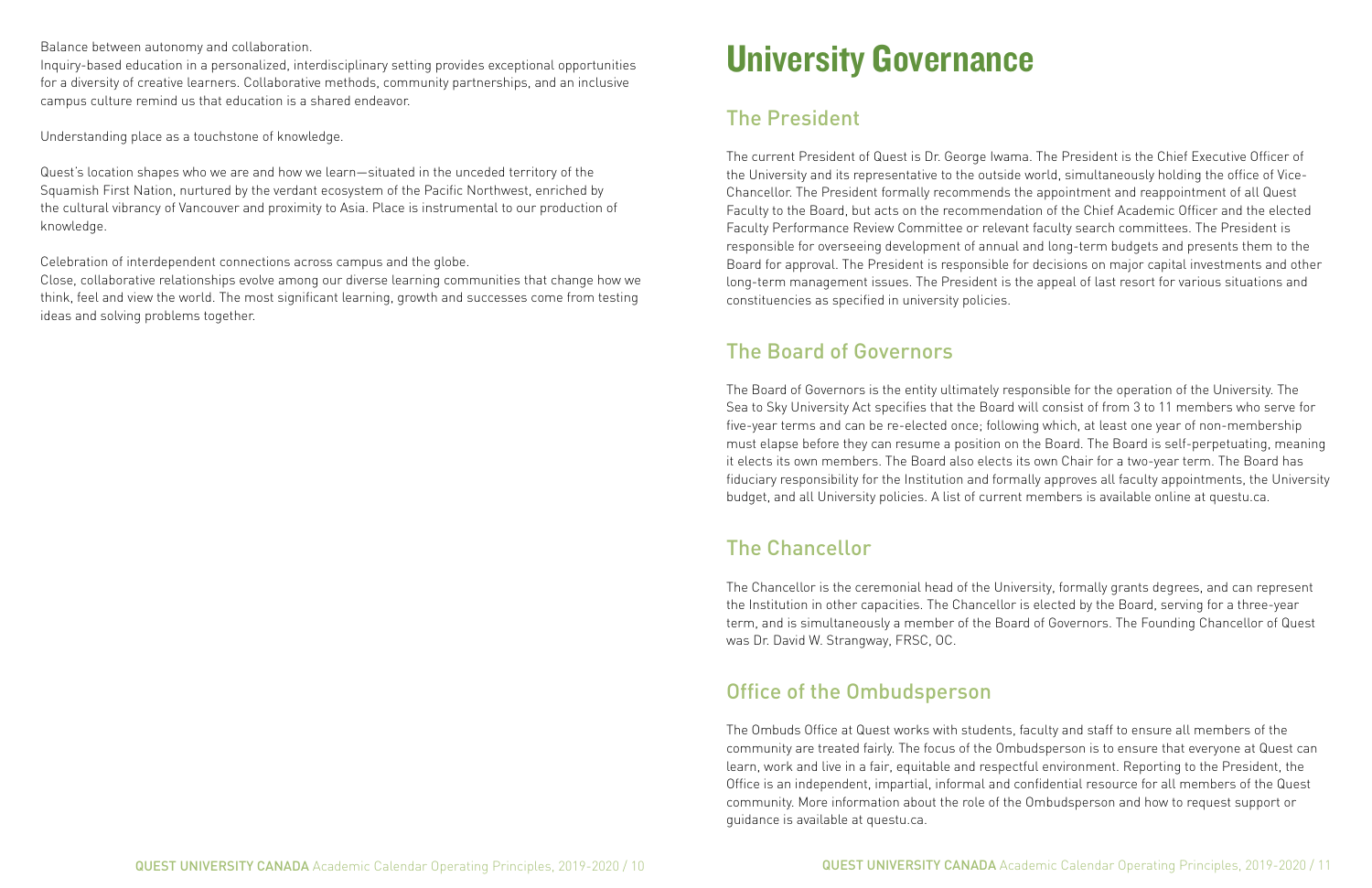# Academic Leadership

The Academic Leadership Team at Quest manages the planning, coordination and day-to-day operations of the academic and co-curricular programs. The team consists of the Chief Academic Officer, who oversees all aspects of the academic program at Quest, and the Dean of Student Life, who is responsible for the co-curricular program. The Chief Academic Officer is supported by Administrative Chairs. Students are sometimes asked to consult with members of this team when proposing changes to their degree requirements.

For the 2019–2020 academic year, the academic leadership team consists of the following individuals:

Interim Chief Academic Officer: Dr. Jamie Kemp Interim Dean of Student Life: Krista Lambie Curriculum Committee Chair: Dr. Marjorie Wonham Visiting Tutor Chair: Dr. Ian Picketts

# DEGREE PROGRAM OUTCOMES

By encouraging the personal and intellectual development of its students, Quest aims to prepare them for the challenges of the 21st century. We strive to educate engaged, creative and thoughtful leaders, fostering the skills that will guide our students to rewarding careers or advanced studies after graduation. We have designed the curriculum with the following learning outcomes in mind. These outcomes serve as benchmarks by which to measure student success, inform our own selfassessment and guide our efforts to continually improve the Quest program of study.

# Communication

Communication is the successful exchange of ideas and information. Quest graduates will be able to transmit thoughts using a variety of different media with consideration of their audiences; to listen to others with respect and discernment; and to facilitate effective dialogue.

Quest graduates will be able to:

• Identify excellence in writing and compose good English prose, and express themselves in various

- disciplinary settings and genres
- Effectively present their ideas orally to peers and more general audiences
- Use visual media such as physical models or technologies to aid
- Listen effectively in one-on-one and larger discussions
- Operate well in teams, building consensus and facilitating the exchange of ideas among members of a group
- Recognize and treat with sensitivity gender and cultural differences

# Critical Thinking

Critical thinking is the ability to develop a sequence of arguments using linguistic, rhetorical, logical, mathematical and other tools; to evaluate the work of others; to apply creativity, analogy, knowledge, modeling and judgment to solve problems; and to reflect on one's performance and the steps needed to improve.

Quest graduates will be able to:

• Analyze problems and contexts by breaking them down into their constituent parts, revealing

- Evaluate texts and other works of the imagination
- elements, meanings and relationships
- Marshal evidence and develop arguments that build towards a thesis
- Devise solutions to complex problems, applying knowledge, judgment and imagination in the process
- Apply quantitative reasoning skills where appropriate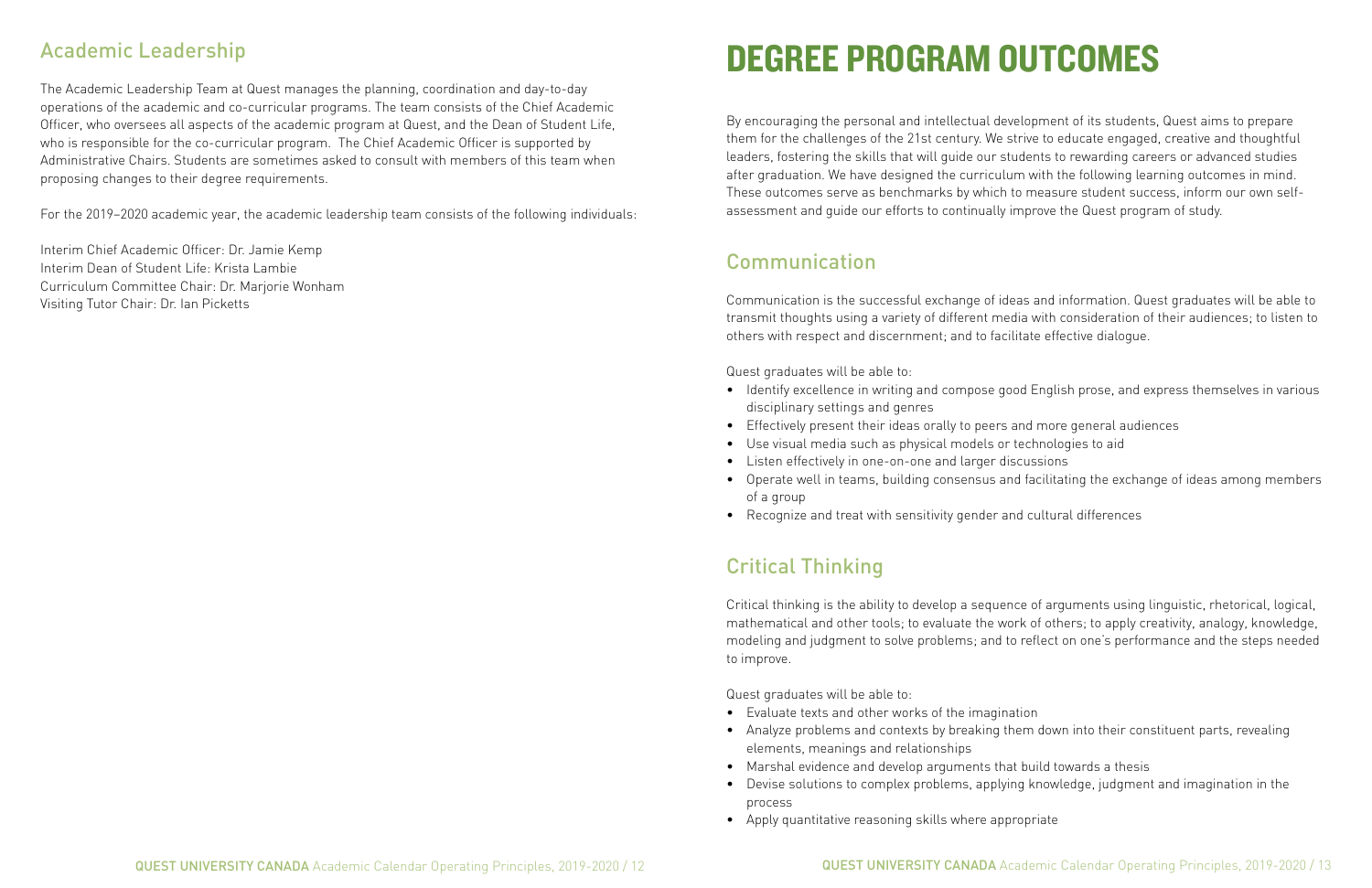# **Ethics**

The process of articulating beliefs and values, and making responsible decisions in a reasoned manner—in short, living the examined life—is at the heart of a sound education.

Quest graduates will be able to:

- Give an account of their ethical principles
- Analyze and discuss their own and others' ethical practices, applying critical thinking skills
- Use ethical principles and processes as a basis for action on global and local issues
- Act with academic integrity, follow the Quest Honour Principle, and justify their academic decisions

# Integration/Breadth

Issues in the complex modern world demand the ability to think and work with many distinct methods; and to make connections across disciplinary boundaries.

Quest graduates will be able to:

- Operate with the tools and approaches of a diversity of disciplines, including the Arts and Humanities, Social Sciences, Life Sciences, Physical Sciences and Mathematics
- Form and articulate connections between disciplines, phenomena, cultures and societies
- Bring a variety of perspectives to bear on a single problem
- Incorporate experiential learning into their outlooks and decision-making
- Understand and implement the processes of team building and the role of leadership
- Understand the effect of human activity on the natural environment and recognize the implications of our place in it

# International Perspectives

We are increasingly a global community; good world citizens should therefore respect, understand and be able to work with communities different from their own.

Quest graduates will be able to:

- Identify and work with the central ideas and practices of at least one culture or social group different from their own
- Gain familiarity with a foreign language
- Understand the importance of deliberation in the conduct of democracy
- Identify and articulate their civic rights and commitments

### Research

In a world characterized by the unprecedented availability of information, good research implies the ability to find what is relevant; to assess its reliability; and to process data to reach meaningful conclusions.

Quest graduates will be able to:

• Use available search mechanisms (such as online databases) to find relevant data, opinion, or

- scholarly work on a subject
- Make informed judgments concerning the value of sources
- Synthesize acquired information, for example by writing a review paper, leading a seminar discussion, or preparing a presentation on the subject
- Identify areas of uncertainty or unexplored questions that could lead to fruitful lines of inquiry
- Recognize different approaches to inquiry in different disciplines, and plan and execute investigations within and across disciplinary boundaries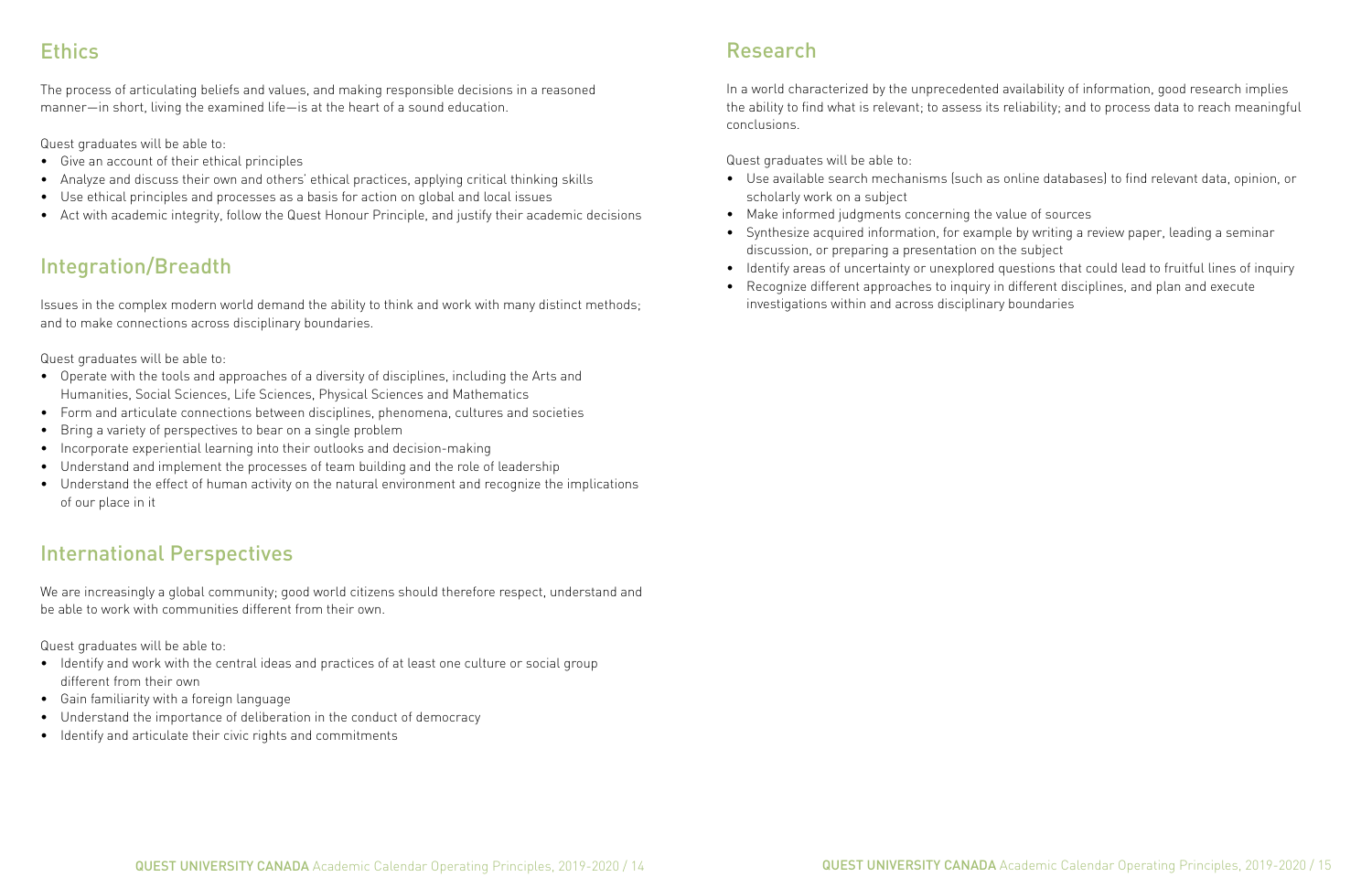# GENERAL INFORMATION

# Academic Terms

Quest University Canada offers a fall term (September to December) and a spring term (January to April), each consisting of 4 Blocks, and a summer term (May to August) of 2 or 3 Blocks. Refer to the 2019–2020 Term Calendar for further detail regarding the precise dates for each Block and term for the academic year.

# Categories of Students

#### Degree Student

A student admitted to credit Blocks as a candidate for a degree. Normally, each student takes 4 Blocks per term, and not fewer than 3 Blocks to be classified as a full-time student.

- First Year: 0 to 7 credits awarded
- Second Year: 8 to 15 credits awarded
- Third Year: 16 to 23 credits awarded
- Fourth Year: 24 or more credits awarded

#### Non-degree Student

A student admitted to credit Blocks, but not as a candidate for a degree.

#### Full-time/Part-time

A student enrolled in a minimum of 3 Blocks per term or 6 Blocks per year is considered full-time. A student registered in fewer than 3 Blocks per term is considered part-time.

# Classification of Students by Year

Students are classified according to the number of Blocks successfully completed:

Note: Non-degree students are not classified by year.

# Student Compliance

While enrolled at Quest, a student agrees to abide by the legislation, by-laws, policies, codes and procedures of the University, which may be amended from time to time.

# Instructional Hours

A Block typically consists of 54 hours of scheduled instruction and normally meets for a minimum of three hours per day, Monday to Friday, over a 3.5-week period. Additional activities, such as field trips, labs or group projects, may be scheduled at other times of the day. Please consult the course syllabus for further information regarding course requirements.

### Block Break

At the conclusion of each Block, students are granted a break from studies, typically four days in length. Block Break officially begins at 5 p.m. on the last day of the Block and ends at 5 p.m. on the day prior to the first day of the following Block. No mandatory coursework will be assigned during Block Break.

# Program Planning

Students are assigned Faculty Advisors to assist with planning and to monitor their progress towards graduation. Students are ultimately responsible for the completeness and accuracy of their registration and for fulfilling the requirements of their degree. Students who plan to enter a graduate or professional program at another institution upon graduation from Quest are encouraged to consult their Faculty Advisor and the appropriate individual(s) at the receiving institution to ensure they meet the requirements for entry.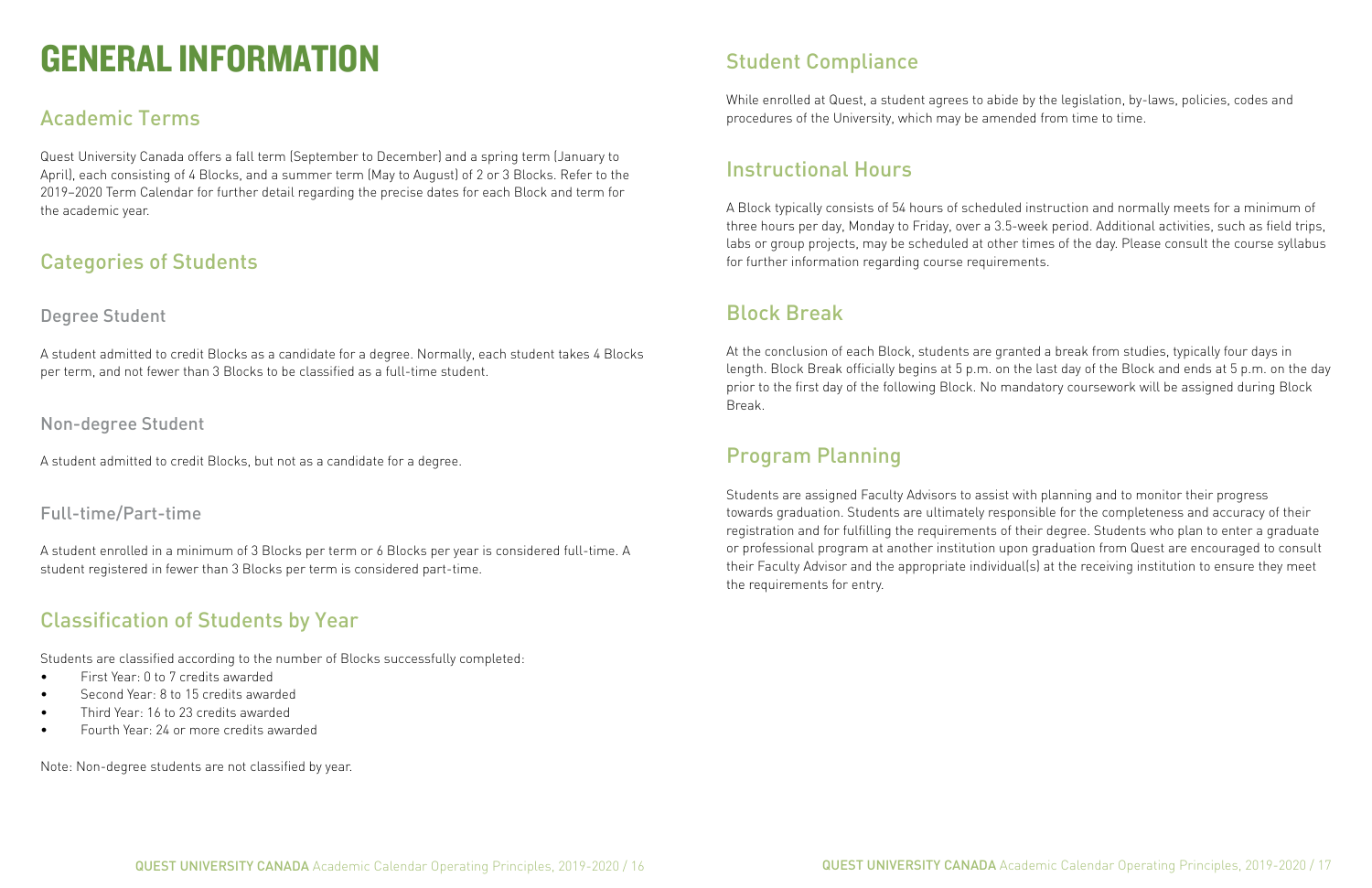# ADMISSION, REGISTRATION AND **GRADUATION**

# Admissions

For the most up-to-date admissions information, refer to questu.ca.

# Applying to Quest

To be considered for admission, all prospective students must:

- Complete Quest's online Preliminary Application form, or apply using the Common Application.
- Use the provided registration details (sent by email) to login to Quest's applicant portal in order to submit the following documents:
	- The most recent available secondary school transcript. Admission decisions can be made with interim marks but may be deferred until updated marks are available. Like all application documents, transcripts should be submitted through the online applicant portal. If this is not possible, transcripts may be submitted by email or mail. While applicants themselves may submit transcripts for the purposes of the application, an official final secondary school transcript must be mailed or email directly from the guidance office of the student's secondary school before the student starts classes at Quest. Final transcripts are also accepted directly from a state-, provincially-, or internationally-approved electronic transcript system.
	- A long and short essay according to the provided prompts.
	- A scholarship application in which students complete the required information or opt-out of the scholarship program.
	- A bursary application in which students complete the required information and submit appropriate supporting documentation or opt-out of the bursary program.
- Interview with a Quest Admissions Counsellor. If the application is deemed eligible upon review of the materials listed above, an Admissions Counsellor will contact the applicant to schedule the interview, which may be conducted in person, by phone or video call.

Some applicants may be required to submit the following documents:

- English language proficiency exam results (more details on this requirement in the English Language Requirements section below);
- Post-secondary (college or university) transcripts if the applicant has completed any schooling at the post-secondary level.

Applicants are also encouraged to submit any of the following optional documents:

- An original project that demonstrates their interests and abilities, such as a portfolio, photography samples, artwork, video, research projects, musical recoding, or extended essay
	-
- SAT/ACT test scores
- Recommendation letters
- A resume of the student's achievements
- An additional writing piece (e.g. an assignment prepared in the context of a class)

All documents should be uploaded by the student to Quest's applicant portal. Students will receive login information for this portal by email after submitting the first portion of their application, whether through the Preliminary Application or the Common Application.

Alternately, documents may be submitted to Quest Admissions by one of the following methods:

• Mail: Office of Admissions, Quest University Canada, 3200 University Blvd, Squamish BC, Canada,

- Email: admissions@questu.ca
- V8B 0N8
- Fax: +1.604.815.0829 (Attn: Admissions)

# Important Dates

December 1: Early Action Deadline

Prospective students wishing to receive an early admission decision must create their application, submit their supporting documents, and interview with a Quest Admissions Counsellor prior to December 1. Early Action admission decisions are non-binding and will released before January 1.

December 1: Early Decision Deadline Prospective students for whom Quest is their first-choice university may apply under our binding Early Decision (ED) plan. If admitted to Quest under the Early Decision plan, students are expected to withdraw all EA and RD applications to other institutions and to initiate no new applications. In addition to the required documents listed above ED applicants must also submit an Early Decision contract, signed by themselves, their guidance/college counsellor, and a parent/guardian, which outlines the binding terms of the application. ED applicants must confirm their enrolment no later than February 1.

February 15: Regular Decision Deadline Students are encouraged to complete their Admissions Application by February 15. Regular Decision admissions decisions are released before April 1, generally in mid-March. After this deadline, admission applications will be reviewed weekly on a rolling basis until enrolment is full.

February 20-22, March 19-21, April 2-4: Admitted Students Events Admitted students are invited to attend an on-campus event where they have a chance to meet current students, engage with faculty and staff, attend classes, stay in residence and have their questions answered. Space is limited.

May 1: Enrolment Confirmation Deadline Students must pay the enrolment deposit before this date to secure their enrolment in the fall term. This deposit is non-refundable after May 1. Enrolment deposits will be accepted after this date only of space remains in the incoming class.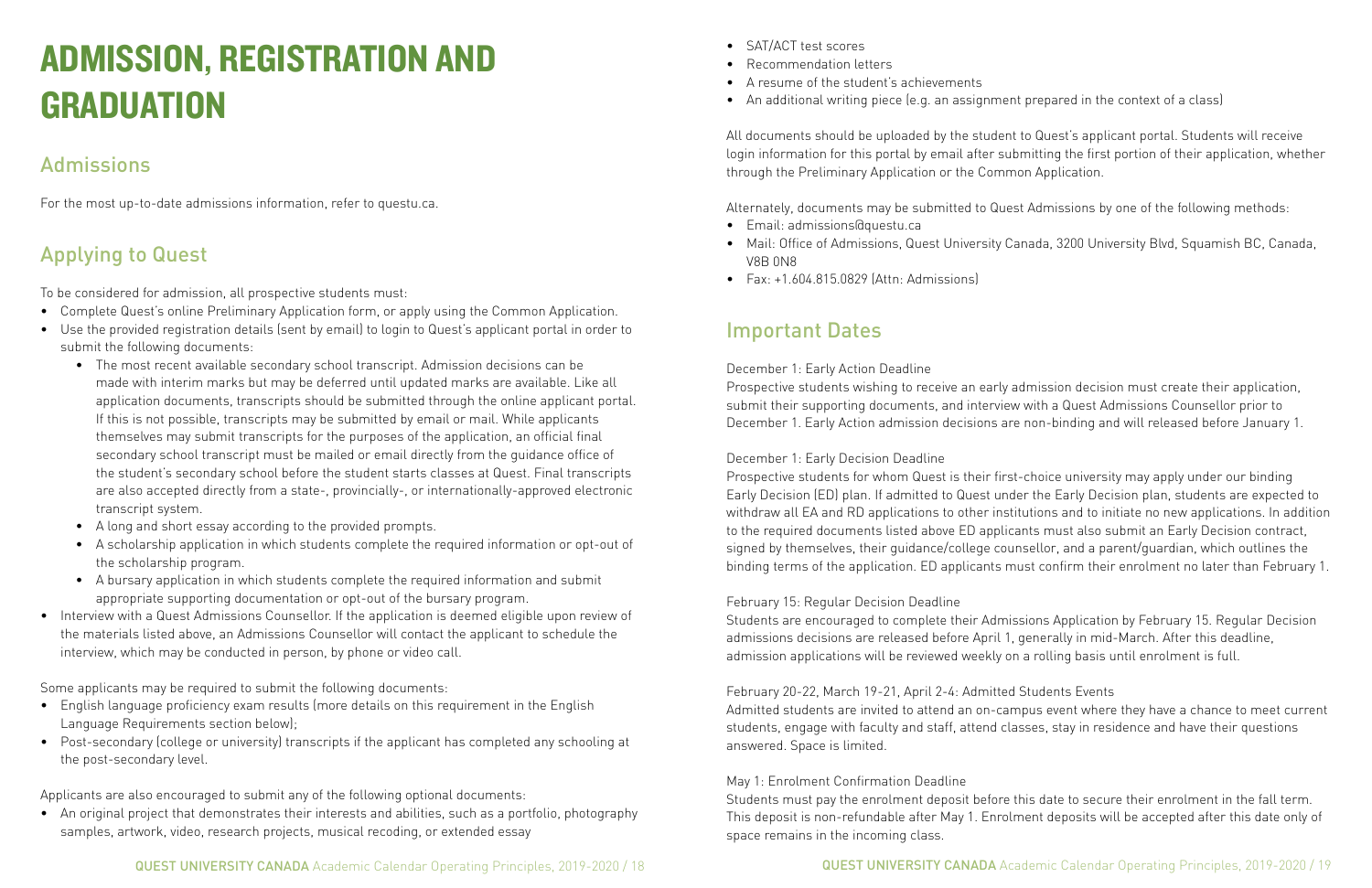#### May 1: Deferral Deadline

Students wishing to defer their fall enrolment for one year must pay their enrolment deposit and submit a Deferral Request Form before May 1. Scholarships are deferrable to the following fall, but need-based aid must be reapplied for annually. Admission offers cannot be deferred to the spring term.

# English Language Requirements

The substance of Quest Blocks and the style in which they are taught demands a high degree of proficiency in reading, writing, speaking and oral comprehension of English. Applicants whose native language is not English are required to submit the results of a TOEFL (Test of English as Foreign Language), IELTS (International English Language Testing System), or Duolingo English Test:

- Students who achieve at least 580 (paper-based) or 90 (internet-based) with a score of 21 in each of 4 testing sections (internet-based) on TOEFL, or an IELTS score of 6.5 in each of the four areas (reading, speaking, listening, writing), are strongly encouraged to apply. Please ensure that Quest's institution code 8341 is included on the TOEFL sheet.
- Students who receive a score of 70 or higher on the Duolingo language test are encouraged to apply. Applicants should submit their results directly through the online or app-based service.
- Students who have completed schooling in English are exempt from English proficiency test requirements. Their transcript must indicate they have completed at least two years of full-time study at a high school, university or college at which English is the official language of instruction for at least 50% of their course work.
- If a student considers their English ability sufficient for study at Quest, and has not met the above requirements, they may challenge the English requirement by submitting an English Language Proficiency Exemption Request Form through their applicant portal.
- More comprehensive English Language Requirements, including country-specific information and requirements, may be found here.
- International Baccalaureate, Advanced Placement, CEGEP and A-Levels
- Students may receive up to 4 Blocks of credit for IB, AP, CEGEP or A-Levels courses. Transfer credit is subject to final approval by the Transfer Credit Evaluation Committee. The Committee evaluates each course on a case-by-case basis, and there is no guarantee that a course will receive transfer credit.
- When approved, IB, AP, CEGEP and A-Levels credits will count towards elective credits. Credit for Foundation or Concentration courses is normally not given, but will be considered on a case-bycase basis.
- To be considered for transfer credit, a course must meet the following minimal requirements:
	- IB Final grade must be 6 or 7 in a "higher level" (i.e. not standard) IB course
	- AP Final grade must be 4 or 5 in a discipline offered at Quest University Canada
	- CEGEP Final grade must be a 'B' or better, and the course must be a second-year course
	- A-Levels Final received an 'A' mark, and the course must be full A-Levels (not AS-Levels)
- Please consult the section Transfer Credit from Other Institutions for details on procedures

# Transfer Admission from Another College or University

• Transfer students from other universities and colleges are encouraged to apply for admission. Given the unique nature of the Quest curriculum and course of study, the previous coursework done by transfer students will be evaluated individually to determine its applicability and transferability to • 50% of all coursework counting toward graduation requirements must be completed at Quest University Canada; this includes credits earned on exchange or academic leave while enrolled at

- the Quest degree. Normally, only credits with a grade of 'B' or higher will be considered.
- Quest.
- year) of transfer credit at time of entry.
- Please consult the section Transfer Credit from Other Institutions for details on procedures.

• Students entering Quest with prior university experience may be granted at most 8 Blocks (one

# Mature Applicants

• Mature applicants are those who have not attempted full-time studies in the last four years. While they may not meet all general admission requirements, Quest will consider their application based

on their likelihood of success at the University.

# Official Transcripts

• Transcripts must be forwarded directly from the high school, college or university to the Office of

• International Baccalaureate students must arrange for final official IB results to be sent from the

- Admissions.
- IB organization to Quest.
- AP results must be sent directly to Quest from the College Board.
- from the testing organizations (Quests SAT code is 4798; its ACT code is 5293).

• Students who choose to submit SAT or ACT results must arrange to have these results sent directly

# Deferred Enrolment Requests

Admitted students wishing to defer their offer of admission must submit a Deferred Admission Request Form to the Office of Admissions prior to May 1. Requests received after this date will not be processed. Deferrals will be granted only until the following fall term and only to students who have confirmed their enrolment by means of an enrolment deposit. The granting of deferral requests is not guaranteed and is based on the sole discretion of the Office of Admissions. Students who are granted a deferral will be required to submit a Deferral Contract confirming their intention to matriculate at the deferred date. This contract is co-signed by a parent/guardian. Any awarded scholarships are transferrable to the following fall term if a deferral is granted. Need-based aid must be reapplied for annually. If a student is granted a deferral but breaks the Deferral Contract and does not ultimately matriculate at Quest, the enrolment deposit is not refundable.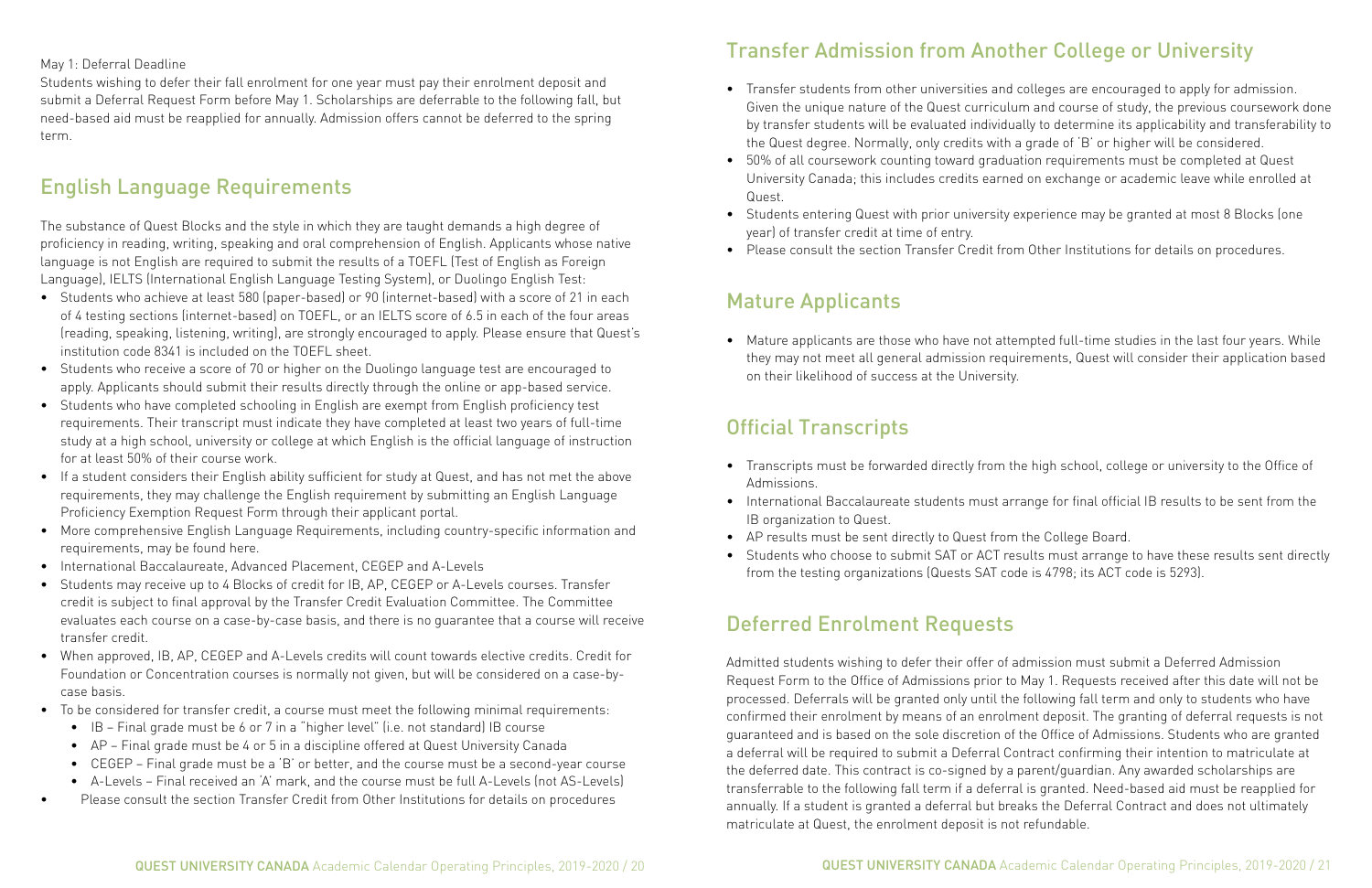# Applicant Privacy

Quest is committed to protecting the privacy and confidentiality of personal information. All information collected by the Office of Admission is managed according to the BC Freedom of Information and Protection of Privacy Act ("FIPPA") and applicable University policies. Accordingly, the Quest Office of Admission does not share student or application information with anyone other than the student to whom it pertains without consent.

# Leaders in Elite Athletics & Performance (LEAP) Program

The Leaders in Elite Athletics & Performance (LEAP) Program at Quest University Canada is structured to accommodate the special needs and scheduling requirements of accomplished student athletes and performers. Because of the Block Plan scheduling structure utilized at Quest, all students benefit from a high degree of scheduling flexibility. This flexibility is particularly well-suited for students seeking to balance rigorous academics with the pursuit of sport, performance or art at a highly competitive or professional level.

### Applying for LEAP

Prospective students wishing to apply for the LEAP program may do so through their applicant portal. To be considered for entrance into the program, applicants must submit:

- A sport or performance resume listing accomplishments, awards, sponsors and results etc. covering the past three years;
- A list of personal and professional goals;
- An outline of their annual training/performance schedule; and
- A recommendation letter from a coach or mentor.

LEAP applications are considered only after a student has been admitted into Quest's academic program.

#### Scholarship

Students accepted into the LEAP program are eligible for an automatic \$5,000 scholarship, comprising the fist portion of the Presidential Scholarship. Receipt of this award does not exclude students from eligibility of other financial aid. Full details about this award are contained in the Scholarship section of this document below.

### Program Benefits

• Quest provides LEAP students with priority block registration beginning at 9:00 am as opposed to 4:30pm, ahead of their year cohort. Registration priority will not be provided with respect to course

- waitlists or field courses.
- 

• LEAP students are given preferential block leave request opportunities when the leave is related to the student's involvement in a LEAP-associated activity and documentation is provided. LEAP students may submit leave requests a minimum of one business day before a block start date to receive a credit of their net tuition, which must be used within the same academic year it is issued.

#### Participant Agreements

By accepting the LEAP scholarship and enrolling at Quest, students agree to use best efforts to promote Quest and LEAP during the Academic Year. This includes:

• Maintain a profile on social media channels, including Facebook, Twitter and Instagram, and use best efforts to promote the Quest LEAP brand through such channels including through the use of

• Use best efforts to clearly indicate, in all press statements and public relations appearances, that

- Represent Quest as a world-class post-secondary educational institution;
- Use best efforts to display and promote the Quest LEAP brand, including during competition, performances, in all social media activities and other public appearances;
- any reasonably requested links, tags, or hashtags;
- Provide a link to the LEAP website from any blog or website maintained by the student;
- the student benefits from the Quest LEAP program;
- one portrait and one action photo) for use by Quest on the LEAP website;
- schedule;
- Upon request, provide Quest with written updates about the student's pursuits related to the activity; and
- At the request of Quest, and upon reasonable notice, attend and participate in up to four full presentations and other public appearances.

• Provide, and update from time to time, an activity related profile and photos (including at minimum

• Keep Quest apprised of the student's activity-related participation, accomplishments, and future

days of promotional or marketing activities for the benefit of Quest, which activities may include fundraising, student recruiting activities, trade shows, focus groups, photo shoots, filming,

### Continuing Student LEAP Eligibility

The University may, at any point, request documentation or other proof from a LEAP participant to show that the student remains engaged in their LEAP-associated activity at or above the level at which they were accepted into the program.

More information regarding the LEAP program can be found on the Quest website here.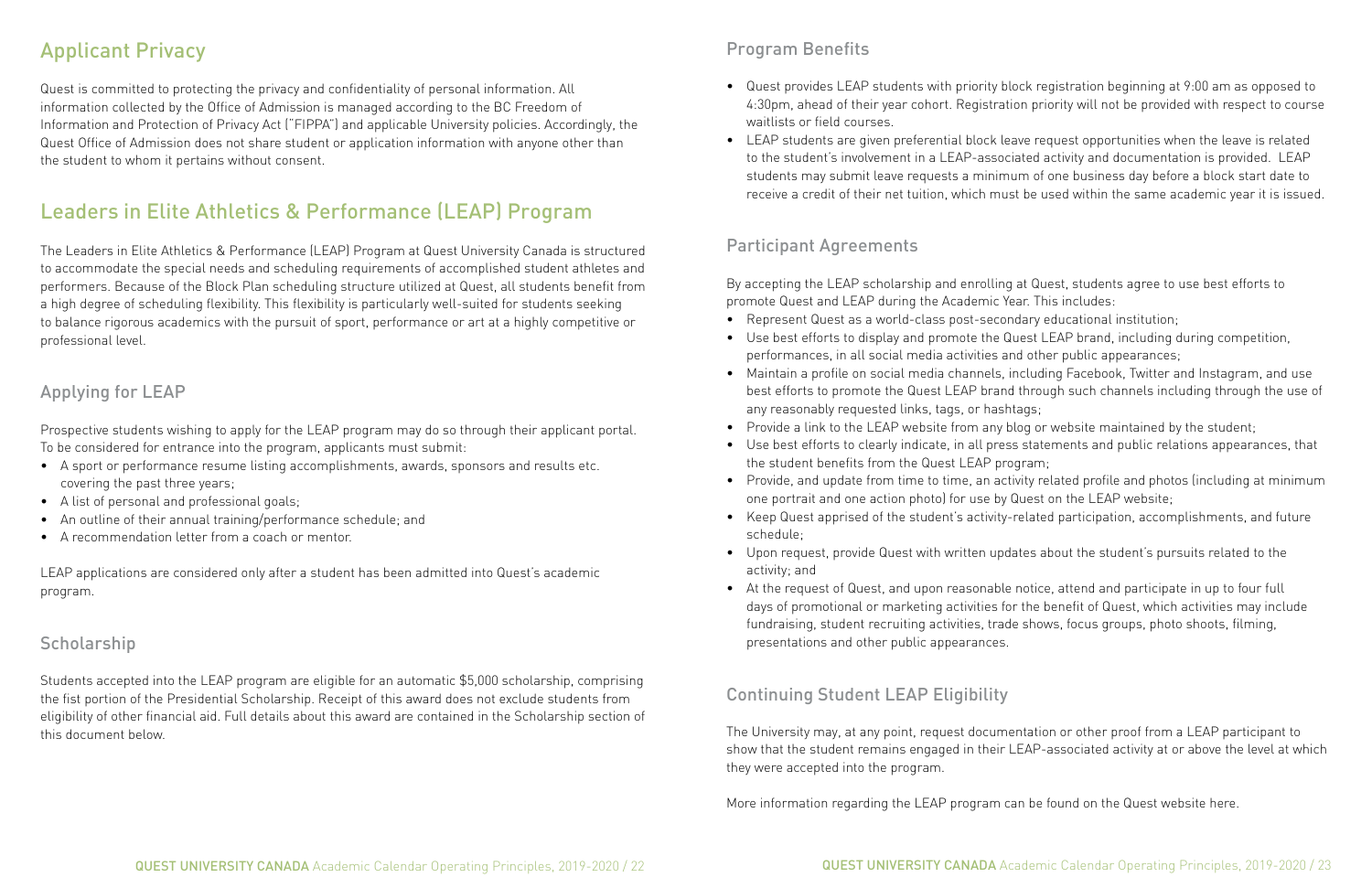# Registration

Registration, or change of registration, is the process of formally recording the enrolment of a student by the Registrar. Registration requires agreement by the student to be bound by the bylaws, policies, codes and procedures of Quest, and acknowledging these may be changed from time to time. The registration process validates the student's intent to participate in courses for each term of the academic year.

### Block Registration & Registration Periods

Incoming first-year and transfer students will be automatically registered in Cornerstone as their first Block and Rhetoric as their second Block. They will register for the remainder of their Blocks during the next registration period.

Returning students select their courses online during the registration period held in the prior term. During this period, students meet with their Faculty Advisors to plan their academic programs for the next term and complete the registration process.

#### Registration Periods

Registration typically opens mid-April for the fall term, mid-October for spring term and mid-February for the summer term. Registration priority is based on class level and opens for fourth-year students first, followed in 48 hours by third-year students, followed in 48 hours by second-year students and followed in 72 hours by first-year students.

Students cannot register for subsequent terms, or make changes to their current term, if they have an outstanding balance on their account and are placed on an Outstanding Balance Stop. Students who have not paid the re-enrolment deposit will be placed on a No deposit stop and will not be able to register for subsequent terms or make changes to their current term.

# Change of Enrolment Status

All students accepted into the University are expected to enrol on a full-time basis and to make satisfactory progress toward their degree unless arrangements for an exception are made with the Registrar's Office.

Satisfactory academic progress (SAP) toward a degree is defined as earning credits for at least 3 Blocks per term, with 6 Blocks completed per academic year, typically in the fall and spring terms (see Academic Terms). Failure to make satisfactory progress may result in academic suspension. Students should also be aware that maintaining full-time status is frequently necessary for maintaining both outside and institutional financial aid.

- Student wishes to take a leave from studies for personal reasons.
- Student must submit a Non-academic Leave Request three weeks prior to the start of the first Block away to receive a net-tuition credited to be used within that same academic year.
- If non-academic leave is not requested, tuition will be charged even if the student did not attend classes. Approved submissions for retroactive leave requests will incur a \$200 administration fee.
- Student is not permitted to stay on campus unless express permission is given by the Dean of Student Life or Manager of Campus Life.
- Students may take up to one year of non-academic leave, after which the student must re-enrol in on-campus courses or withdraw from the University.
- Once re-enrolled, students are expected to maintain normal academic progress and are not permitted to take another term or year of non-academic leave.
- Students who do not re-enrol or formally withdraw will be administratively withdrawn from the University after a term of inactivity.
- bursaries in the eventuality of a non-academic leave.

# Leave of Absence

It is assumed that all students are registered full-time for 4 Blocks per term at Quest, for a total of 8 Blocks per academic year (September to April). While 3 Blocks per term is considered full-time for enrolment purposes, any student registered in fewer than 4 Blocks must complete a Leave of Absence Request Form (all leave-related forms can be found on the Portal under Academic Forms). Any Block in which a student is not registered must be recorded as "On Leave" and must be reviewed and/or approved by their Faculty Advisor, the Dean of Student Life, Financial Aid Office and the Registrar's Office. A student on leave is not permitted to remain in residence unless express permission has been given by the Dean of Student Life or the Housing Office. Students may take up to one year of nonacademic leave after which they must enrol in on campus courses. Students who do not re-enrol or formally withdraw will be administratively withdrawn from the University after a term of inactivity.

If leave is not requested, tuition will be charged even if the student did not attend classes. Approved submissions for retroactive leave requests will incur a \$200 administration fee.

#### Types of Leaves

Personal Non-academic Leave:

• Please consult the Scholarships and Financial Aid section for policies governing awards and

LEAP student Non-academic Leave:

• LEAP student wishes to take a leave from studies for involvement in a LEAP-associated activity - Documentation must be provided by the student's coach or by an association or competition

• LEAP students must submit a Non-academic Leave Request a minimum of one business day before a block start date to receive credit of their net tuition, which must be used within the same

- representative.
- academic year it is issued.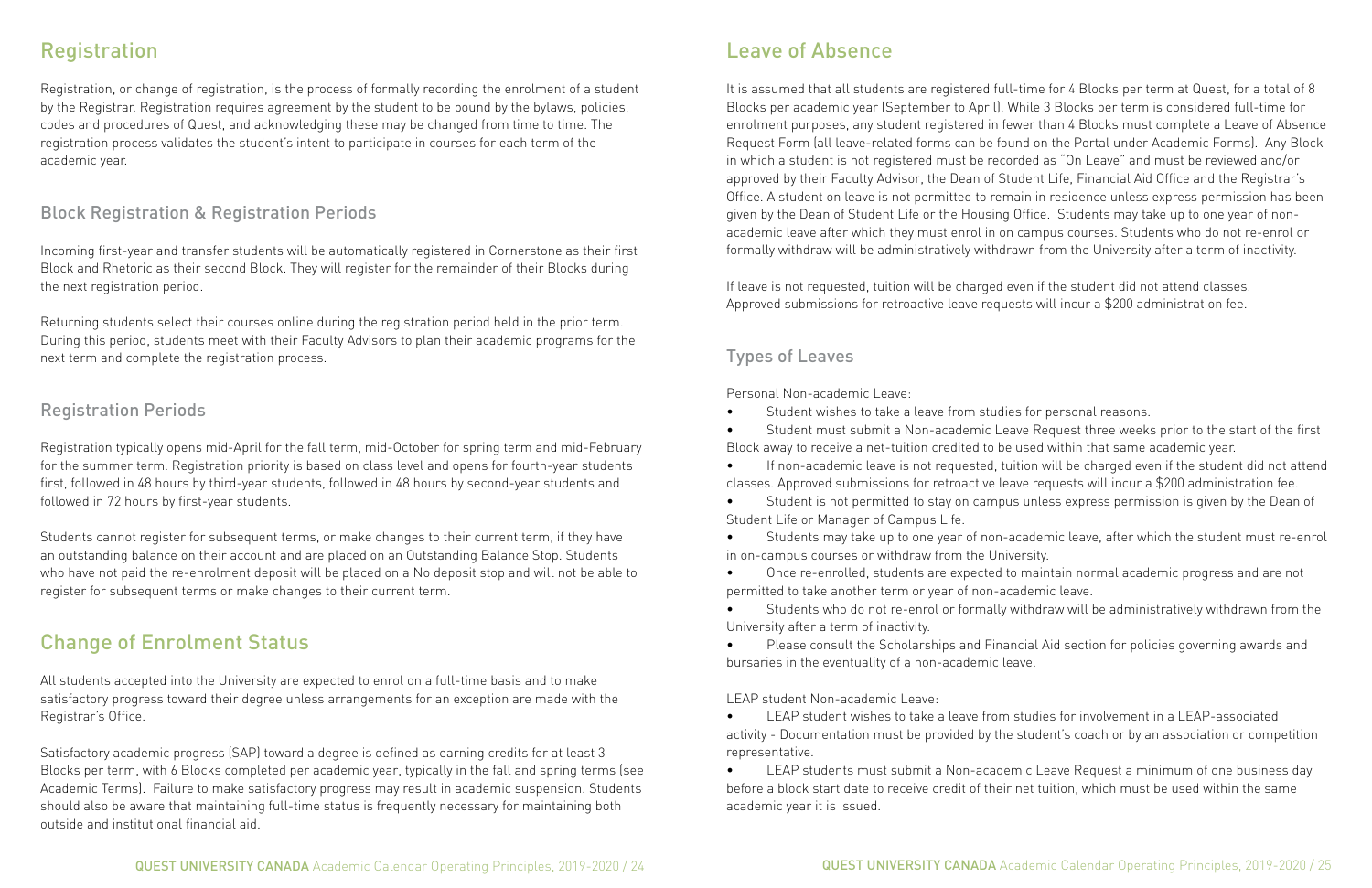Pre-Approved Accessibility Leave:

• Student has pre-approval from Accessibility Services to take two or fewer courses per term.

• Student must submit a Pre-Approved Accessibility Leave form for every block in which they are not enrolled in a class.

- If a Pre-approved Accessibility Leave form is not completed, tuition will be charged.
- Student is permitted to stay on campus during leave.

• Student must request this leave in advance of tuition payment deadline in order to have their billing proactively adjusted to reflect their block(s) off.

• If the student has not done the above, the student must submit a Pre-Approved Accessibility Leave form three weeks prior to the start of the first Block away to qualify for tuition credit.

• If a student is living in a single room and wishes to move off campus for their leave, they may qualify for a housing credit.

• Please consult the Scholarships and Financial Aid section for policies governing awards and bursaries in the eventuality of a leave.

Academic and Language Immersion Leave:

• Student applies to study at a different institution that is not an Exchange Partner with Quest (exchange programs have a separate policy).

• Student must submit an Academic Leave or Language Immersion Request Form three weeks prior to the start of the first Block away. Forms can be found on the Portal under Academic Forms.

• Academic leave will be considered for Study Abroad programs, or for admission to other academic programs that are complementary to a student's Concentration Program, for courses not available at Quest or our partner institutions.

• All academic leaves must be approved by the Chief Academic Officer or their delegate. Medical / Emergency Leave:

• Student finds it necessary to withdraw from a Block, inside the three-week deadline, for medical or personal emergency reasons.

• Student must submit a Medical or Emergency Leave Form (found on the Portal under Academic Forms) along with the required documentation.

Emergency/medical leave is reviewed on a case-by-case basis evaluating the student's grade options and tuition charges; no refund or credit is available for housing. Tuition credit is evaluated on an individual basis. No tuition credit will be given for leaves requested after day 10 of the Block or for leaves that do not include the required documentation.

Deadlines For Requesting Leaves:

| Leave                                    | Term                     | Block 1                        | Block 2                       | Block 3                    | Block 4                    |
|------------------------------------------|--------------------------|--------------------------------|-------------------------------|----------------------------|----------------------------|
| Non-Academic                             | Fall 2019                | August 12th                    | September 9th                 | October 7th                | November 4th               |
| (Personal)                               | Spring 2020              | December 16th                  | January 13th                  | February 10th              | March 9th                  |
| Non-Academic<br>(Medical /<br>Emergency) | Fall 2019<br>Spring 2020 | September 16th<br>January 17th | October 11st<br>February 14th | November 8th<br>March 13th | December 6th<br>April 13th |

Note: Leave Forms (found on the Portal under Academic Forms) must be submitted a minimum of three weeks prior to the start of the first Block away or the student forfeits their tuition. Refer to section on Refund of Fees and Charges for more details.

If leave is not requested, tuition will be charged even if the student did not attend classes. Approved submissions for retroactive leave requests will incur a \$200 administration fee.

# Withdrawal from the University

All students who decide to end their education at Quest, or who apply for but do not qualify for a leave of absence, or who wish to transfer to another institution, are expected to formally withdraw from the University. Normally a student cannot stay on campus during a period of absence from their studies. For extenuating circumstances that require a student to stay on campus, the student must apply for permission from the Dean of Student Life.

A student who leaves the University without formally withdrawing, or being approved for a leave of absence, and after a term of in-activity, will be considered withdrawn without permission and will be administratively withdrawn at the discretion of the Registrar.

A student may withdraw from the University by submitting a completed Notice of Withdrawal (found on the Portal under Academic Forms) to the Registrar. The date the completed forms are postmarked, emailed, or received in the Registrar's Office shall be considered the effective date of the withdrawal unless a later date is noted on the forms. Once withdrawn, a student's access to their Quest email account will be terminated and they will no longer have access to the Self-Serve and Portal platforms.

Tuition for courses dropped in the process of withdrawal will be refunded according to the Refund of Fees and Charges policy of the University. Refer to Refund of Fees and Charges for more details.

If the student is receiving student loans from Canada or the United States, Quest is required by law to give notification to the appropriate bodies indicating the change in enrolment status. This may impact the loan disbursements already received as well as the student's ability to receive further loan funding. Students are responsible for reviewing their lenders' policies. Further information for Canadians can be found at each provincial student assistance website, and at studentloans.gov/myDirectLoan for US students.

# Re-admission to Full-time Status

Students who wish to return to Quest after withdrawing formally, or without permission, must reapply for admission, scholarship, and financial aid. Students who are readmitted must follow the academic regulations, degree program and curriculum requirements in effect at the time of readmission.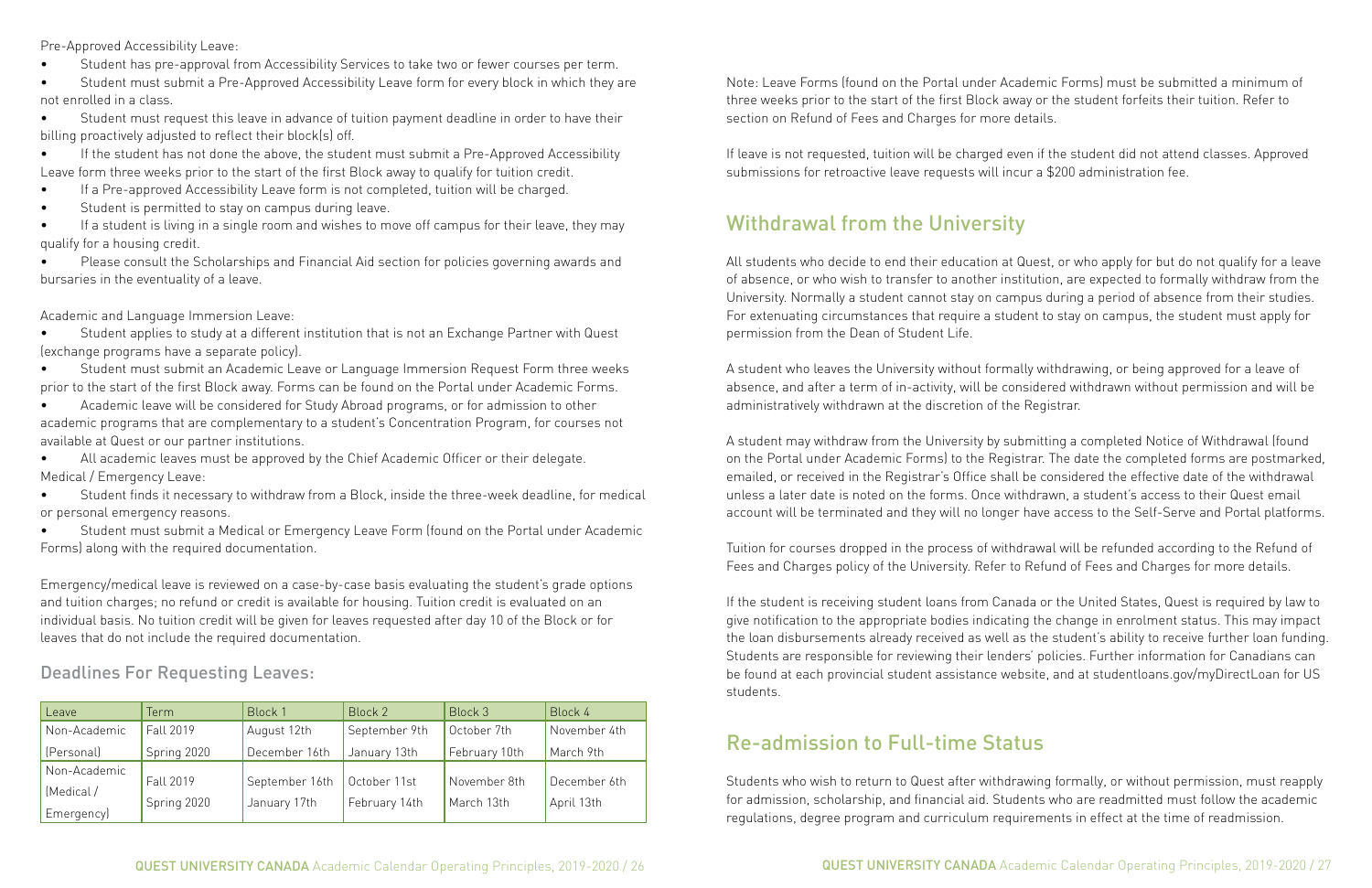Students who have been suspended must apply to the Chief Academic Officer for reinstatement and must reapply for scholarships and financial aid. The academic record of the student remains unchanged upon reinstatement except under special circumstances approved by the Chief Academic Officer. Exceptions may be made based on medical or personal circumstances that are supported by a written statement from an appropriate health or social service professional citing the issue, the treatment plan undertaken, and any recuperative or adjustment factors that might reasonably support the exception.

Application and Requirements to Graduate

#### Application to Graduate

Quest confers degrees at the end of every term, normally each April, August and December. The Graduation Ceremony is only held in the spring.

Students must submit a formal application to graduate by the beginning of the Spring term of the year they anticipate graduating in, e.g. beginning of 2020 Spring Term to graduate the end of 2020 Spring, Summer or Fall Term. This will prompt a degree audit so graduation status can be confirmed. The Graduation Application is found on the Student Portal under Academic Forms.

Students who are not enrolled at Quest in the year they expect to receive their degree must notify the Registrar's Office of their intention to graduate. Transcripts of work taken at other schools must be received by the Registrar a minimum of two weeks prior to the end of the term in which the degree is to be conferred.

# Eligibility for Spring Commencement (Graduation) Ceremony

• Students must submit their graduation application by the beginning of the Spring term. Late applications will incur a \$60 administration fee.

• Applications submitted less than two weeks prior to the spring Graduation Ceremony date will not be eligible to take part

They will notify the Registrar's Office when they have completed their final Experiential Learning requirements in order to have their degree audit completed and a diploma ordered.

• Students must have paid, in full, the balance on their Quest account.

#### Non-graduate Commencement Participation Requirements

Students who have earned at least 30 Block credits with only Keystone and Experiential Learning credits remaining, have a GPA of 2.0 or higher, and have paid in full the balance on their Quest account may participate in the Commencement (Graduation) Ceremony along with their cohort. The student will receive a blank diploma and is not considered a graduate.

The diploma will be conferred on the degree conferral date at the end of term following the completion of any remaining Experiential Learning degree requirements. Students who participate in the Commencement (Graduation) Ceremony as non-graduates do not participate again when their diploma is conferred.

Students who elect to participate in the Commencement Ceremony as non-graduates do so with the understanding that:

• They will not be ranked within the graduating class of that or any other year and may not be eligible for certain honours conferred on seniors scheduled to graduate in the spring. A student who believes that he or she may qualify for such honours should postpone graduation until the following spring and thereby retain their eligibility.

• They have 12 months in which to complete their final Experiential Learning requirements. Students will be withdrawn if the Experiential Learning requirements are not completed within the 12-month period. Withdrawn students wishing to complete their degree must reapply for admission, scholarships and financial aid and must follow the academic regulations, degree program and curriculum requirements in effect at the time of readmission.

# Graduation Requirements

Graduation requirements for the Bachelor of Arts and Sciences degree include the successful completion of the 32 Blocks described below; any exceptions must be approved by the Chief Academic Officer. A minimum of 50% of these courses must be completed at Quest.

In addition to achieving the specified GPA for each term (see Satisfactory Academic Performance), a student must attain a cumulative GPA of at least 2.0 to be eligible to graduate.

Potential graduates must pay all outstanding fees. Students with outstanding fees will not graduate or receive their diploma, nor can transcripts be issued, until all fees are paid in full.

Students normally complete the degree program within four years; however, they may have up to six years from registering as a full-time student to complete the degree.

Foundation Program — 16 Blocks (normally the first two years of study)

- Cornerstone 1 Block
- Rhetoric 1 Block

• Arts and Humanities, Social Sciences, Mathematics, Life Sciences, Physical Sciences — 12 Blocks

- Language Study 1 Block
- 

• Question — 1 Block of directed research in preparation for the Concentration Program • A minimum grade of 'D' is required for all Foundation Courses ('Pass' for Cornerstone and

Question)

• Where a Foundation Block is a prerequisite for a Concentration Block, a minimum grade of 'C' is required to enrol in the Concentration Course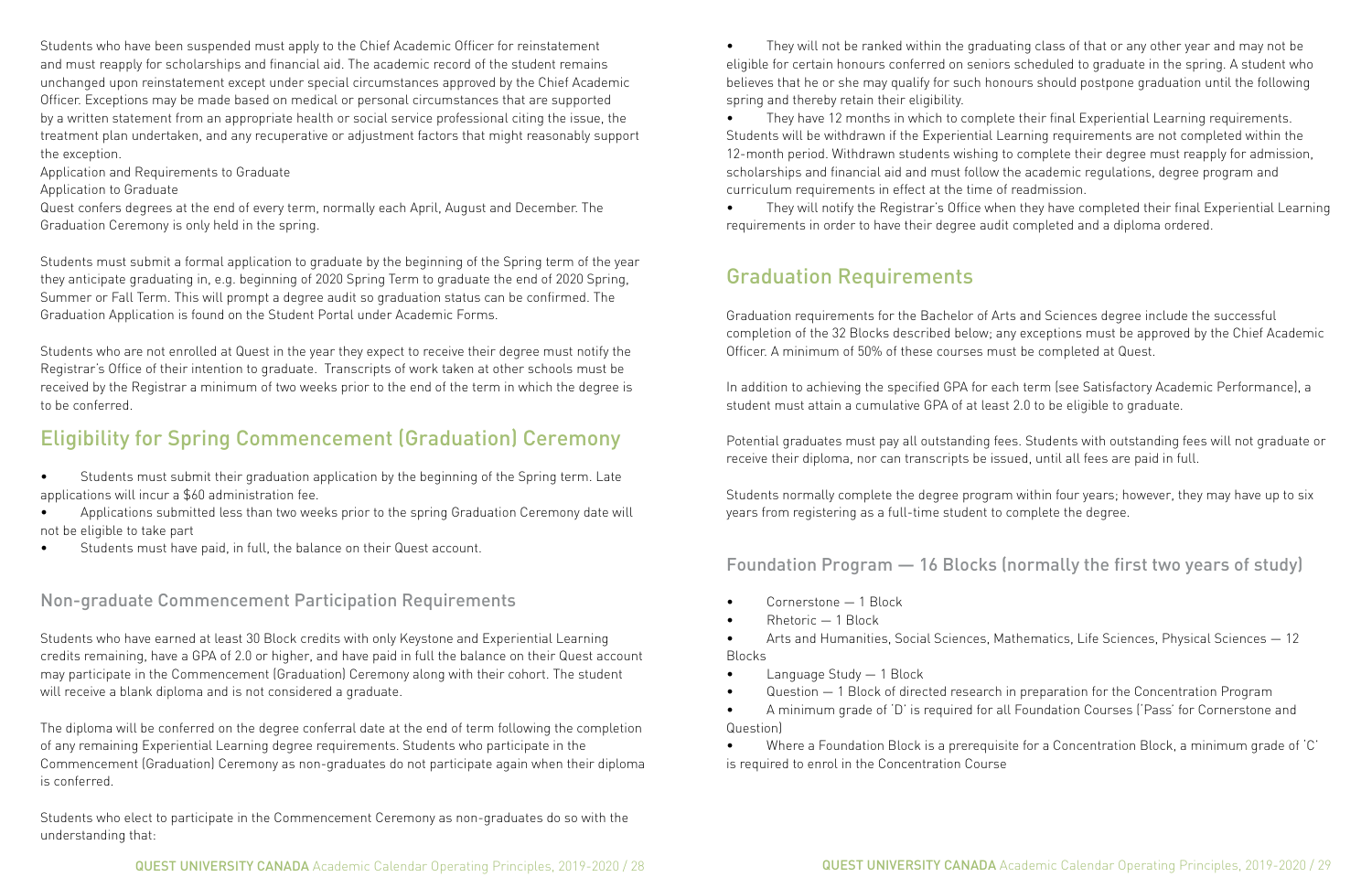# FEES AND FINANCIAL INFORMATION

# Services of the Finance Office

The Finance Office manages all finance and accounting functions at Quest University Canada. This includes the collection, recording and reporting of all revenues of the University, and receipt of donations when applicable. This office is also responsible for the payment, recording and reporting of all expenses and payroll of the University.

The Finance Office manages all student account information and billing. This includes issuing student statements and the collection of student fees (tuition, room and board). The Finance Office is also responsible for issuing annual T4s and student T2202As, T4As & RL8 (for Quebec Students only). Estimated Cost of Attendance Estimated Cost of Attendance 1 (2 Terms, 8 Blocks). Actual cost varies depending on each student's selection of room, meal plan and individual expenses.

#### **Tuition**

#### **Room and Board** Single Room Meal Plan - Full **Books Student Association Fee** Medical Insurance<sup>2</sup> **Subtotal Personal Travel** Personal Expenses<sup>3,4</sup> **Total billed and unbilled costs**

(Table 1. Estimated Cost of Attendance)

(1) All costs are listed in Canadian dollars. Any Quest scholarship or bursary is not factored in this calculation.

Electives are courses chosen by students to complement their area of focus or to enable them to pursue other academic interests.

> (2) The Medical Insurance fees for the year will be charged to students from outside of Canada and must be paid in full with the fall term fees

Experiential Learning is a hands-on, supervised experience where a student explores a question that cannot be typically answered in a classroom setting (e.g. work experience, an internship, volunteer work or research in a lab).

(3) All students are required to have a tablet or laptop computer.

(4) Students who bring a vehicle to campus should plan for additional related expenses, including a fee for parking per term.

| Canadian          |             | Non-Canadian      |
|-------------------|-------------|-------------------|
| \$                | 35,000      | \$<br>35,000      |
|                   |             |                   |
|                   | 8,000       | 8,000             |
|                   | 5,680       | 5,680             |
|                   | 350         | 350               |
|                   | 200         | 200               |
|                   |             | 650               |
| \$                | 49,230      | \$<br>49,880      |
|                   | $0 - 2,500$ | $0 - 2,500$       |
|                   | 2,000       | 2,000             |
| \$51,230 - 53,730 |             | \$51,880 - 54,380 |

#### Concentration Program — 16 Blocks (normally the last two years of study)

Focus courses: minimum of 6 and maximum of 12 Blocks

• The Concentration Program consists of focus courses chosen by a student in consultation with their Faculty Mentor and is aimed at investigating a Question related to the student's academic and career aspirations.

• A minimum grade of 'C' is required for all Concentration Courses (exceptions may be made for specialty courses studied at an approved institution outside Quest).

• Normally, Foundation Courses may not be counted toward a student's Concentration Program.

Electives — a minimum of 1 and maximum of 8 Blocks

• These courses usually receive a letter grade, but students may request to be assessed on a Pass/No Pass basis (see Grading section for details).

Experiential Learning — minimum of 1 and maximum of 4 Blocks

Keystone — 1 Block

• The culmination of the Concentration Program, this Block consists of participation in the Keystone seminar and culminates in a paper, report, lab project, art project, etc. presented to the campus and larger community.

• Students cannot graduate until a copy of their Keystone Project has been received by the Quest Library.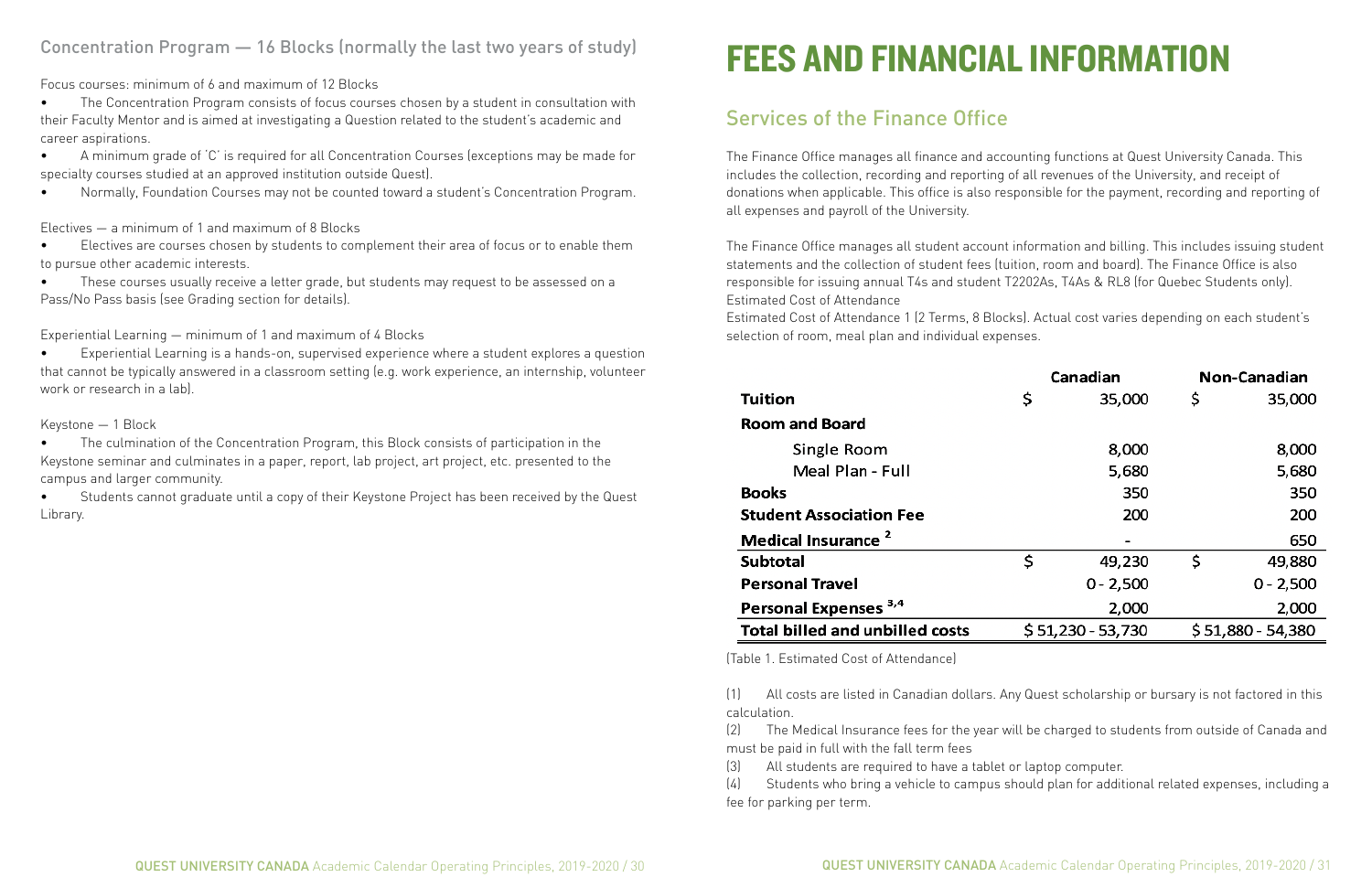# Payment of Fees for Tuition, Room and Board

Students are required to pay all fees (including tuition, room and board) prior to the payment due date listed on their billing statement for each term in which they are registered. The payment due date for each term is listed in the table below.

- 7 calendar days after registration, or
- 2 business days prior to the start of the block.

| Term     | <b>Enrollment Deposit</b> | Statement Issued | Fees Due    |
|----------|---------------------------|------------------|-------------|
| $ $ Fall | April 1                   | June 1           | August 1    |
| Spring   | October 1                 | October 31       | December 15 |
| Summer   | 'February 1               | February 28      | April 30    |

(Table 2. Billing and Payment Deadlines)

Any students who register for classes after the term fees payment deadline has passed, must pay their balances, by the earlier of:

#### Late Payments

Any unpaid balances will be assessed a 1.5% monthly (19.5% annually) interest charge beginning the 1st of the following month.

Students cannot check-in to residences or begin classes until fees are paid for the term. Students will not receive grades or any official transcripts, nor will they be able to access course registration for future terms, until fees have been paid in full.

# Enrolment Deposit

All students are required to submit a \$500 deposit to secure their enrolment in each academic term and to be eligible for online course registration. The enrolment deposit deadline for returning students is stated in "Table 2 – Billing and Payment Deadlines."

New students who are admitted to the University for the fall term will be required to submit the deposit by May 1 (or within two weeks of admission for those admitted after this deadline). Students who apply through Quest's Early Decision application plan must pay this deposit no later than February 1. The enrolment deposit will be applied as a payment to subsequent term fees.

Requests for enrolment deposit refunds must be made in writing and received by Quest or postmarked by the deposit deadline. Enrolment deposits are typically non-refundable.

All students are required to pay the enrollment deposit by the due date regardless of tuition funding sources (e.g. student loans, scholarships or external sponsorship).

# Residence Damage Deposit

All students living in campus residences are required to submit a \$500 damage deposit prior to movein. Upon graduation or withdrawal, the deposit, less the costs of any required cleaning or damage repairs, is refundable, barring any other outstanding charges on the student's account.

# Fees and Charges

University fees and charges indicated are as of the date of publishing. The University reserves the right to make changes to the regulations, fees, and charges. Any questions concerning fees and charges should be directed in writing to student.billing@questu.ca or by telephone at 604.898.8075.

#### 1. Tuition and Course Fees

1.1. All students will be billed tuition for 4 Blocks per term for the academic year (fall term and spring term).

1.2. Students planning to enrol in fewer than 4 Blocks in a term must notify the University by submitting the relevant leave form (found on the Portal under Academic Forms) prior to the fee due date\* in order to have their billing proactively adjusted to reflect their block(s) off. 1.3. All students registered in Blocks with a field-trip and/or materials fee must pay the fee prior to the deadline (outlined in the course description) to maintain enrolment.

#### 2. Housing Fees

2.1. All students living in residence will be billed for one term (four months) of housing each term (fall term and spring term). 2.2. Occupancy in Riverside is billed for the entire term (four months).

2.3. Occupancy in the Peaks is month by month, even though billing is per term. 2.4. Students intending to enrol in fewer than 4 Blocks in a term are advised to consider living in

the Peaks.

#### 3. Meal Plan Fees

 3.1. All students with matric date of September 5, 2017 or later, are required to have the Unlimited Meal Plan each term.

3.2. Students with matric date before September 5, 2017 may choose to have a partial Meal Plan.

3.3. Students residing in Riverside are not required to have a meal plan. 3.4. Meal plan funds must be used within the term with the exception of the Flex Dollars. Unused flex dollars can carry forward to the following term but not beyond the academic year the meal plan was purchased in.

#### 4. Student Association Fees

4.1. All students are required to pay a student association fee (\$100/term) to the Quest University Students Association (QUSA). The fee is collected by Quest and forwarded to QUSA on the student's behalf.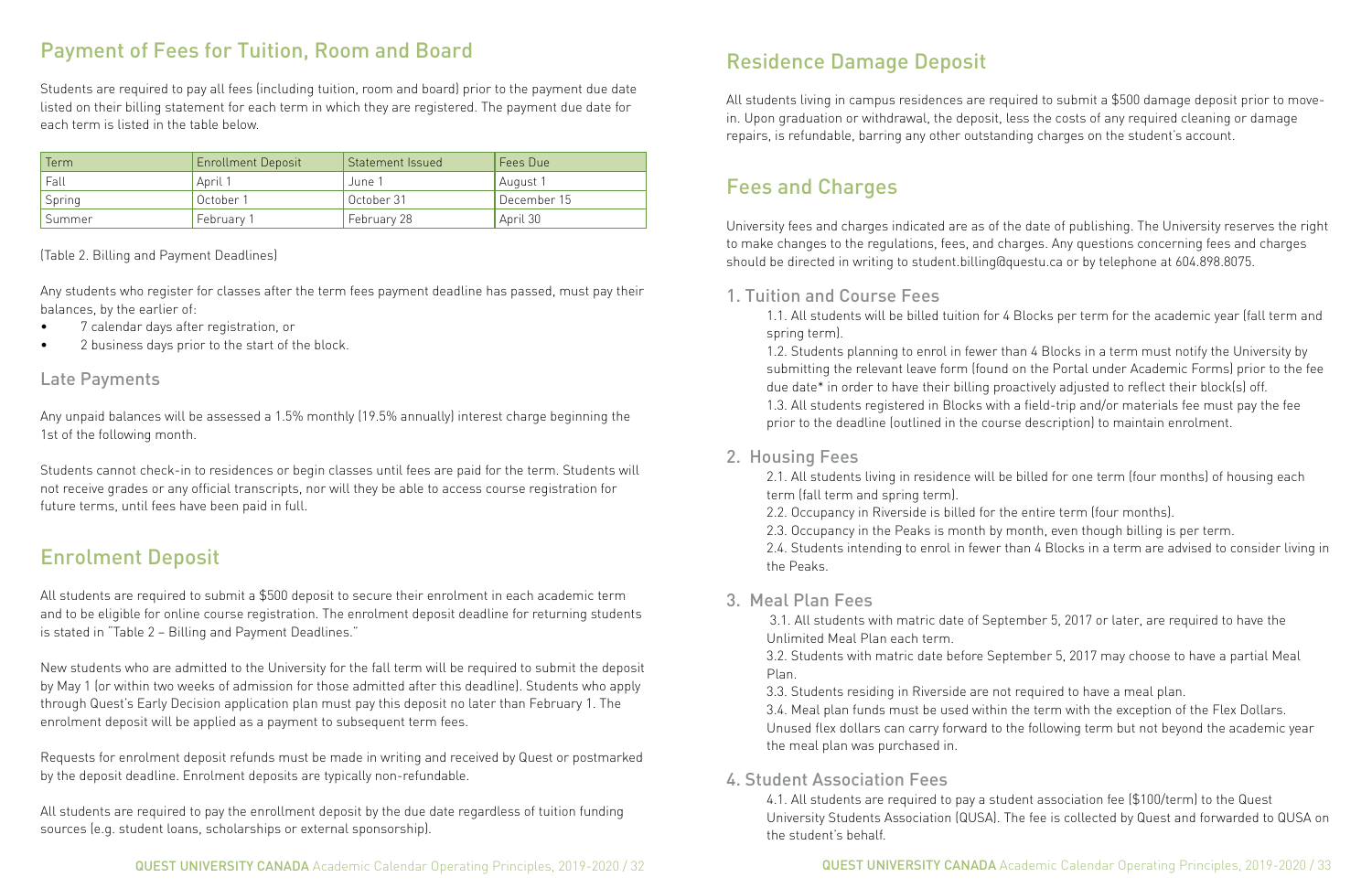#### 5. Payment of Fees and Charges

5.1. See "Table 2 – Billing and Payment Deadlines" for due dates by which the fees must be paid by.

5.2. Students who have approved Canadian government student loans confirmed through an official notification of assessment and/or approved U.S. Federal Student Aid (Direct Loans/ Direct PLUS) and/or Sallie Mae U.S. loans and/or external (non-Quest) awards and/or approved Aboriginal band funding all payable direct to Quest may be permitted to have a portion of their tuition fees left outstanding until funding has been received by Quest. A student is required to complete and sign a Quest Fee Payment Deferral Form associated to the term and payment period that funding is to be received.

5.3. Students who have not paid all fees or arranged for fee payment with the Student Billing prior to the first day of classes, as stated in the University calendar, may have their registration cancelled at the discretion of the University. Such students will then be required to re-register.

#### 6. Outstanding Accounts

6.1. Outstanding accounts, including accounts outstanding pending the receipt of a scholarship, bursary, or similar award, must be paid in full. Students with outstanding accounts will:

- a. be ineligible to register for courses for a subsequent term
- b. not be permitted to check in to residence
- c. not be issued an academic transcript
- d. not be awarded a degree
- e. not permitted to participate in any university events or activities

6.2. Accounts outstanding by the fees payment deadline will be charged interest at 1.5% per month. The interest will apply effective the first day of month following the fees payment deadline.

#### 7. Methods of Payment

7.1. Quest accepts payment of fees and charges via the following methods:

- Telephone and online banking
- Debit card
- Cheque
- Credit card

# Refund of Fees and Charges

A student may withdraw from a course, a term, or the university by notifying the Registrar's Office (registrar@questu.ca) by submitting the appropriate form (found on the Portal under Academic Forms). The date of the withdrawal is the date the form is received by the Registrar. Students ceasing their studies without written notification are not eligible for refund of any fees or charges. Any questions concerning withdrawal or leaves should be directed in writing to registrar@questu.ca, or by telephone at 604.898.8084.

If leave is not requested, tuition will be charged even if the student did not attend classes. Approved

submissions for retroactive leave requests will incur a \$200 administration fee.

#### 1. Refund of Tuition and Block Fees

1.1. A student who withdraws from the University no later than one week prior to the start of any term will be eligible to receive a full refund of any tuition paid for that term, with the exception of the enrolment deposit.

1.2. A student who withdraws from the University during the first course of the term, up to and including two days after the Block ends, is eligible for a refund of the tuition for the last 2 Blocks of that term.

1.3. A student who withdraws from the University after the beginning of the second Block of the term will normally not be eligible for a refund of tuition. 1.4. A student who withdraws from a Block, and submits the appropriate leave form, at least three weeks prior to the beginning of that Block, is eligible for a credit of their net tuition, which must be used within the same academic year it is issued. 1.5. Block payment deadlines are driven by costs to third parties. Block payments are nonrefundable after the payment deadline when third-party costs have been incurred.

#### 2. Refund of Housing Fees

2.1. A student who withdraws from the University no later than one week prior to the start of any term is eligible for a refund of their housing fees. 2.2. A student who withdraws from the University, less than one week prior to the first day of a term is eligible for a refund of their housing fees, less three weeks. 2.3. A student who withdraws from the University after the first day of a term is eligible for a refund of their housing fees prorated to three weeks after they vacate their housing. 2.4. A student who is required to leave campus for academic purposes may be eligible for a partial credit of their housing fees.

2.5 A student who has an active housing reservation but fails to notify the University at least 3 weeks prior to the beginning of the block will not be eligible for a housing refund or credit.

#### 3. Refund of Meal Plan Fees

3.1. A student who withdraws from the University no later than one week prior to the start of any term will be eligible to receive a full refund of their meal plan fees. 3.2. A student who withdraws from the University, less than one week prior to the first day of a term is eligible for a refund of their meal plan fees, less three weeks. 3.3. A student who withdraws from the University after the first day of the term is eligible for a refund of their Meal Plan fees prorated to three weeks after they vacate their housing. 3.4 Students who are required, for academic or non-academic reasons, to be away from the campus for at least 1 Block will receive a reduction in the price of their meal plan.

# Credit for Medical or Emergency Leave

A student who cannot complete a Block due to a documented medical emergency may be considered for a tuition, housing and meal plan credit. If approved, the tuition credit must be used within the same academic year it was issued in.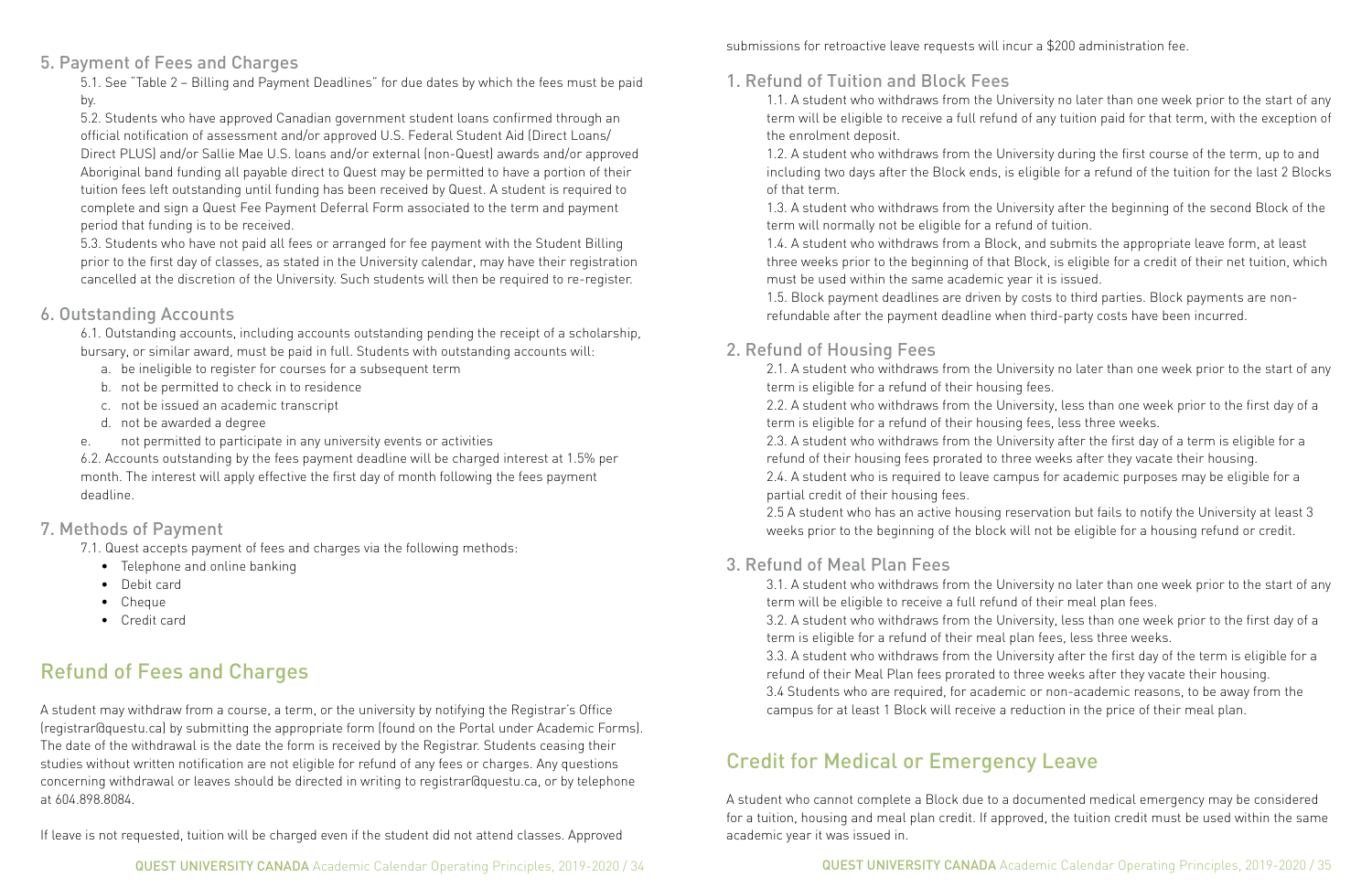# FINANCIAL ASSISTANCE: GOVERNMENT STUDENT AID, QUEST SCHOLARSHIPS AND BURSARIES

Quest is committed to helping make its unique education accessible and affordable to all qualified students. To lessen the difference between a student's resources and the cost of attending Quest, the University provides scholarships, bursaries and a Student employment program Program. Quest is also an approved institution to administer several government student-aid programs that assist eligible students with the cost of attendance.

The value of a Quest financial aid package (Quest scholarship and bursary combined) will not exceed that of full tuition in any academic term. Quest requires that students take advantage of external funding opportunities (e.g. government student-aid programs) to support their cost of attendance. In addition to tuition, all students applying to Quest should demonstrate an ability to pay for room, board and additional expenses (e.g. books, travel).

# **Definitions**

Financial Aid: Money that is given or lent to students to help pay for post-secondary education.

Scholarship: Non-repayable (grant) funding awarded to a student who meets defined criteria for a variety of achievements that may include academic excellence, leadership, volunteerism and other accomplishments.

Bursary: Non-repayable (grant) funding awarded to students who demonstrate unmet financial need, assessed through an application process.

# **Scholarships**

All Quest scholarships are entrance awards and must be applied for when initially applying for admission to Quest and not later. The value of a Quest scholarship will not exceed that of full tuition. If a continuing Quest student wishes to apply for funding from Quest, only Quest bursary applications are accepted.

In addition to Quest's scholarships, students should research external awards. Several online resources are available for this purpose. High school guidance offices can also be a good source of information.

The student must submit the Medical/Emergency Leave Form along with the mandatory medical documentation to the Registrar's Office within one week\* of withdrawing from class. Forms can be found on the Portal under Academic Forms. If a medical note is not provided within one week of the beginning of the Leave, tuition credit will not be considered.

Medical leave requests made after day 10 of the Block will not be considered for tuition credit. Requests made after day 10 will still be considered for grade review ('W' for 'Withdrawn' vs. an 'F') provided all required information and forms are submitted.

\* Specific leave deadline dates can be found in the Leave of Absence section – Deadline for Requesting Leave.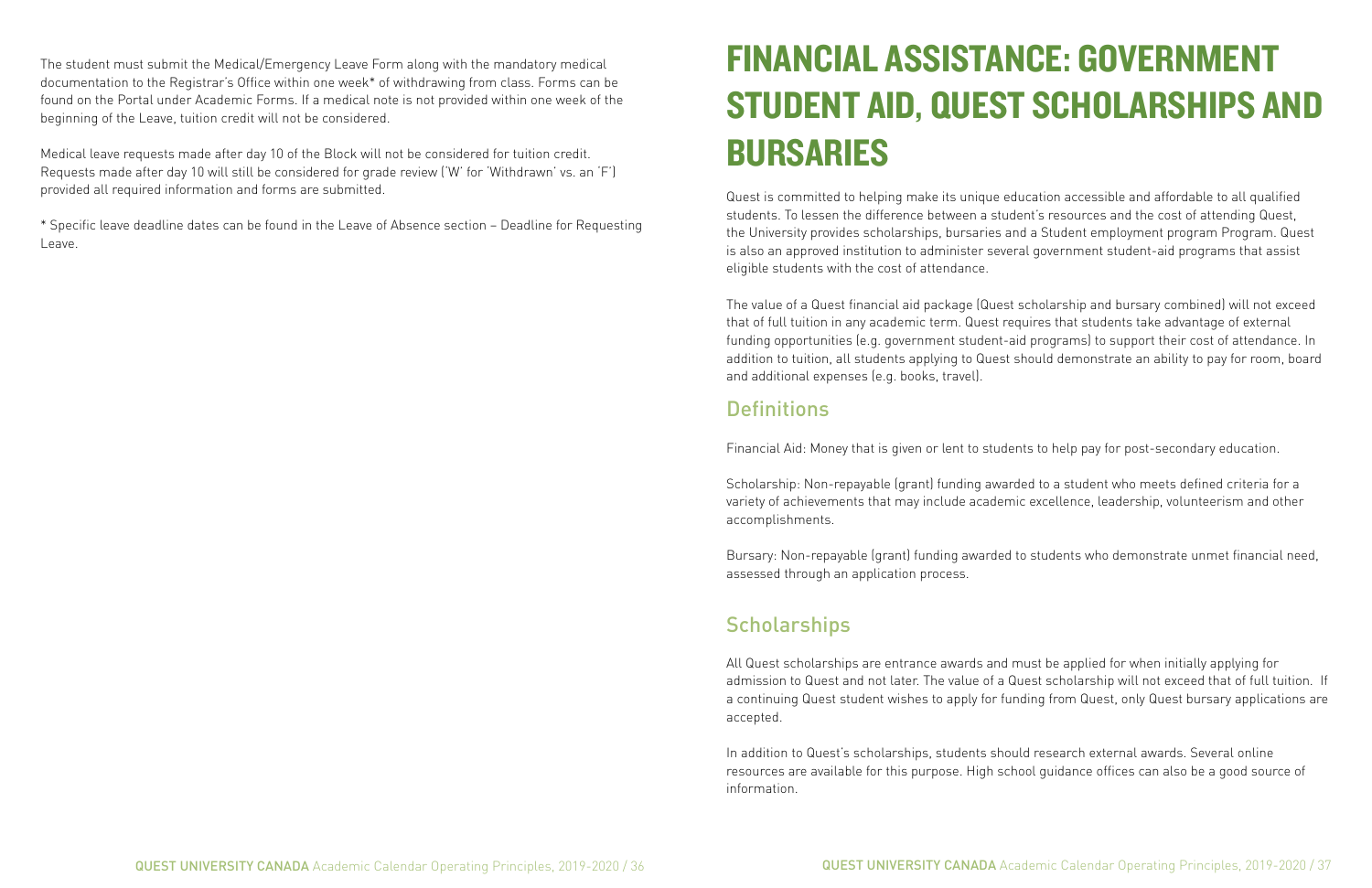QUEST UNIVERSITY CANADA Academic Calendar Operating Principles, 2019-2020 / 38 QUEST UNIVERSITY CANADA Academic Calendar Operating Principles, 2019-2020 / 39

# Quest Entrance Scholarships

David Strangway Award for Excellence Full Tuition

Named for the University's first President and Founding Chancellor, the David Strangway Award for Excellence honours the extraordinary career of Dr. David W. Strangway and his vision that created Quest. The award provides full tuition for four years, and is available only to Canadian citizens and permanent residents. The recipients of this award will have achieved very high levels of academic excellence combined with an outstanding record of leadership and service. Students with a high school average above 90% (3.75 GPA or equivalent) are encouraged to apply. Prospective students applying for the David Strangway Award for Excellence must submit an application specifically for this award along with their application for admissions. Up to six David Strangway Awards for Excellence are awarded each year. This entrance scholarship is renewable for up to four years or 32 Blocks, up to and including graduation, so long as the lifetime limit of 32 Blocks is not exceeded. A continuing student must meet the eligibility requirements as per Quest's scholarship renewal policy. See the Quest website for information on how to apply.

#### Canadian Academic Performance Scholarship \$10,000/year

The Canadian Academic Performance (CAP) Scholarship is automatically awarded to prospective students who apply with an 80% average or greater in grades 11 and 12. Students must be Canadian citizens or permanent residents to qualify. CAP Scholarship assessment takes place at the point of application, and considers the average of all academic courses from grades 11 and 12. Career education courses, physical and health education courses, faith-based courses, skills-based courses, or courses in applied design and technology are not considered in this calculation. Full details of academic course criteria by province and territory can be found on the Quest website. Students who are awarded the CAP Scholarship upon admission but who drop below the minimum 80% average in their official final transcript may have their award removed based on the sole discretion of the Office of Admissions. Transfer applicants are eligible for this award, but students applying with a postsecondary GPA below 3.0 may not be eligible based on the sole discretion of the Office of Admissions. This entrance scholarship is renewable for up to four years or 32 Blocks, up to and including graduation, so long as the lifetime limit of 32 Blocks is not exceeded. A continuing student must meet the eligibility requirements as per Quest's scholarship renewal policy.

#### Presidential Scholarships \$2,000 to \$8,000/year

The Quest program is rigorous. While an applicant's academic record is a key consideration for awarding a Presidential Scholarship, this award is not evaluated on strict numerical parameters. Quest is more impressed by students who have done well in highly challenging courses than by students who have achieved the highest grades in easier ones. We are also interested in extracurricular activities—

not the number of different clubs a student joined, but the passion with which they pursued nonacademic interests and the impact made on classmates, the community, or others. Possible areas include community service, leadership, theatre, clubs, volunteering, or a notable talent in a particular skill or craft. Presidential Scholarships are awarded to those who have demonstrated an eagerness to learn, an ability to lead, a willingness to contribute, and a passion for excellence: all students are eligible to apply for and receive this award, regardless of nationality. Prospective students must optin to be considered eligible for the Presidential Scholarship on their initial application to Quest. The Admissions and Financial Aid Committee will consider all aspects of a student's application when awarding this scholarship. Although optional, it is strongly suggested that applicants submit reference letters and a resume of personal achievements to support their Presidential Scholarship application. This entrance scholarship is renewable for up to four years or 32 Blocks, up to and including graduation, so long as the lifetime limit of 32 Blocks is not exceeded. A continuing student must meet the eligibility requirements as per Quest's scholarship renewal policy. See the Quest website for information on how to apply.

#### LEAP Scholarships \$5,000/year

LEAP scholarships are entrance awards and are automatically awarded to students who are accepted into Quest's LEAP program. The Leaders in Elite Athletics & Performance (LEAP) program allows eligible candidates to complete a world-class education while simultaneously pursuing excellence in their athletic or artistic careers. The program caters to athletes and performers pursuing their sport or art at a professional or elite level. Applicants must indicate within their online admissions application that they plan to apply for the LEAP program, and a separate LEAP Application must be submitted and approved. LEAP applications are not reviewed until a student has received an offer of admission for Quest's academic program, and the review process considers past achievements as well as future potential. The LEAP entrance scholarship is considered part of the Presidential Scholarship (see above), and recipients are effectively guaranteed the first \$5,000 of a maximum \$8,000 Presidential Scholarship amount. All students are eligible to apply for and receive this award, regardless of nationality. LEAP scholarship recipients are eligible to apply for and receive additional Presidential Scholarships, other entry scholarships, and Quest bursary funds. This award is renewable for up to four years or 32 Blocks, up to and including graduation, so long as the lifetime limit of 32 Blocks is not exceeded. To renew this scholarship, students must submit a LEAP reapplication form each spring term which outlines their training plan, goals, and any progressions made in their sport or performance in the previous year. See the Quest website for more information on how to apply.

#### Gap Year Scholarships \$5,000/year

In recognition of completion of select gap-year programs, students accepted into Quest's academic program will be awarded a \$5,000 annual scholarship. The up-to-date list of partner programs are listed on the Quest website here. Gap Year scholarships are considered part of the Presidential Scholarship (see above), and recipients are effectively guaranteed the first \$5,000 of a maximum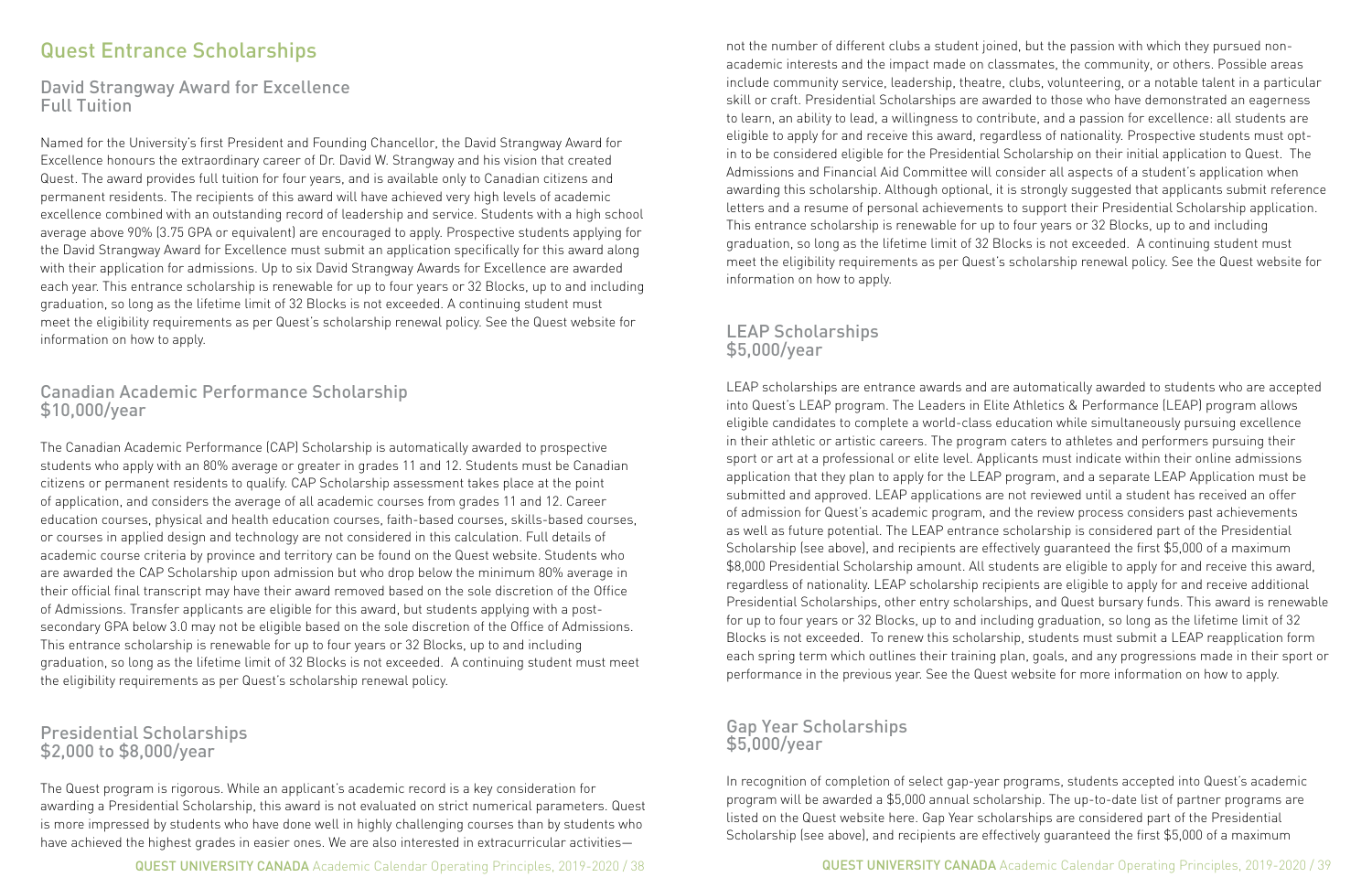\$8,000 Presidential Scholarship amount. All students are eligible for this award, regardless of nationality. Gap Year scholarship recipients are eligible to apply for and receive additional Presidential Scholarships, other entry scholarships, and Quest bursary funds. This award is renewable for up to four years or 32 Blocks, up to and including graduation, so long as the lifetime limit of 32 Blocks is not exceeded. A continuing student must meet the eligibility requirements as per Quest's scholarship renewal policy. See the Quest website for more information on how to apply.

#### Scholarship Renewal

Quest scholarships are renewable each Academic Year (which includes all three terms - Fall, Spring, & Summer Terms) provided a continuing student maintains scholarship-specific eligibility criteria each year.

- Students must meet all scholarship criteria specific to each scholarship type.
- There must be no outstanding fees or a balance owing on the student's account.

Scholarship Terms & Conditions are as follows:

• Quest scholarships are valid for up to four years or 32 Blocks, up to and including graduation, so long as the lifetime limit of 32 Blocks is not exceeded.

• Quest scholarships are pro-rated based on the number of eligible Blocks in which a student is enrolled. The annual scholarship value is based on eight Blocks of enrolment within a standard Academic Year (normally September to April). For example, if a student receives an annual Presidential Scholarship valued at \$8,000 and only enrolls in six eligible courses, the total amount of scholarship awarded is \$6,000, typically posted in two installments for Fall Term and Spring Term.

• Scholarships are only applicable to eligible courses at Quest or a Quest designated Exchange Partner.

• Students must maintain Satisfactory Academic Progress (See "Academic Operating Principles" for details on SAP).

• To retain their LEAP scholarship, recipients must remain qualified for, and part of, the LEAP program.

• A continuing student must not exceed 18 months of continuous non-enrolment at Quest, with the first month following from the last date of enrolment. For example, if the last date of enrolment is May 11, the 18-month countdown begins June 1. A student who exceeds 18 months of non-enrolment will have their Quest scholarship revoked.

• A student seeking Quest scholarship re-instatement after an extended period of non-enrolment must appeal for Committee decision using the Quest scholarship renewal appeal form, available through the Financial Aid Office. Enrolment, upon returning, must be in courses at Quest, on campus .

#### Scholarship Probationary Status

Students not meeting Satisfactory Academic Progress (SAP) as defined by this document will be put on scholarship probation for the following term of Quest enrolment. During this term, students on SAP may be granted this one 'grace' period (one term) without a reduced or revoked scholarship to help support their rehabilitation into good standing. During this term, a student will have an interview with a member of the Financial Aid Office to review the scholarship probation. If satisfactory academic progress is not achieved, the Financial Aid Office may revoke the Quest scholarship.

# Bursaries

Quest administers its own bursary program which provides non-repayable (grant) funding to students who demonstrate unmet financial need through a Quest bursary application process. Bursaries, for entrance students, can be applied for when initially applying for admission to Quest and must be reapplied for prior to each Academic Year. Continuing students must apply prior to each Academic Year by the published deadlines. There is no automatic renewal and bursary amounts awarded may fluctuate. Students receiving funding from government student aid programs, a student line-of-credit or a similar funding source to support their cost of attendance will be considered in greater financial need. Students are expected to use external funding options.

### Bursary Reapplication

Quest bursaries must be applied for each Academic Year (which includes all three terms - Fall, Spring, & Summer Terms).

#### Bursary Terms & Conditions are as follows:

• Bursaries must be applied for each Academic Year.

• Quest bursaries are valid for up to four years or 32 Blocks, up to and including graduation, so long as the lifetime limit of 32 Blocks is not exceeded.

• Quest bursaries are pro-rated based on the number of eligible Blocks in which a student is enrolled. The annual bursary value is based on eight Blocks of enrolment within a standard Academic Year. For example, if a student receives an annual bursary valued at \$4,000 and only enrolls in six eligible courses, the total amount of bursary awarded is \$3,000, typically posted in two installments for Fall Term and Spring Term.

• Bursaries are only applicable to eligible courses at Quest or a Quest designated Exchange Partner.

• Students must maintain Satisfactory Academic Progress (See "Academic Operating Principles" for details on SAP).

There must be no outstanding fees or a balance owing on the student's account.

• A continuing student must not exceed 18 months of continuous non-enrolment at Quest, with the first month following from the last date of enrolment. For example, if the last date of enrolment is May 11, the 18-month countdown begins June 1. A student who exceeds 18 months of non-enrolment will have their Quest bursary revoked.

• A student seeking Quest bursary re-instatement after an extended period of non-enrolment must appeal for Committee decision using the Quest bursary renewal appeal form, available through the Financial Aid Office. Enrolment, upon returning, must be in courses at Quest, on campus. • Quest reserves the right to reassess a student's bursary application and request additional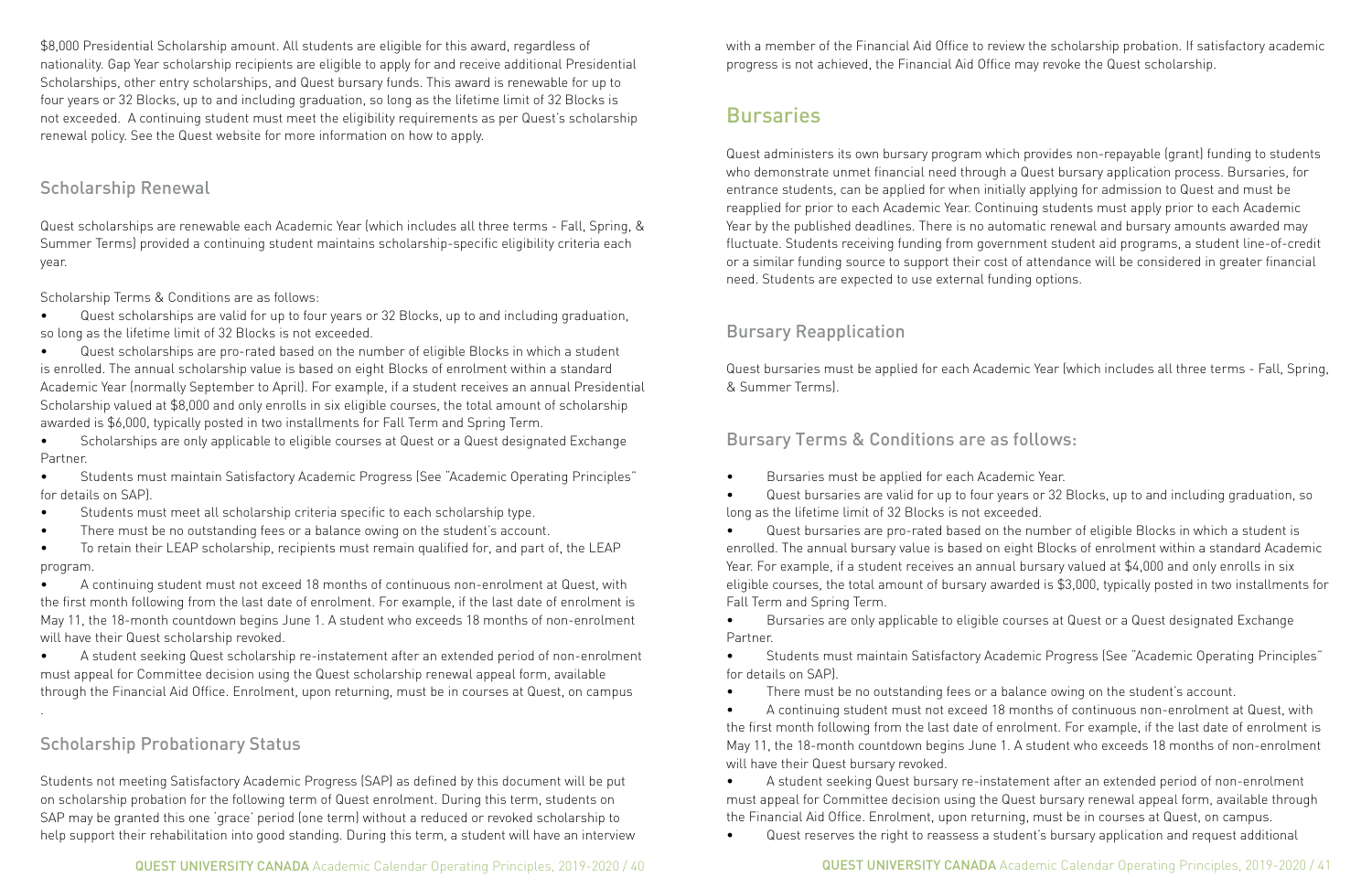#### Bursary Probationary Status

Students not meeting Satisfactory Academic Progress (SAP) as defined by this document will be placed on Bursary Probation for the following term of enrolment at Quest. During this term, students on probation may be granted this one 'grace' period (one term) without a reduced or revoked bursary to help support their rehabilitation into good standing. During this term, a student will have an interview with a member of the Financial Aid Office to review their bursary probation. If satisfactory academic progress is not achieved, the Financial Aid Office may revoke the Quest bursary.

Students can appeal a bursary amount after the Financial Aid Office decision if they can demonstrate a significant, unexpected change in financial resources that directly impacts their ability to attend the University. Contact financial.aid@questu.ca to request an appeal application.

Quest Bursary Application Deadlines

Quest bursaries must be applied for each Academic Year (which includes all three terms - Fall, Spring, & Summer Terms).

The bursary reapplication deadline for continuing students is normally mid-April. The reapplication process will normally open mid-March. Announcements will be made via email, the Quest Portal, and other appropriate media.

Reapplications submitted after the deadline will not be considered. The bursary application deadline for entrance students is normally March 1. NOTE: Entrance students may apply for a Quest Bursary after this deadline, but priority is given to those who submit by March 1.

# Government Student Aid

Government student aid is financial assistance for eligible students provided by federal and/ or provincial/territorial/state governments. Funding may consist of loans, grants, awards, or a combination of these. Some government student aid programs are offered to students in both full-time and part-time study.

Each government student aid program has its own rules and policies which supersede those of Quest. It is the borrower's (student, parent, guardian etc) responsibility to understand the agreement with the loan program and how its policies will relate to one's studies at Quest. Students and borrowers should pay particular attention to government policies around leaves-of-absence, study abroad programs, and course reduction.

#### Canada

Within Canada, each province or territory has its own program, such as StudentAid BC or OSAP. The Quest website contains a list of Canadian government student aid programs that Quest administers.

#### United States of America

Quest is a Title IV Eligible Institution and participates in William D. Ford Federal Direct Loan Program through the US Department of Education's Federal Student Aid program. This program offers Direct Subsidized and Direct Unsubsidized loans to students as well as Direct PLUS loans for parents of dependent students.

US students apply through the FAFSA (Free Application for Federal Student Aid) online. Following the submission of a FAFSA application and a signed Master Promissory Note (MPN), the applicant must complete an additional online interview for each FAFSA application year because Quest is a foreign school and additional questions must be answered. More information can be found at questu.vfao.com.

The Quest University Canada institution code for this program is G40753. Quest's Consumer Information Disclosures are found at questu.ca.

NOTE: Grants such as the PELL Grant under the William D. Ford Federal Direct Loan Program are not available to students enrolled at a foreign school. It is strongly recommended that you check with FAFSA if assessed for a PELL Grant or other benefit as it may not actually be awarded.

It is strongly recommended that students applying for Government student aid submit their application at least eight weeks before the start of classes.

# Student Employment Program

Quest's Student Employment Program provides students with the opportunity to work in a variety of areas on campus during the academic year. Students who are receiving a Quest Bursary are given priority in the hiring process but are not guaranteed a position as there are a limited number of positions on campus.

All student employment positions pay an hourly wage (+ 4% vacation pay)\*. Some positions have regularly scheduled hours, while others are project-based. Student employees report to a staff or faculty supervisor who will oversee their employment; students who fail to show up for scheduled work shifts, or fail to perform satisfactorily, may lose their position and are not guaranteed a replacement position. A limited number of opportunities to work in a full-time or part-time capacity may be available beyond the standard academic year following the end of spring term. \*Subject to change in accordance with Provincial Minimum Wage Policy and Canada Revenue Agency Policy

Additional information about Quest's Student Employment Program is available on the Quest website and Quest Portal.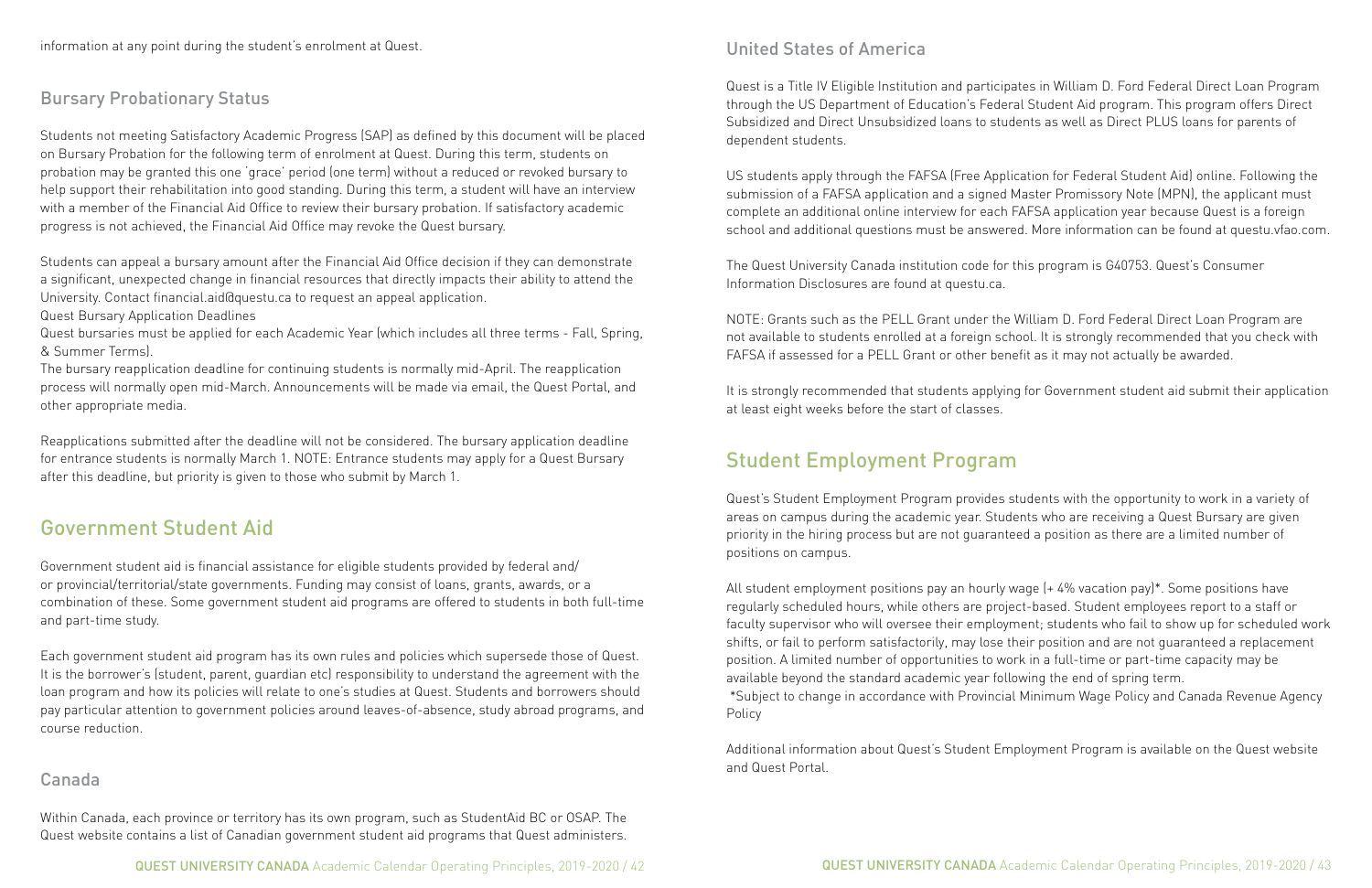### Leaves of Absence and Financial Assistance

A leave of absence of any type (academic or non-academic) and of any duration, can impact a student's financial aid, such as (e.g.) government loan eligibility, loan interest-free status, scholarships, student employment program eligibility, scholarships and bursaries, whether issued by Quest or another entity. Government financial aid programs are governed by their own policies that both the student and Quest's Financial Aid Office must adhere to. Government policies supersede Quest's 'in-house' policies.

Before taking any type of leave, students are strongly urged to contact their government financial aid provider (eg SABC, FAFSA, OSAP etc) to discuss the impact of taking a leave of absence. Quest's Financial Aid Office is also available to meet and discuss options with the student. Students are advised to gather this information at least one Block (4 weeks) before beginning leave. If a student does not consult the Financial Aid Office, the Office must still follow financial aid program policies, which normally includes reporting the student's lack of enrolment.

# Financial Aid Office Appointments

The Financial Aid Office is open Monday to Friday, 9:00am to 5:00pm. Contact financial.aid@questu.ca to book.

Due to privacy regulations within Canada and the USA, Quest's Financial Aid Office (FAO) cannot share government financial aid information with anyone other than the student to whom it pertains. Although students may choose to share their Quest financials (tuition statement, residence fees, etc.) this does not apply to government student aid. Government student aid policy is set by the relevant government and Quest must adhere to these regulations.

# THE BACHELOR OF ARTS AND SCIENCES CURRICULUM

### **Overview**

The Bachelor of Arts and Science degree (BA&Sc) requires the completion of 32 Blocks of instruction, divided evenly between the Foundation and Concentration Programs. A full Block consists of 54 hours of classroom time. Each Block contains 18 days of instruction, and each day includes a minimum of three hours of formal meeting time. The Block format allows for flexibility to accommodate a range of additional class activities, including field trips, laboratories, study groups and peer tutoring. Normally, a student completes 4 Blocks of courses in an academic term, and attends two terms per calendar year, but could attend a portion of a third term as well.

#### 1. FOUNDATION PROGRAM REQUIREMENTS

Any level 2 or above French, Spanish, or Chinese offered at Quest

Ancient Greek 1 and Classical Latin 1

Any approved language at level 2 or above at another institution

**MATHEMATICS** MAT 2BXX

Students who successfully complete two MAT 31XX, or two MAT 32XX at Quest but not at another institution may be exempted from the Foundation Mathematics requirement.

LIFE SCIENCES lect 3 of the 4:

Evolution LIF 2110

liodiversity of **British Columbia** LIF 2210

What is Life? JF 2310

**Science of Health** & Wellness LIF 2410

QUESTION IND 2300

This program is comprised of **16 BLOCKS** across the disciplines, and is meant to introduce students to the breadth of human knowledge while imparting essential skills.

| CORNERSTONE<br>INCL2100                                                                                                  | <b>SOCIAL SCIENCES</b><br>Select 3 of the 4:                                                                                                                                                                                                                                          |
|--------------------------------------------------------------------------------------------------------------------------|---------------------------------------------------------------------------------------------------------------------------------------------------------------------------------------------------------------------------------------------------------------------------------------|
| <b>RHETORIC</b><br>IND 2200                                                                                              | <b>Political Economy</b><br>500 2100<br>Democracy & Justice<br>506-2200                                                                                                                                                                                                               |
| <b>ENERGY &amp; MATTER</b><br>PHY 21XX<br>Students who successfully                                                      | <b>Global Perspectives</b><br>SDC 2300<br>Sell, Culture, Society<br>SOC WIDE                                                                                                                                                                                                          |
| complete Physics 1<br>(PHY 3101) or Chamistry 1<br>(PHY 3201) may be<br>exempted from the Energy<br>& Matter ceguirement | <u>The contract of the contract of the contract of the contract of the contract of the contract of the contract of the contract of the contract of the contract of the contract of the contract of the contract of the contract </u><br><b>HUMANITIES</b><br>Text<br><b>HEIM-PTXX</b> |
| EARTH, OCEANS, SPACE<br>PHY 22XX                                                                                         | Scholarship<br><b>HUM 22XX</b><br>Culture<br><b>FREM 20XX</b>                                                                                                                                                                                                                         |

#### LANGUAGE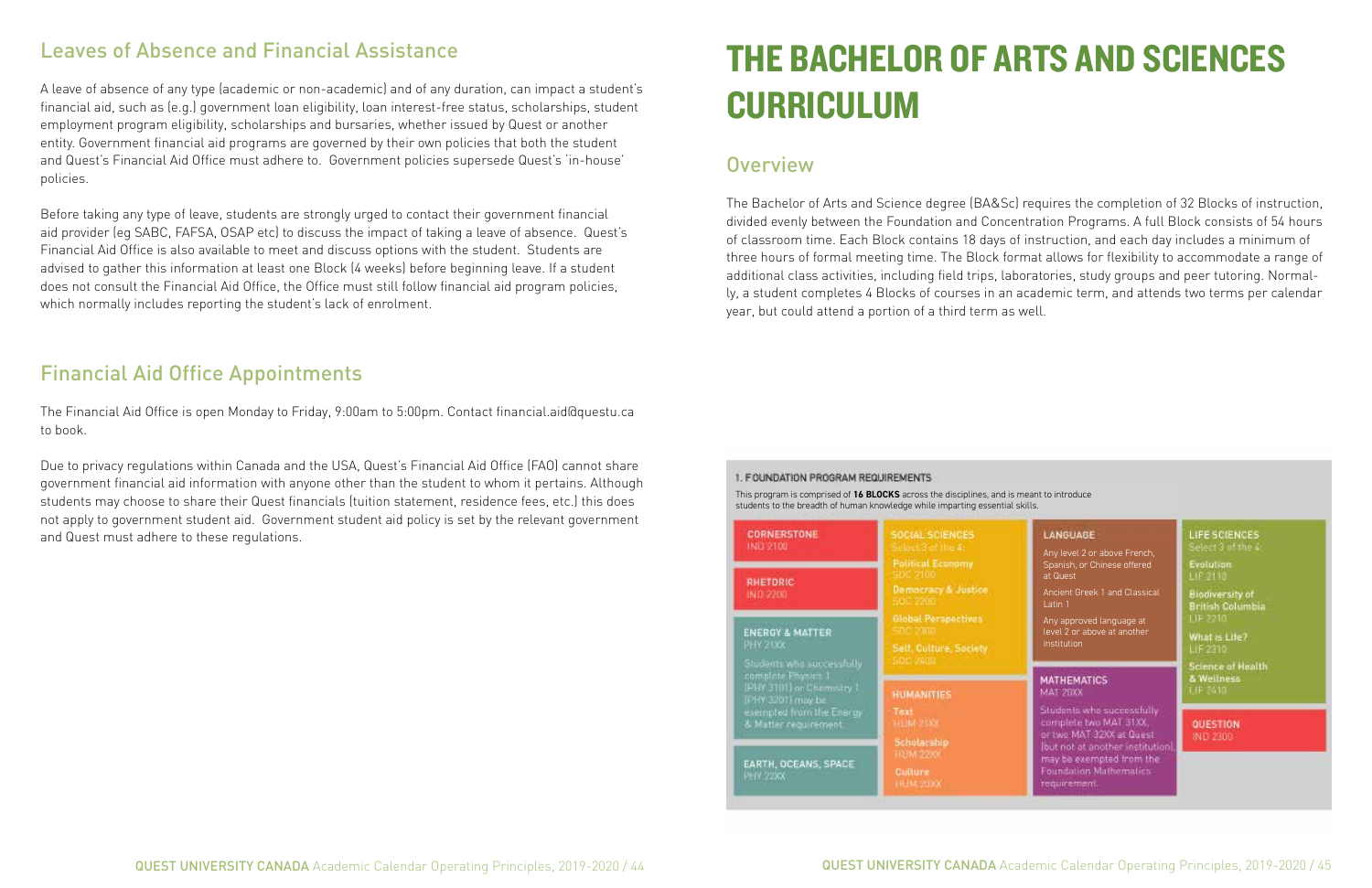# Foundation Program

The Foundation Program is a set of 16 Blocks that provide students with a broad base of knowledge, skills and perspectives from across the liberal arts and sciences. The Foundation Program, typically comprising the first two years of study, gives students a solid intellectual base from which to build their Concentration Program in their final two years. The Foundation begins with two specific Blocks.

#### Cornerstone Block

Cornerstone is the first course students take at Quest. As with all Quest Blocks, each section is limited to 20 students. The question guiding the current Cornerstone Block is, "What is knowledge?" To foster critical thinking on this question, Quest faculty have collectively designed the course to incorporate the insights and methods of disciplines including philosophy, literature, history, anthropology, psychology, mathematics and science. Students reflect on their assumptions about knowledge; evaluate knowledge claims in the experimental and theoretical sciences; consider what knowledge is; and engage in field research and outdoor activities in the spectacular natural surroundings of our campus.

Cornerstone Block is not a first course in a traditional field of study. It is a preparation for the unique educational journey provided by Quest.

This essential building course serves as:

- An introduction to the fast-paced and intensive one-Block-at-a-time curriculum model
- An orientation to the requirements of university-level study
- An expansive investigation into the depths and subtleties of the course question

• An exposure to the range of knowledge and skills students develop throughout their studies at

Quest

• A microcosm of the Quest education as a whole, built on multidisciplinary, integrative, inquirybased learning and questioning

### Rhetoric Block

All scholars read and write, make presentations of their findings, and engage in other rhetorical pursuits in academic and public conversations. These conversations require different kinds of compelling arguments— written, verbal, and visual—for particular audiences. Rhetoric Block is designed to help students become better participants in these scholarly and community interactions.

Students who complete Quest's Rhetoric Course should be able to: • Demonstrate an awareness of the conventions of academic discourse by using a particular style

• Write a Rhetoric Action Plan for incorporating feedback into their drafts and revisions

- to create citations
- Develop strategies to overcome research-related barriers
- 
- Diverge from the five-paragraph essay model
- Develop critical strategies to engage with academic readings

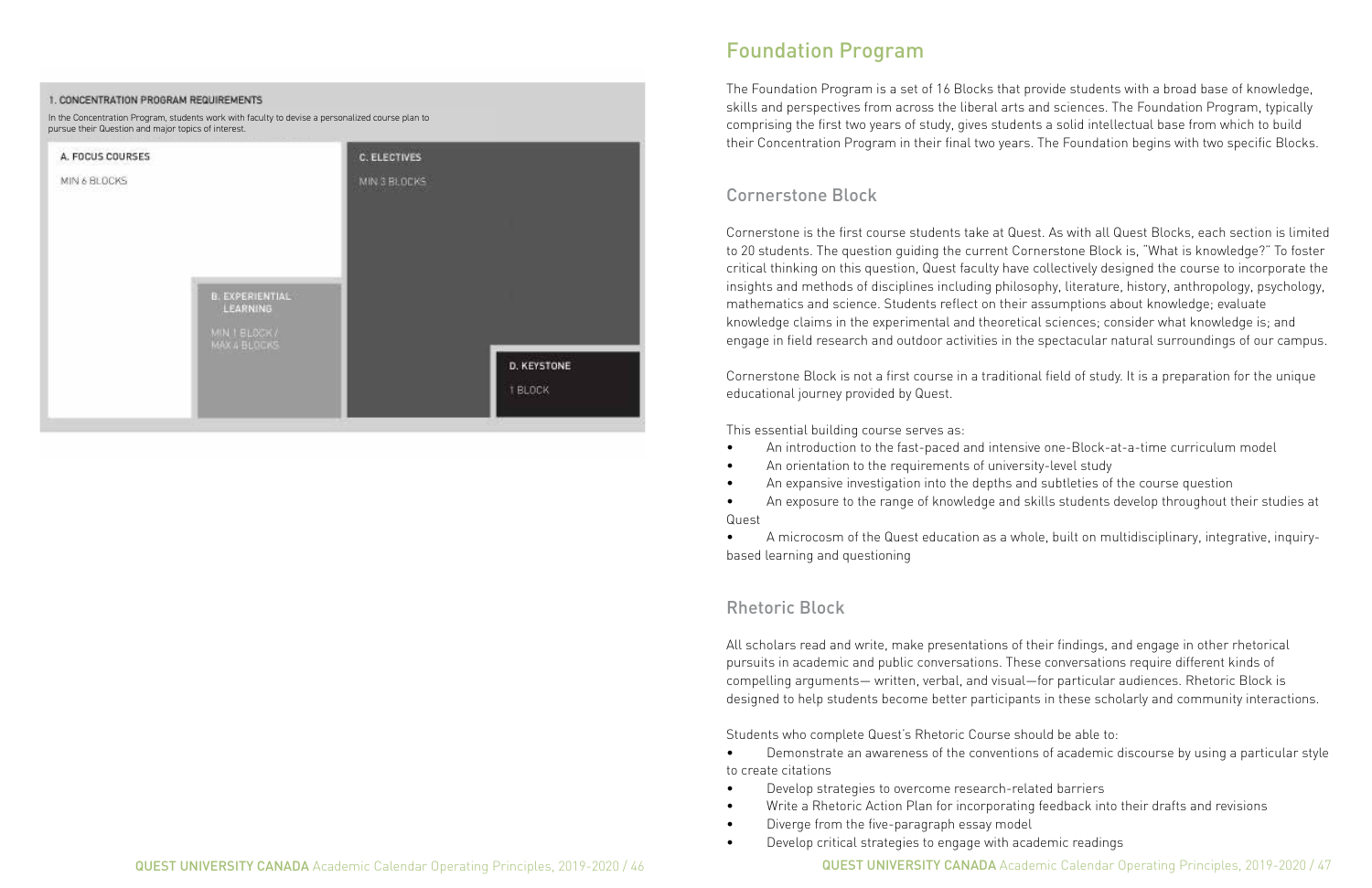- Incorporate diverse resources into a variety of arguments:
- (1) demonstrate the ability to summarize and paraphrase;

(2) use quantitative information as evidence; (3) and incorporate, interpret or analyze images

#### Foundation Curriculum

Building on Cornerstone and Rhetoric, the Foundation Program has students acquire a breadth of skills and knowledge appropriate to a liberal education, not merely as an inherited tradition but as actively applied to the modern world. Students "learn how to learn" through exposure to and the application of modes of thought used by a wide range of academic disciplines. Quest considers it essential that students confront and work seriously in fields of knowledge outside of their personal specialty or area of comfort. The aim is not for students to merely "get by," but to challenge themselves in disciplines they may initially prefer to avoid.

The Foundation Program has 6 Blocks set aside to examine major ideas in the natural sciences and mathematics. Students will learn to understand the structure of mathematical proofs, conduct research in the field and lab, model complex systems and test theories. They will develop basic familiarity with foundational theories, such as evolution and conservation of energy. These Blocks will help students become scientifically and mathematically literate.

The Foundation Program has 6 Blocks devoted to the study of the arts, humanities and social sciences. Students will learn to read closely, use qualitative and quantitative methods to understand their societies, and interrogate the political structures of Canada and other nations. They will also read major philosophical and literary works as well as scholarly landmarks. These Blocks will help students become rigorous critics of themselves and their societies.

Intercultural questions emerge in a variety of courses and through a diverse student body. Students develop global civic skills by becoming familiar with a new language, either at Quest or through study at language immersion destinations abroad. The Language Study requirement asks students to successfully complete a course in a language that is not native to them at an intermediate level (Level 2 or equivalent), or to take two introductory-level courses in classical languages such as Latin or Ancient Greek. Students for whom English is a second language may take one Quest Concentration Block in literature in English to meet this requirement. Please consult the Language Study section of the Calendar (under Principles Governing Specific Courses) for details on policies governing this requirement.

The Foundation Program aims to be integrated and interdisciplinary, while respecting the individual strengths of different disciplinary approaches to uncovering and constructing knowledge. Liberally educated students need to be aware of these different modes of seeking knowledge and respect the value of that diversity. They must know enough about them to be able to apply more than one mode of academic investigation to a question. In the Foundation, students learn from a variety of faculty members so that they can better choose an academic direction of focus and mentor for the Concentration Program. Thus, the Foundation Program prepares students for the advanced work they encounter in the Concentration Program of their final four terms.

#### Question Block

Students shift from the Foundation Program to the Concentration Program by forming a Question that will frame their direction of study. The Question is formed during Question Block, which is one of the final courses in the Foundation Program. With the help of the Question Block Tutor and Faculty Mentor, students use Question Block to structure their Concentration Program for their third and fourth years of study. Question Block considers the totality of the student's Foundation courses, experiential learning, co-curricular programs, language study, study abroad, and research methods to develop each student's plan for their final years at Quest.

#### Concentration Program

In the Concentration Program, students shift from breadth of knowledge to depth of understanding. Depth is defined as sustained attention over a number of Blocks to a question of personal importance to the student. Attaining depth means knowing what a good question is and how to pursue its inquiry. It is a skill for life and a preeminent achievement of the liberal arts and sciences education at Quest.

The Concentration Program, which usually spans the last two years at Quest, consists of individualized Focus Blocks, Experiential Learning, Electives, and the Keystone Block. Concentration Blocks begin with the number 3 or 4.

### Principles Underlying the Selection of Concentration Blocks

Over a minimum of 6 Blocks, students work on a focused academic inquiry of their own creation, based on their Question. Building from the broad base of disciplinary approaches encountered in the Foundation Program, each student designs a Concentration Program that highlights and focuses their academic interests, approved and supervised by a Faculty Mentor. The student's Concentration Blocks investigate one topic or theme (phrased as a question), either in a single discipline or across disciplinary boundaries.

Each student's Concentration Program, designed during Question Block and approved by at least two faculty members, consists of four elements:

- 1. Statement of the Question
- 2. Concentration Plan
- 3. List of key readings, called "Touchstones"
- 4. Keystone Project

Depending on the nature of the individual program, it may also include experiential learning components (e.g. service learning, internship) or a semester abroad with an exchange partner school or a pre-approved academic leave at a non-partner school. In principle, nothing limits the variety of Concentration Programs that students develop at Quest.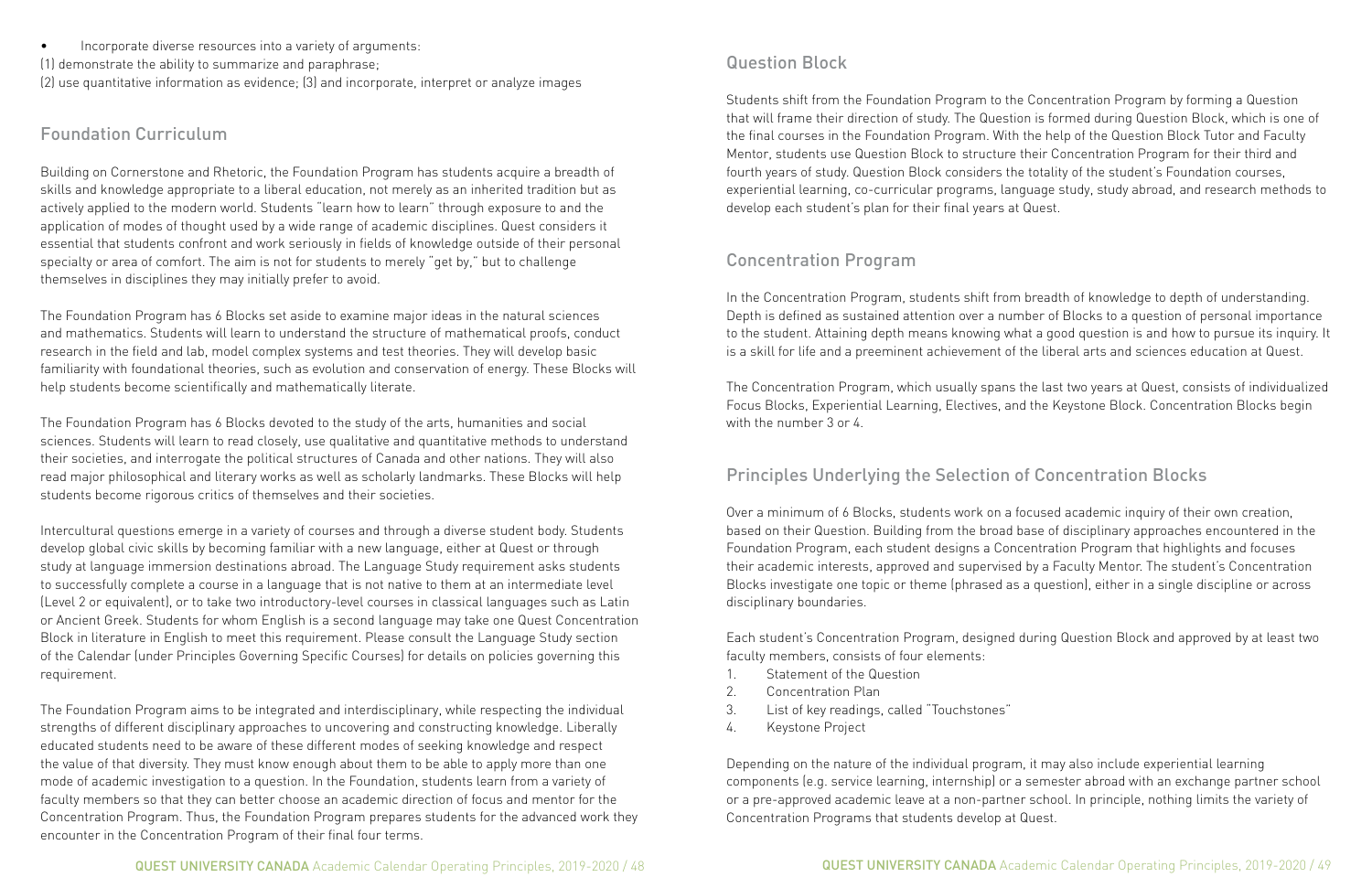#### Statement of the Question

The Question, created during Question Block, is formalized in a proposal outlining the area of inquiry, a Concertation Plan and a list of Touchstone works. Faculty expects Questions to reflect the unique interests of each student; consequently, students have the opportunity—and the obligation—to shape their own education.

The proposal serves as the focal point for an ongoing conversation between student and mentor over the next two years, and for the student's design and implementation of a Keystone Project. Close, oneon-one work between the student and their mentor is often the most demanding and rewarding aspect of the Quest experience.

#### Concentration Plan

The Question acts as a lens through which students select the Focus Blocks they intend to take in the Concentration Program. The program should include a minimum of 6 Concentration Blocks, called Focus Blocks, directly relevant to the Question, and at least three elective Blocks that provide interesting sidelights on the student's topic. A minimum grade of C is required in all Focus Blocks.

Quest's interdisciplinary approach aims to develop students' curiosity about the world. To do justice to the complexity of a good Question, we encourage students to develop a Concentration Plan that crosses boundaries of traditional disciplines, takes advantage of relevant exchange opportunities at partner institutions, and includes experiential learning components. It must also remain coherent and rigorous, and provide both depth and breadth in the area of the Question.

#### **Touchstones**

As part of the Concentration Program, the student and their mentor will identify at least five Touchstone works that deepen their inquiry into their Question. These may be books, sets of articles or works in other media. They represent essential, definitive works that both educated members of the public and experts in a field might be expected to consult. The works may be studied as part of Focus Blocks, or they may be extracurricular materials that a student studies independently. The Touchstones provide students with a broader context for the issues underlying their Question and forms the basis of their continuing discussion with their mentors. By introducing students to the language and concepts used by experts in the field, the Touchstones prepare students to enter comfortably into an informed conversation about their topics of interest.

- Insight into how experts in a particular field live and work
- Preparation for employment or further study in a field
- Learning about the composition and development of diverse communities
- An opportunity for personal growth, networking and civic engagement
- Exposure to different cultures and travel

Although a good Question may never be definitively answered, the Question proposal allows each student to design a self-guided education and craft a meaningful, nuanced response.

### Keystone Project and Block

The Question provides a springboard for the Keystone Project—an advanced and carefully planned expression of a student's work on their Question (akin to an advanced undergraduate or honours thesis). A Keystone Project can take many forms (e.g. a documentary film, a research paper presented at a symposium, the results of lab research, a policy brief, a poster presentation at a professional conference, or a work of creative writing).

In Keystone Block, the final Block taken at Quest, students reflect on their education and prepare for the public presentation of their Keystone Project. The course itself counts as a single Block but work on the Keystone Project will be spread out over time. The Keystone Project draws upon the methods and knowledge acquired in the Concentration Program. It includes a public presentation that not only displays mastery of content, but also the skills to communicate the importance of the work to a group of external assessors. The presentation offers students a chance to describe their Question as well as the research and analysis behind the final work. It should demonstrate an ability to think independently, critically, and creatively. The Keystone Project is the culmination of a Quest education and should reflect that the Quest curriculum's purposes have been achieved: personal development, profound intellectual inquiry, social engagement, preparation for employment or further study, and a basis for a lifetime of learning.

#### Experiential Learning

Experiential Learning is part of Quest's focus on an integrated education. It allows a student to pursue their Question beyond the classroom, emphasizing direct experience. The goal is to link knowledge with practical application.

The "extended classroom" of experiential learning helps students with:

Experiential learning can take varied forms, including: • Working in a field related to the student's area of Concentration, whether in the private sector,

- non-profit, government, or other area
- Exploring a career via internships or volunteer work
- Studying within the framework of a community-based project
- Engaging in political activity or supporting a political organization
- Conducting research as part of a scientific, practical or artistic project

Career services are available to students who need support finding opportunities. Listings of opportunities are available on the Portal under Career and Grad Studies, as well internship guides are available in the Library.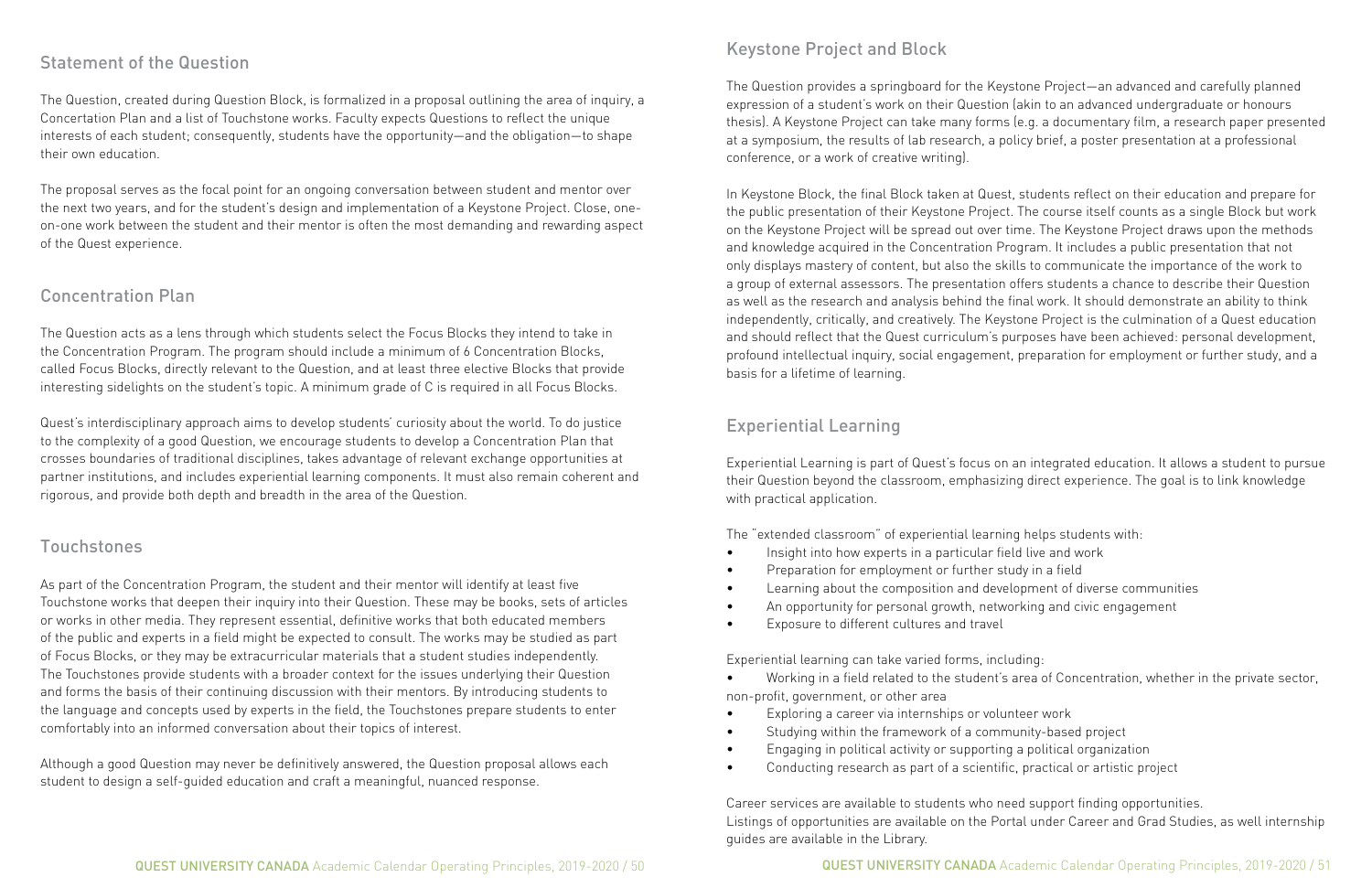Please see Principles Governing Specific Courses for details on the policies governing Experiential Learning.

# Rhetoric and Quantitative Reasoning Across the Curriculum

#### Rhetoric Across the Curriculum

The Rhetoric Block at the beginning of the Foundation Program is simply an introduction to Rhetoric. Quest's Rhetoric Across the Curriculum Program engages students with rhetorical opportunities throughout their degree, and emphasizes communication within academia and beyond. Not only do all Quest students learn how to participate in professional and academic conversations, they are empowered to engage in public discourse. What makes this cross-curricular program innovative is that it builds connections amongst all parts of an individual's rhetorical process, including research, critical reading and writing, the analysis and creation of images, and the sharing of ideas. Students and faculty participate in a process of reflective adjustment based on concrete, discrete and measurable program outcomes that are evaluated on a rolling basis.

What kind of rhetorical assignments do students do at Quest? In addition to traditional forms of writing such as essays, lab reports, book reviews and expository responses to exam questions, students engage in a variety of shorter writing assignments. These may include learning journals, action plans, exit summaries, problem analyses and peer dialogues. Presentations often involve slide shows, reports on group work, or even short documentary films. Because Quest encourages students to remain inquisitive, special attention is paid to conceptualizing and expressing questions.

Peer Tutors in the Learning Commons are trained to collaborate with students at all levels on rhetorical thinking, presentation skills, assignment analysis and project completion. All students are invited to drop in and discuss their rhetorical work and personal communication goals.

#### Quantitative Reasoning Across the Curriculum

What is Quantitative Reasoning? A quantity is something which can be counted or measured. Quantitative Reasoning (QR) is about understanding and using quantitative information. Numbers constitute a principal foundation of modern life and decisions in science, economics, politics, and daily life rely on statistics, graphs and quantitative analyses. The power of numbers to inform, and to mislead, means that Quest graduates must be able to recognize and critique quantitative arguments and to construct valid analyses of their own.

Quest students will find multiple opportunities throughout the curriculum to develop their ability to understand, question and communicate quantitative information effectively. They will analyze and use quantitative evidence in a variety of contexts from scientific research to political debate to historical perspectives. Depth of understanding in all disciplines can be enhanced by exploring QR through estimation, computation, and consideration of the underlying assumptions and limitations of quantitative arguments. Students will learn to create effective visual representations of data, interpret

QUEST UNIVERSITY CANADA Academic Calendar Operating Principles, 2019-2020 / 52 QUEST UNIVERSITY CANADA Academic Calendar Operating Principles, 2019-2020 / 53

and make statistical inferences, and consider notions of probability when formulating judgments. All of these opportunities and experiences make up Quest's Quantitative Reasoning Across the Curriculum Program, a program that sees students using quantitative reasoning throughout their whole degree, beginning to end.

The Quantitative Skills Program (Q Skills) is the first step in Quantitative Reasoning Across the Curriculum. In Q Skills, students review some of the fundamental language, skills and techniques of QR specifically selected for the needs of Quest's Foundation courses. Different disciplines use quantitative information in different ways and so the skills are divided into four strands: Number, Graphs, Algebra, and Measurement. About half the Foundation courses require Q Skills strands as prerequisites and students complete the strands by demonstrating a reasonable fluency with the material during a diagnostic assessment.

To finish the Q Skills program in a timely manner we recommend working through the materials provided before arriving at Quest. Students have the option to write a diagnostic during the orientation weekend. Those who do not complete all strands at this stage will be guided and supported through the Q Skills Program as they attend review sessions, small-group tutoring, and if appropriate take the Introduction to Quantitative Reasoning course.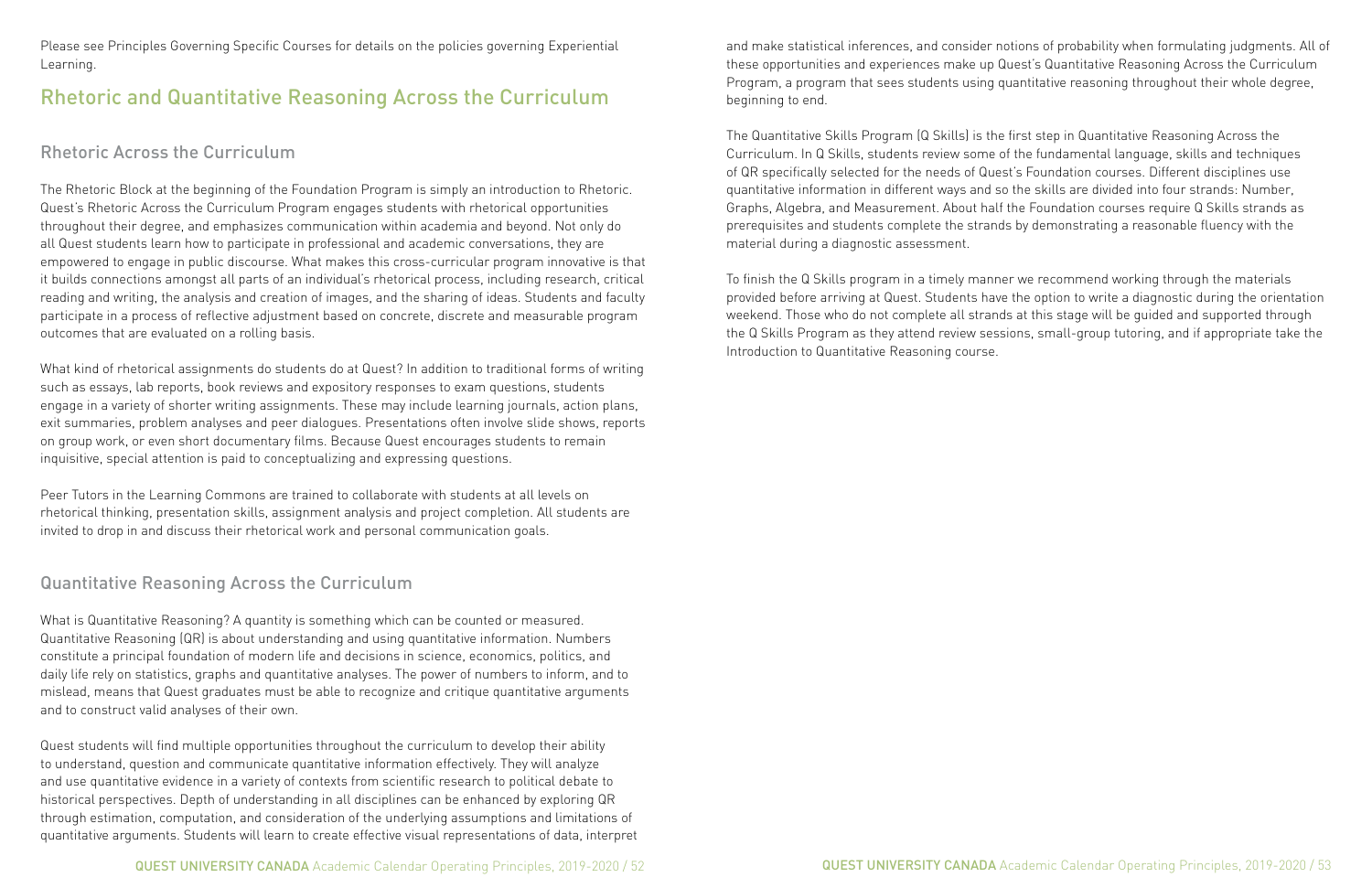#### QUEST UNIVERSITY CANADA Academic Calendar Operating Principles, 2019-2020 / 54 QUEST UNIVERSITY CANADA Academic Calendar Operating Principles, 2019-2020 / 55

#### **Waitlist**

# ACADEMIC OPERATING PRINCIPLES

# Course Change/Add/Withdrawal (Leave) and Waitlist Policies

#### Course Change/Add

Course selection and changes may be completed online through Self-Serve until the end of day 1 of a Block. Requests for changes after day 1 must be submitted to the Registrar's Office no later than 4:30 p.m. on the second day of the Block.

Students should be aware that changes are subject to space limitations. There should be minimal disruption to the start of a Block. Exceptions must be authorized by affected faculty members and the Chief Academic Officer.

A student who will be dropping a Block and not enrolling in another must submit an Academic or Nonacademic Leave Form for the period of leave and will not receive a tuition credit unless three weeks' notice is given.

#### Withdrawal (Leave)

Student-initiated withdrawal (leave)\* from a Block is normally allowed only until 4:30 p.m. on day 6 of the Block and will result in a 'W' on the student's transcript. A grade of 'W' does not affect the student's GPA. Withdrawal after day 6 will only be permitted in extraordinary circumstances, such as serious illness, and requires supporting documentation as well as review and/or authorization of the Tutor, the student's academic advisor and the Registrar's Office.

\*The student must complete the Non-Academic Leave Form along with the required verification documentation found on the Portal under the Registrar's Office.

A student who withdraws from a Block without authorization (does not complete the leave form) automatically receives a grade of 'F', which will affect the student's GPA.

A student who withdraws from a Block forfeits the tuition for that Block. In the case of Emergency/ Medical Leave, tuition credit will be considered if the leave is requested prior to day 10 of the Block. After day 10, tuition credit will not be considered, although the student may request to have their grade reviewed for a 'W'. Students should be aware that course withdrawals may affect their financial aid eligibility.

Refer to section 6.7, Refund of Fees and Charges for more details.

Courses at Quest are normally capped at 20 students. The Self-Serve registration system allows students to join a waitlist for courses that are full.

If a waitlist spot becomes available, the first student on the waitlist will receive an automated email and will have 48 hours to accept the spot. If they do not accept the spot within the 48 hours the automated system will drop them to the bottom of the waitlist and will send an email to the next person. Given the intensity and rapid pace of courses on the Block schedule, it is imperative that students on waitlists pay close attention to their Quest email in order to not miss a waitlist available opportunity.

On the first day of the Block, students should attend the course in which they are enrolled. Attendance is necessary to maintain their seat. Students will not advance on the waitlist by attending a course for which they are waitlisted.

If a student enrolled in a course has contacted the Tutor before 3:30 p.m. on the first day of the Block and has a legitimate reason why they could not make it to campus on day 1 (e.g. illness or other emergency), they will remain enrolled and their spot will not be given away to a waitlisted student.

After 4:30 p.m. on day 1 of the Block, all waitlists become null and void and an Add/Drop session is held by the Registrar's Office. Students interested in a spot in a waitlisted course must meet with the Registrar to see if space has become available. Available seats will be filled on a first come, first served basis until the maximum allowable number of students is reached.

When a student is added on, or after, day 1 of the course, they must immediately notify both the Tutor of the course they dropped and the Tutor of the new course. It is the responsibility of the student to obtain details of any missed assignments in the new course. The Academic Advisor approval system is also in effect (see below).

### Faculty Advisors and Mentors

First-year students are arbitrarily assigned a Faculty Advisor to help with course selection, transfer credits and academic advice. Faculty Advisors also monitor student progress, as outlined in the Academic Review Process section. In addition, they must approve each course selection made by a student on Self-Serve.

Each student is ultimately responsible for seeking help when needed and managing the requirements for degree completion. Students are free to switch Faculty Advisors at any time, but must submit an Advisor/Mentor Change Request Form to the Registrar.

Students in Question Block must find a Faculty Mentor to replace their Advisor for the Concentration years. Mentors are chosen based on the student's area of interest. Mentors and mentees work closely together to develop the Question and select appropriate courses and reading materials. Students must fill out an Advisor/Mentor Change Request Form to change mentors.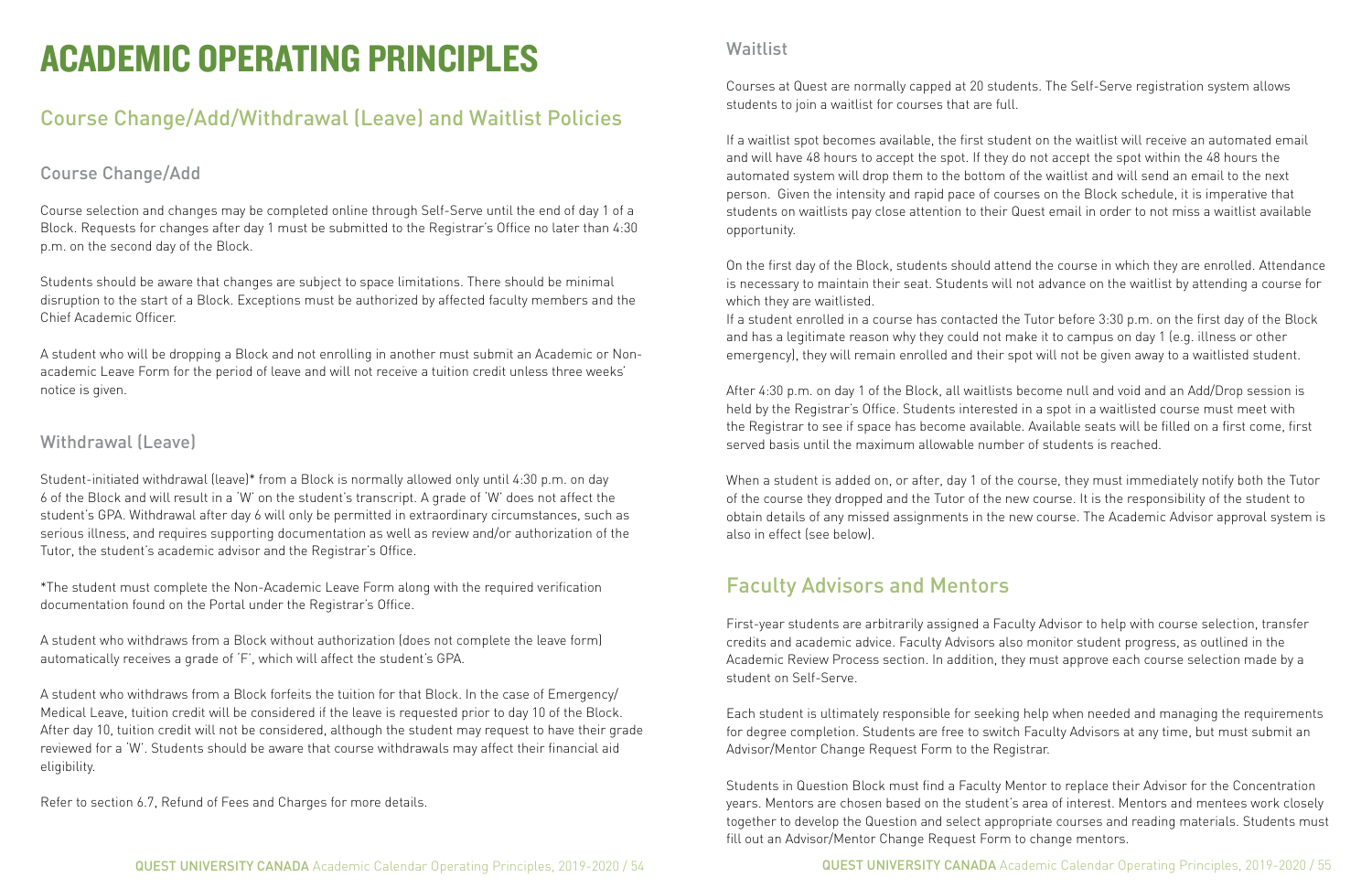# Grading

The majority of courses receive a standard letter grade ranging from 'A' to 'F' (Quest does not have an A+). Each letter grade is assigned a GPA (see the GPA table below). Grades are assigned after the end of each Block and can be viewed by students on Self-Serve.

A grade of 'D' is the minimum grade to pass and receive credit for a Block. However, it is not considered sufficient when the Block is a prerequisite or part of a student's Concentration Program. A grade of 'C' or higher is normally required for Blocks intended to satisfy prerequisites and Concentration requirements.

Quest tutors are not required to use a percentage system and many will assign letter grades to assessments based on rubrics or grading standards. Blocks that do use percentage grades will normally convert them to letter grades using the scale below. Instructors who choose a different scale must indicate the scale they are using in their syllabus.

#### Grade Point Average (GPA)

GPA is calculated by dividing the total number of grade points earned for each course by the number of courses carrying grade points. Excluded from the GPA calculation are all courses for which an 'I', 'W', 'AU', or 'P' grade is awarded. Quest uses the 4.0 grade point system.

Grade points are assigned to letter grades according to the following scale:

| GradeGrade | Point | Percentage |
|------------|-------|------------|
| А          | 4.0   | 94-100     |
| А-         | 3.7   | 90-93      |
| B+         | 3.3   | 87-89      |
| B          | 3.0   | 84-86      |
| B-         | 2.7   | 80-83      |
| C+         | 2.3   | $77 - 79$  |
| C          | 2.0   | 74-76      |
| $C -$      | 1.7   | 70-73      |
| D          | 1.0   | 60-69      |
| F          | 0.0   | $0 - 59$   |
| P          | N/A   | N/A        |
| <b>NP</b>  | 0.0   | $0 - 59$   |
| W          | N/A   | N/A        |
| I          | N/A   | N/A        |
| AU         | N/A   | N/A        |

In addition to standard letter grades, certain notations may appear on a student's transcript. Below is an explanation of these notations as well as information on Narrative Evaluations.

The Cornerstone, Question and Keystone Blocks are automatically assessed by means of a Pass (P) or No Pass (NP) grade. Students wishing to have other Blocks, such as electives, receive a 'P' or 'NP' must complete the Change of Grading Option Request Form on the Portal l. These requests are subject to the approval of the course Tutor and the student's Faculty Advisor. The grading option request must be submitted by 4:30 p.m. on the 6th day of the Block. A grade of 'P' is not factored into a student's GPA. A grade of 'NP' is calculated as a zero, affecting the student's GPA in the same way as a grade of 'F.'

### I (Incomplete)

If a student is unable, because of illness, family emergency or other circumstance beyond their control to complete the work in a course, a temporary grade of 'I' (Incomplete) may be awarded by the Tutor until unfinished course requirements are completed. The student has until the date agreed upon with the Tutor (not to exceed 2 Blocks from the end of the course) to complete all remaining course work'; otherwise the student will be awarded a letter grade, which may be an 'F', based upon the work completed by the deadline. The student must fill out an Incomplete Grade Request Form. The signed request form must be submitted no later than 4:30 p.m. on the last day of class.

#### W (Withdrawal)

A grade of 'W' (Withdrawal) is issued for a student-initiated withdrawal from a course (normally only within the first six days of a Block) and does not affect the student's grade point average.

#### AU (Audit)

In some cases, a student may, with the permission of the Tutor, audit a course. Prior to the third day of the Block, the Tutor and the student should determine the requirements for attendance and participation, and whether the audit is to be recorded on the student's transcript. Audited courses, whether recorded or unrecorded, may not be used to satisfy graduation requirements.

### Narrative Evaluation

For any course, a student may request, in addition to a grade, a narrative evaluation, which Tutors may give either orally in person or in writing. Written evaluations will become part of the student's record, but will not appear on the student's transcript. Students wishing to receive a narrative evaluation must request this option by using the Narrative Evaluation Request Form which is found on the Registrar's Office page on the Portal by 4:30 p.m. on the sixth day of the Block. Students automatically receive a narrative evaluation for Cornerstone Block.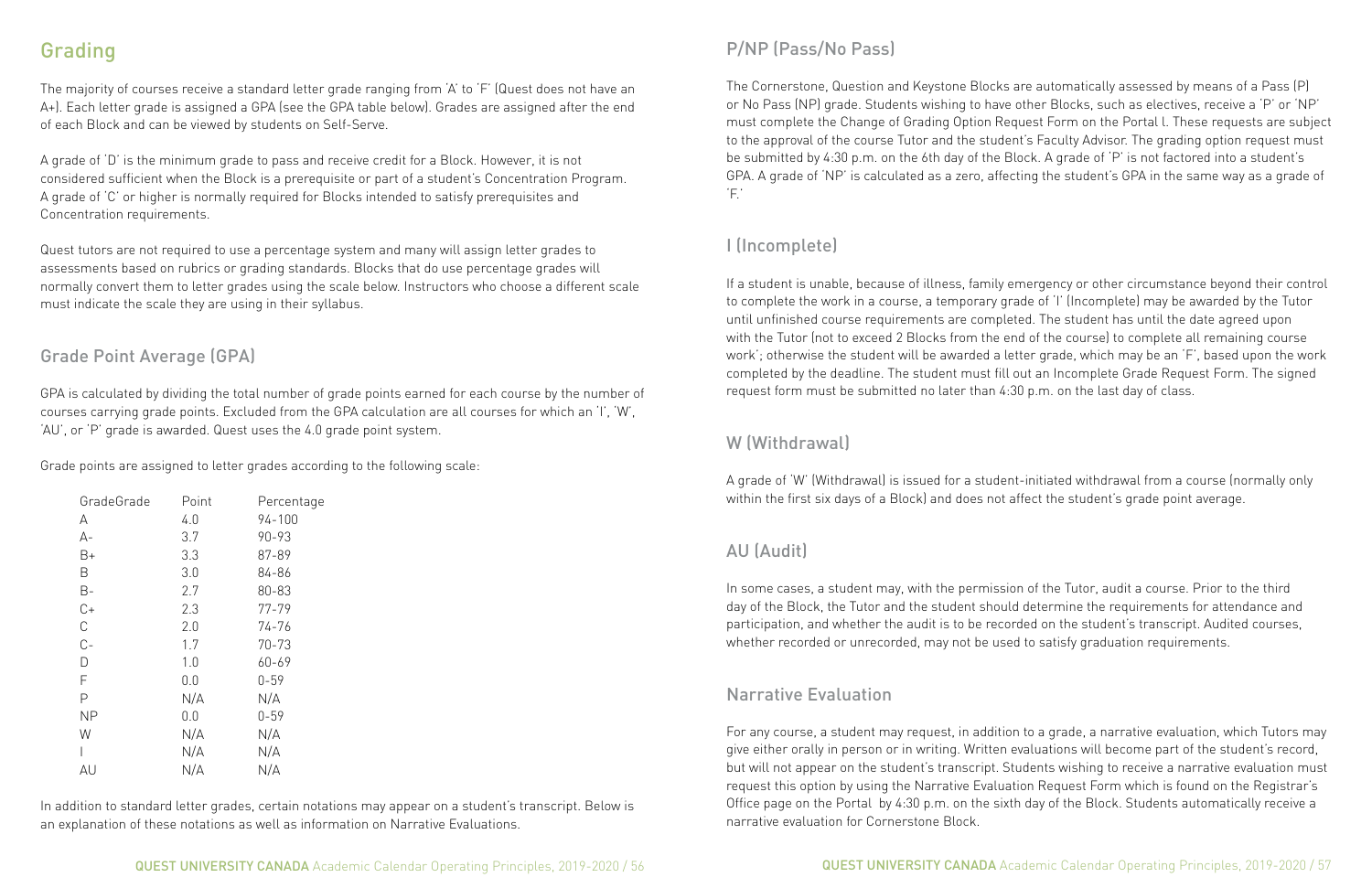#### Grades for Foundation Blocks

All Foundation Program Blocks, except for Cornerstone and Question, are assigned a letter grade. Cornerstone and Question are assigned a Pass (P) or No Pass (NP) grade.

#### Grades for Concentration Blocks

Focus Blocks that constitute a student's Concentration Program must be assigned letter grades. A minimum grade of 'C' is required to satisfy the Concentration requirements. Normally, Elective courses receive a letter grade, but students may request that electives be assessed on a 'P' or 'NP' basis.

#### Grades for Experiential Learning and Independent Study Blocks

Experiential Learning and Independent Study courses may be assigned either a letter grade, or a 'P' or 'NP' grade. The assessment type is at the academic advisor's discretion and must be noted in the Experiential Learning Plan or Independent Study Form before the start of the course.

#### Grades for Keystone Block

The Keystone Course is assigned a 'P' or 'NP' grade.

# Course Syllabus

Tutors shall provide written guidelines to all students at the beginning of the Block regarding assignments and the determination of grades. Any information about assessment practices, including make-up requirements for missed examinations because of short-term illness or other emergencies, must be clarified. If Tutors are using a percentage-score to letter-grade conversion scale that differs from Quest's usual scale, this scale must be indicated in the syllabus. This information may be provided through Moodle.

### Attendance

Students who expect to miss course activities because of religious or family considerations are advised to contact their Tutors well in advance, or as soon as possible in cases of an unanticipated absence. Quest is committed to supporting student learning when absences are unavoidable.

Because of the intensity of the Block Plan, missing excessive amounts of class may result in a failing grade. Each Tutor decides how many unexcused absences will constitute an automatic Fail.

# Retaking Courses

Students may retake a course in which they did not receive a passing grade. This may be required if a student receives a 'D' or lower in a prerequisite or Focus Course. Students may also elect to retake a course in which they received a passing grade. Credit will be awarded only once, and the higher grade will be used in calculating the GPA. However, all courses that are retaken will be recorded on the student's transcript.

# President's List

Each term, Quest recognizes its best students by bestowing Presidential Honours on a group not to exceed 10% of the student body. The President awards this honour on the basis of outstanding academic achievement. Evaluation includes the GPA earned in that term as well as contributions to the life of the University and progress toward a position of leadership in the student's chosen field. Only full-time students (with three or more graded Blocks) in good standing (as determined by Offices of Finance, Registrar and Student Life) are eligible for this award.

# Satisfactory Academic Progress (SAP)

Satisfactory academic progress toward a degree is defined as earning credits for at least 3 Blocks per term, with six Blocks completed per academic year, typically in the fall and spring terms. The successful completion of 32 Blocks is required for graduation.

Satisfactory academic progress is assessed on these criteria:

• Normally, completion of the degree within six years of registering as a full-time student

- Attainment of a cumulative GPA of 2.0
- 
- A minimum GPA in each term, as follows: Term Term GPA

| 1 | 1.6 |
|---|-----|
| 2 | 1.8 |
| 3 | 2.0 |
| 4 | 2.0 |
| 5 | 2.0 |
| 6 | 2.0 |
| 7 | 2.0 |
|   | 2.0 |

The student's Faculty Advisor, Chief Academic Officer or the Registrar's Office reviews each student's SAP at the end of each term. Failure to make satisfactory progress may result in academic suspension. Students should also be aware that maintaining full-time status is often necessary for maintaining both external and institutional financial aid.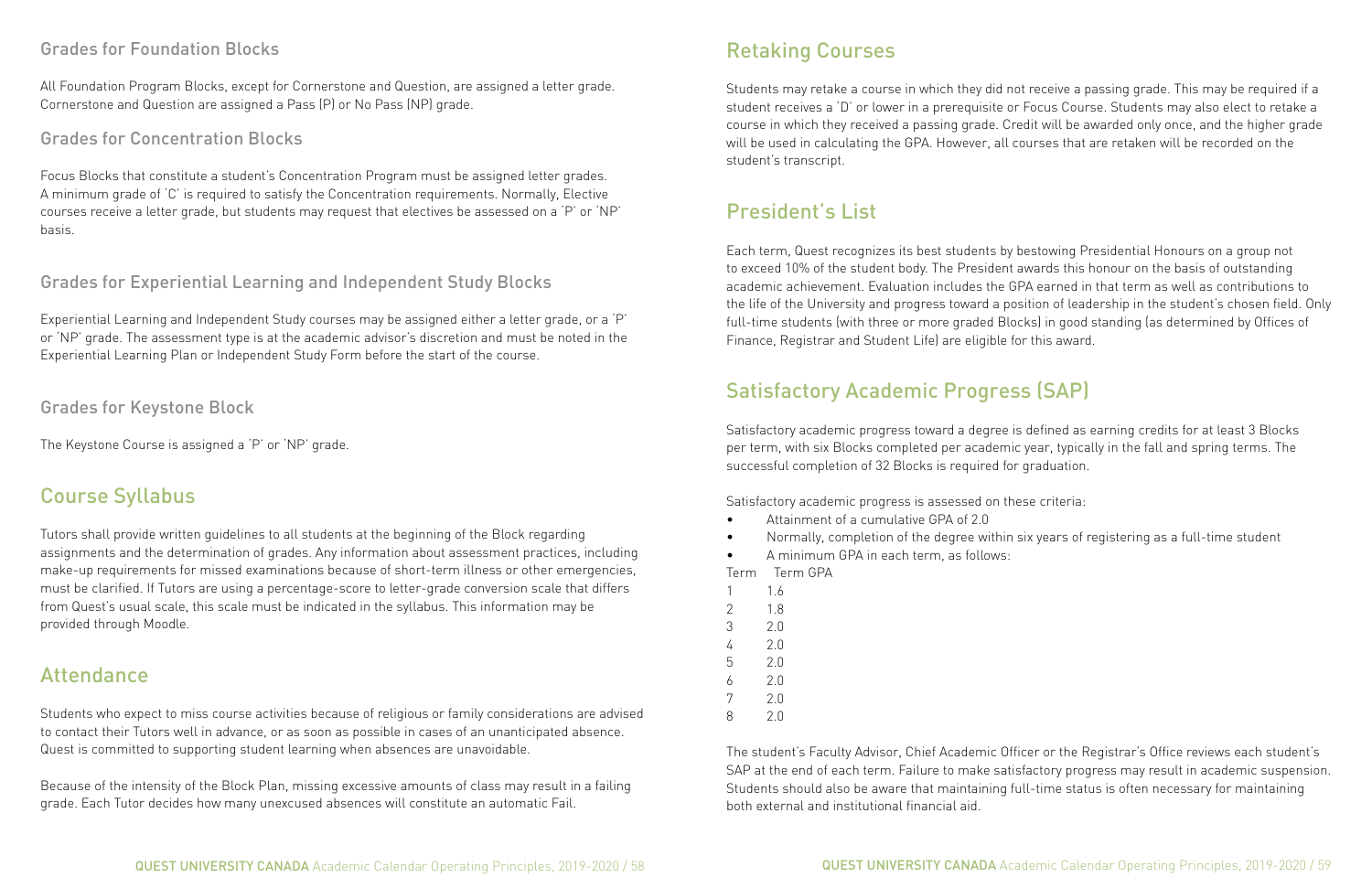# Academic Standing

Academic standing refers to how well a student is meeting expectations toward the fulfillment of their degree. There are several categories of academic standing, listed below. For those other than Good Standing, there may be consequences and requirements placed upon the student. The procedure is outlined in the Student Progress Group section that follows.

#### Good Standing

Students who are making satisfactory academic progress (SAP) at the University, who are not on academic warning, probation, suspension, or dismissal, who are not on probation or suspension for non-academic misconduct, and who are in good standing financially, are considered in Good Standing. Only students in Good Standing may participate in off-campus programs for credit, including study at a partner university, language immersion or Experiential Learning outside Squamish.

#### Academic Warning

This is usually the first level of intervention for students who are not making satisfactory progress toward their degree for academic or other reasons. It is intended to make the deficiencies in academic performance clear, to put forward concrete proposals and requirements, and to allow students a reasonable amount of time to correct those deficiencies according to the terms of their Academic Warning Learning Contract. Students who fulfill all the requirements of their Learning Contract may be removed from academic warning.

Once placed on Academic Warning, a student who is receiving US Title IV financial assistance may continue receiving assistance for one payment period, or one term.

#### Academic Probation

This is the second level of intervention. It is intended to make students aware that the gravity of the deficiencies in their academic performance puts them at risk of losing the opportunity to study at Quest, either temporarily (suspension) or permanently (dismissal). Students who fail to meet all the requirements of their Academic Warning Learning Contract may be placed immediately on Academic Probation. A student on Academic Warning who does not meet the minimum GPA for the term, or who receives an 'F' or 'NP' in 1 or more Blocks, may also be immediately placed on Academic Probation. When one of the required conditions is not met—triggering a move from Academic Warning to Academic Probation—a Student Progress Group (see below) will meet to review the terms of the original Learning Contract, revising it as required, and re-submitting it if appropriate with new recommendations to the Chief Academic Officer (CAO) for implementation. While on Academic Probation, a student must achieve a 2.0 GPA for the term, and pass all courses with a 'C' or better. Students who fulfill all the requirements of their Learning Contract may be removed from Academic Probation.

QUEST UNIVERSITY CANADA Academic Calendar Operating Principles, 2019-2020 / 60 QUEST UNIVERSITY CANADA Academic Calendar Operating Principles, 2019-2020 / 61

 A student receiving US Title IV funding who fails to meet their Academic Warning Learning Contract is still eligible to receive this aid during the following term they are on Academic Probation. Unless a student achieves Satisfactory Academic Progress at the end of this term, or fulfills all the requirements of their Learning Contract, they will be unable to receive additional Title IV funding.

#### Academic Suspension

A student on Academic Probation who fails to fulfill all the requirements of their Learning Contract, or fails to meet the minimum GPA and pass all courses, may be placed on Academic Suspension. Suspensions are entered on the student's transcript as part of their academic record. The suspended student must meet with the CAO, who establishes the conditions that the student must meet prior to returning to the University. A student who is suspended must move off campus within 24 hours, unless they receive an exemption from the Dean of Student Life or their delegate. While on suspension, a student may not visit the Quest campus, unless with permission from the CAO or Dean of Student Life for the purposes of attending relevant meetings.

After an absence of at least two terms from the University, a student may apply for re-admission. The student must include with their application for re-admission a letter that addresses the conditions imposed at the time of the Suspension. The re-admission decision is made by the CAO in consultation with the appropriate members of faculty and staff. Suspended students must re-apply for all types of institutional financial aid (scholarships and bursaries).

If a suspended student is receiving student loans from Canada or the US, the University must notify the relevant bodies of a change in enrolment status. This may impact loan disbursements already received, the student's ability to receive further loan funding, and more. The student is responsible for reviewing the policies of their lender. Further information can be found at each Canadian provincial student assistance website and studentloans.gov for US students.

#### Dismissal

A student is subject to Dismissal from the University if the CAO decides that the student's academic performance is unsatisfactory to such a degree that it makes completion of the degree unlikely.

#### Appeal of SAP Decision

A student not making, or in danger of not making, SAP should take the opportunity to state their case during the Student Progress Group meeting that normally precedes any SAP decision (Warning, Probation, Suspension, Dismissal). The student may appeal the decision by submitting a letter of appeal, either in hard copy or email, to the Registrar's Office. The Registrar's Office will present the letter to the Chief Academic Officer for review. The decision made after the appeal is final.

If a student successfully appeals an SAP decision, they may, at the discretion of the Financial Aid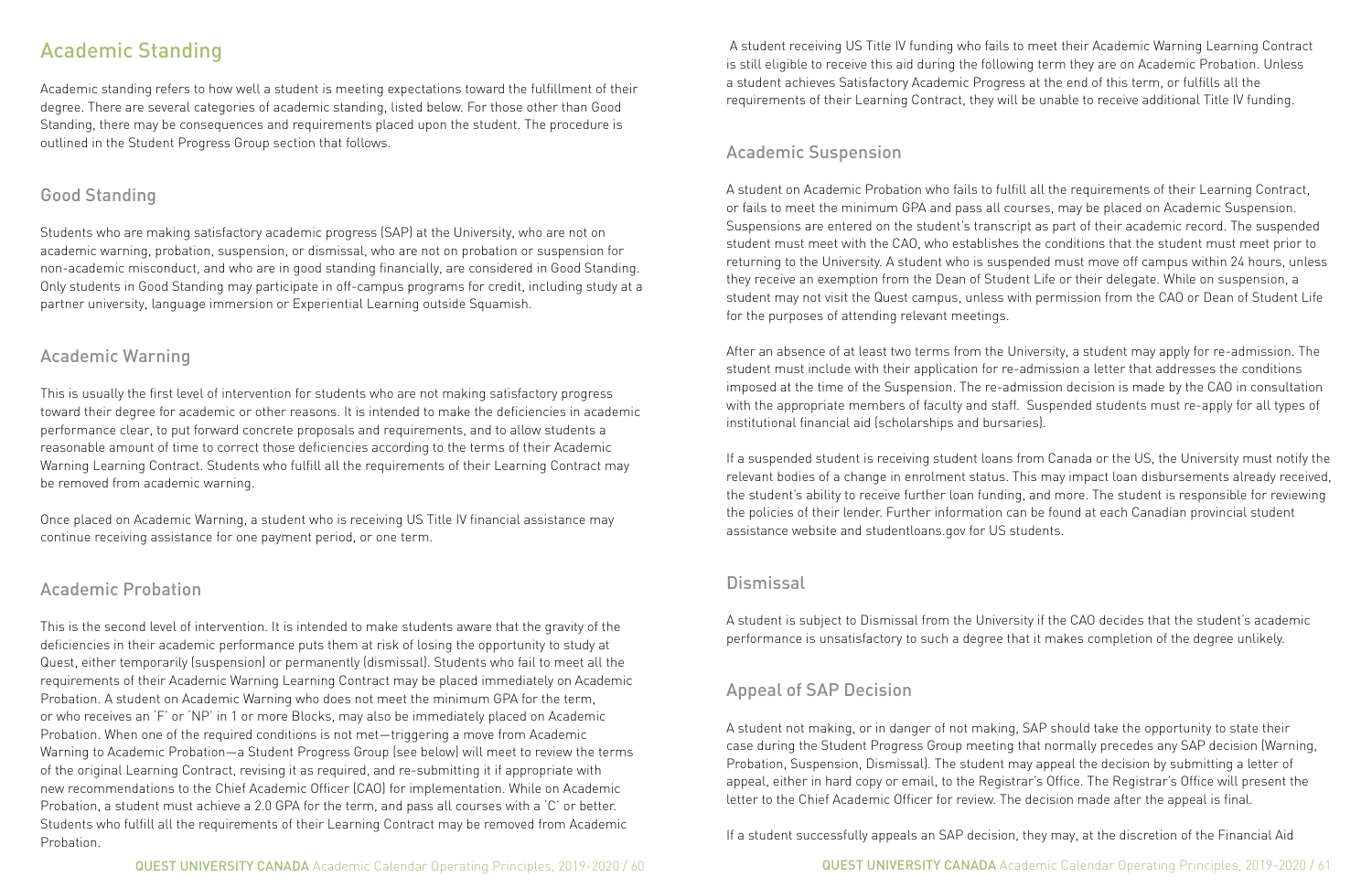Office, be allowed to receive Title IV aid for one academic year while on financial aid probation. Should a student be allowed to continue receiving Title IV aid while on probation, SAP must be reached by the end of the academic year or aid eligibility will be lost until the provisions outlined by SPG are met. All decisions made by the Financial Aid Office are final and are not appealable.

# Student Progress Groups (SPG)

Students meet with their Faculty Advisors on a regular basis to review their progress and receive advice as needed. At the end of each term of each academic year (or every 4 Blocks), the Registrar reviews all students' academic records. There are instances in which individuals beyond the Faculty Advisor should be involved:

- When the student fails a course, or when their performance is such that it meets the criteria for academic warning, probation, suspension, or dismissal
- At the end of the Foundation Program, when the student's Question Plan needs to be approved
- When either the student or the Faculty Advisor feel it would be useful to solicit opinions on the student's progress or plans with a larger group

In these cases, the appropriate faculty member(s) will call a Student Progress Group meeting. An SPG will usually consist of at least two faculty members familiar with the student's situation, typically including the academic advisor, and the student. In situations where non-academic issues are affecting the student's academic performance, staff members who may have useful input will be asked to join the SPG meeting. This may include the Dean of Student Life or their delegate, or a co-director of the Learning Commons.

The SPG reviews how many Blocks the student has completed in each academic year (fall, spring, summer).

If poor academic performance triggers the SPG, and the group decides that action needs to be taken, it will:

• Recommend to the CAO whether the student should be placed on academic warning, probation, suspension or dismissal

• Develop a Learning Contract with the student to address their academic deficiencies, which will normally include a requirement for a minimum GPA for the term of the contract. It may also recommend specific actions which may include a schedule of mandatory meetings with the Faculty Advisor, a counsellor or other staff members, or a follow-up meeting of the SPG

Upon recommendation from the SPG, the CAO may alter a student's academic standing and take steps to implement the Learning Contract with the student.

If the issue which has triggered the SPG is approval of the student's Question Plan, the SPG will approve, defer with suggested changes, or reject the Plan. In case of the non-approval of the Question Plan, the SPG will offer comments and suggestions to the student, set a reasonable deadline for rewriting the Question Plan, and meet again after the student has resubmitted their revised Question Plan.

QUEST UNIVERSITY CANADA Academic Calendar Operating Principles, 2019-2020 / 62 QUEST UNIVERSITY CANADA Academic Calendar Operating Principles, 2019-2020 / 63

If the SPG was called simply to solicit opinions, no formal action is needed.

Records of the SPG meetings, especially any decisions taken, should be recorded by the Faculty Advisor (or relevant faculty member) during the meeting and made available for future meetings. They will be available to the student, members of the SPG, the Registrar and the CAO.

# Appeals of Final Course Grades

A student who wishes to dispute a grade in a course should first discuss the matter with the Tutor.

If the matter remains unresolved, the student may file an appeal as follows:

• The student must file a Review of Final Grade Request with the CAO within seven days of

- release of the grade
- After collecting all relevant information from the student and Tutor, the CAO will arrange for an independent evaluation of the grade
- The grade determined after this evaluation shall be the final grade, regardless of whether it is higher, lower, or the same as the original grade
- In cases concerning the interpretation of a course policy, the CAO will defer to the course syllabus whenever possible, and otherwise make a final ruling on the matter

# Academic Dishonesty

If a Tutor finds that a student has committed an act of academic dishonesty, the Tutor will submit a report of the incident to the CAO. Should the matter require further investigation, the CAO will consult all relevant parties before making a final determination. A first incident of academic dishonesty usually results in an 'F' on the assignment, a second incident results in an 'F' in the course, and a third incident results in dismissal from the University.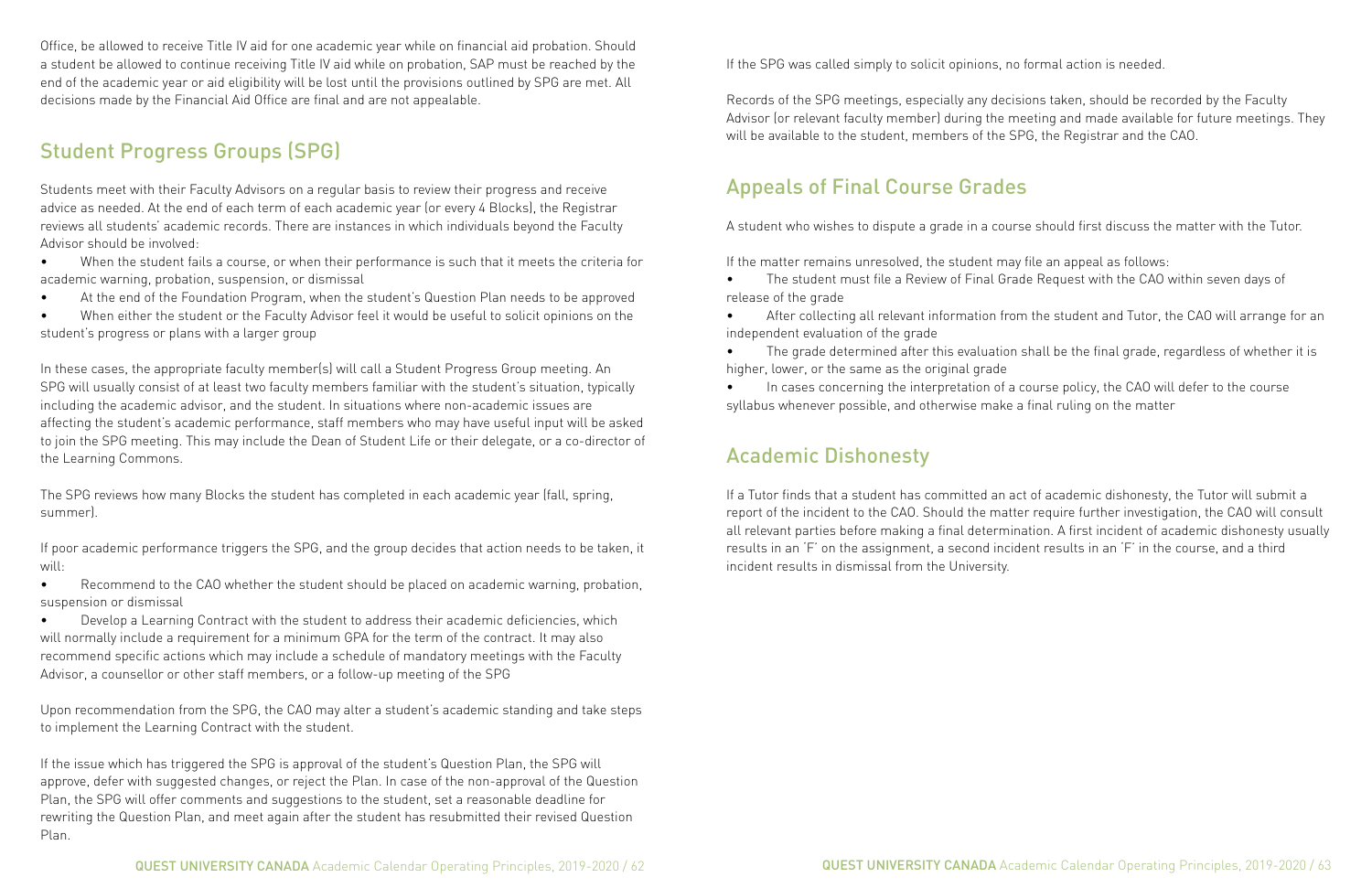QUEST UNIVERSITY CANADA Academic Calendar Operating Principles, 2019-2020 / 64 QUEST UNIVERSITY CANADA Academic Calendar Operating Principles, 2019-2020 / 65

# PRINCIPLES GOVERNING SPECIFIC **COURSES**

# Foundation Program Principles

To ensure that students obtain maximum benefit from our curriculum, students take Foundation and Concentration Blocks at particular times:

- During their first 8 Blocks, students may normally take at most one Concentration Block (a course starting with a 3 or 4 number)
- May take no more than 4 Concentration Blocks before completing the Foundation Program
- All Foundation Blocks must be completed by the end of the third year of full-time study
- Students must usually complete at least one Foundation Block from each academic division (Humanities, Social
- Sciences, Mathematics, Physical Sciences and Life Sciences) before taking Question Block

From time to time, the faculty reviews the academic content of the Foundation Program and may change individual courses or the program requirements. All entering students are expected to fulfill the requirements in place in September of the academic year in which they matriculate. In the case of courses being added to, or dropped from, the curriculum, class equivalencies between the former and new program requirements will be advertised to ensure that students can complete their Foundation Program in 16 Blocks. Students who have successfully completed at least one term of study at Quest when a program change is made may fulfill either, in full or part, the old or the new requirements, contingent on course availability or other limits.

# Foundation Requirement Substitutions

In some cases, students may take a Concentration Block in place of a Foundation Block (see list of applicable courses below). Students must obtain the approval of the CAO, and fill out a Foundation Requirement Substitution Form (found on the Registrar's Office Page on the Quest Portal).

#### Energy & Matter Exemption

Students who successfully complete Physics 1 (PHY 3101) or Chemistry 1 (PHY 3201) may be exempted from the Foundation Energy & Matter requirement.

#### Mathematics Exemption

Students who successfully complete two MAT 31XX, or two MAT 32XX at Quest (but not at another

### Political Economy Exemption

Students who successfully complete Microeconomics (SOC 3001) and Macroeconomics (SOC 3002) may be exempted from the Markets: Theory and Practice (SOC 2100, formerly Political Economy) Foundation requirement.

# Study at an Exchange Partner University

Quest has a growing number of partner universities around the world. These institutions provide an opportunity to study abroad for regular course credit.

Students must apply to be nominated to an exchange program at one of Quest's participating partner universities for one or two terms and can apply for up to 4 or 8 Block credits for qualifying courses. To be nominated, students must fill out the Exchange Nomination Form, available on the Portal under Academic/Registrar's Office/Off-Campus Blocks. The review committee selects candidates based on number of blocks completed, GPA and learning objectives. Students must have completed 1.5 years at Quest before attending an exchange. Only students in good academic, non-academic and financial standing are eligible.

Exchange students are required to pay a \$400 exchange deposit and are exempt for paying the \$500 reenrollment deposit. Exchange students pay Quest tuition and receive Quest financial aid. Exchange students are responsible for their own room and board, visa fees, health insurance, travel costs, incidentals, and any costs associated with submitting the application. Some partner universities will require students to live on campus.

Students will be charged for a full term (four blocks) and are required to complete a full-time course load at the partner school.

If a student is registered with Accessibility Services and approved for accommodations, Quest will provide the appropriate accommodations in the exchange application process and/or assist the student in liaising with the appropriate office at the host organization, upon request.

The student must have their course selection approved by their Faculty Advisor through the Transfer Credit Pre-Approval Form. After completion of the exchange, the student must submit an official transcript to the Registrars Office. If course selection changes after this application is approved, the new course titles and number of credits must be submitted to their Faculty Advisor and New and International Student Services Coordinator for approval before classes begin. If students do not get course pre-approval, they risk not being eligible for transfer credit. In order to receive a transfer credit from Quest, you must achieve a grade of at least C / 65% in each course.

If the student is receiving US Federal Student Aid, they may only study abroad at a Quest partner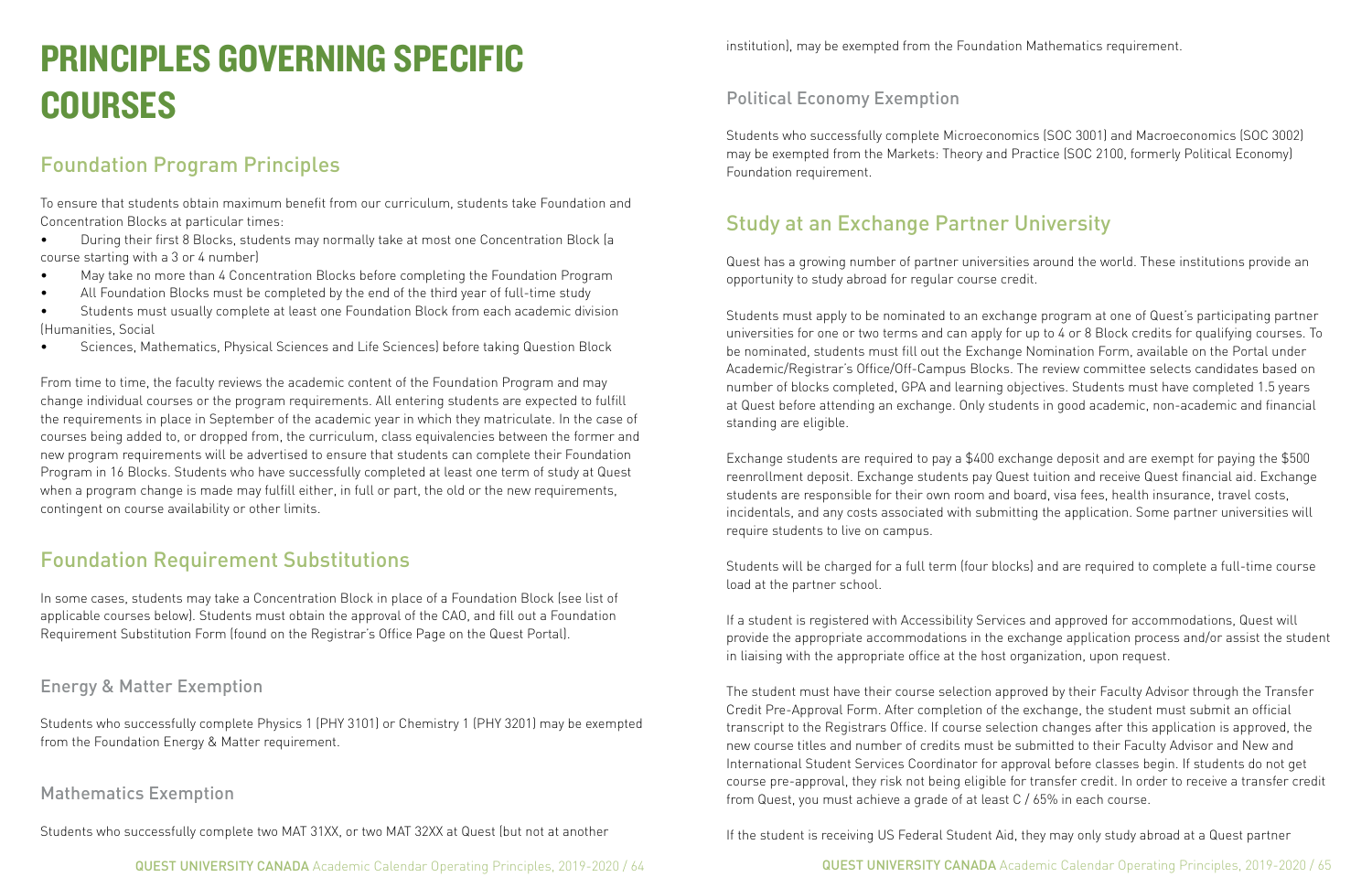university that is also approved for Title IV funding by the US Department of Education and cannot study at a partner university in the US. For more information please email financial.aid@questu.ca .

### Language Study

All students must take the equivalent of one course in a language not native to them at Level 2 or higher, or two Level 1 courses of a classical language. Classical language means a language of antiquity with a significant body of literature, including Ancient Greek and Latin.

Students who have studied a language and wish to continue must take the appropriate diagnostics to determine level (for French and Spanish) or must receive permission from the instructor (for Chinese, Latin or Ancient Greek).

Students for whom English is not a native language may take 1 Block of a literature (or similar) course in English at the Concentration level. Students must submit the Language Requirement Substitution Form, have it approved by a member of the language faculty, and submit it to the Registrar.

Credits taken at another university before a student enrolls at Quest will be reviewed by the Transfer Credit Committee. Language credit may be granted for successful completion of one university-level course beyond Level 1. All transfer requests must be made in a student's first term at Quest.

Students may study a language at Quest, at a partner institution while on exchange, or at an approved institution in an immersion destination. The current list of approved institutions is available on the Portal under Academics/Off-Campus Blocks. Additional options can be discussed with the Coordinator, New and International Student Services. The purpose of the list is to protect students from fraudulent providers and to ensure academic rigour. This list may be updated without notice.

Foreign Language Study Abroad

Language study at other institutions is governed by the same policies as study at a Quest partner university.

For a course taken outside Quest, the first 48 class hours (minimum three weeks) of a Beginning Course constitute Level 1. If that course exceeds 96 hours and is at least six weeks long, the student is considered to have completed a Level 1 and a Level 2 course. Students may transfer up to two language courses from a program at an immersion destination, with one counting as the language requirement and the other as an elective. Students are responsible for paying all fees to the other program/institution (e.g. room and board, travel expenses, support, health insurance). Quest tuition and financial aid will not apply for language study at another institution or program, unless it is undertaken at a partner university.

Students must petition for language credit before attending the course by submitting the online Language Immersion Application Form available on the Portal under Academics/Registrar's Office/ Off-campus blocks/Language, at least 30 days before the course. The application requires the approval of the Faculty Advisor, Financial Aid Office, and Coordinator, New and International Student Services. Eligible students will have a minimum 2.5 GPA and be in good standing—academically, non-

academically and financially. To receive credit for the program students must send a copy of the official transcript to Quest. The language requirement is satisfied only by a course at the equivalent of Level 2 or higher. To obtain credit for a non-Quest language program, students must earn a minimum grade of 'C' (65%), but the transfer credit is registered as credit only.

If the student is receiving student loans from either Canada or the US, there are limitations as to when and where language course may be taken. For Canadian and US loan recipients the student must undertake their language immersion course at US and Canadian government-approved institutions, or take their language course(s) during a month(s) that will not impact their financial aid. For more information refer to the Scholarships and Financial Aid section.

# Experiential Learning

Students must take a minimum of one block, and may take up to four blocks, of Experiential Learning as part of their degree. They are encouraged to integrate Experiential Learning as part of their Question proposal. Students may take no more than one Experiential Learning block before completing their Question proposal.

Each Experiential Learning block must be approved and supervised by the Faculty Advisor or, as appropriate, another Quest tutor. Students must complete an Experiential Learning Application Form and submit an approved Experiential Learning Plan three weeks prior to the block in which the Experiential Learning is to be taken. For example, students intending to complete an Experiential Learning Block during the October Block would be required to submit their signed learning contract three weeks in advance of the first day of that Block. Students who fail to complete an Experiential Learning Plan, sign a Block Agreement and Release of Liability waiver will not be considered enrolled for the Experiential Learning blocks.

The form and instructions for developing the Learning Plan are available on the Portal under Academic/Registrar's Office/Off-Campus Blocks. The host supervisor, Faculty Advisor and student must sign the Block Agreement. Additionally, the Faculty Advisor, student and the Manager of Career Development and Experiential Learning must sign the Experiential Learning Application after review to ensure completion of all forms and application. For students doing their Experiential Learning outside of Canada, they are required to complete an Off-campus Logistics Form and indicate all travel advisories, medical insurance policy numbers and travel logistics.

The Faculty Advisor supervising the Experiential Learning indicates whether the Experiential Learning will be graded or Pass/No Pass.

Only students in good academic, non-academic and financial standing may take Experiential Learning Blocks beyond the required minimum.

Students receiving US Federal Student Aid are not able to pursue their Experiential Learning in the US. Details are available from the Financial Aid Office.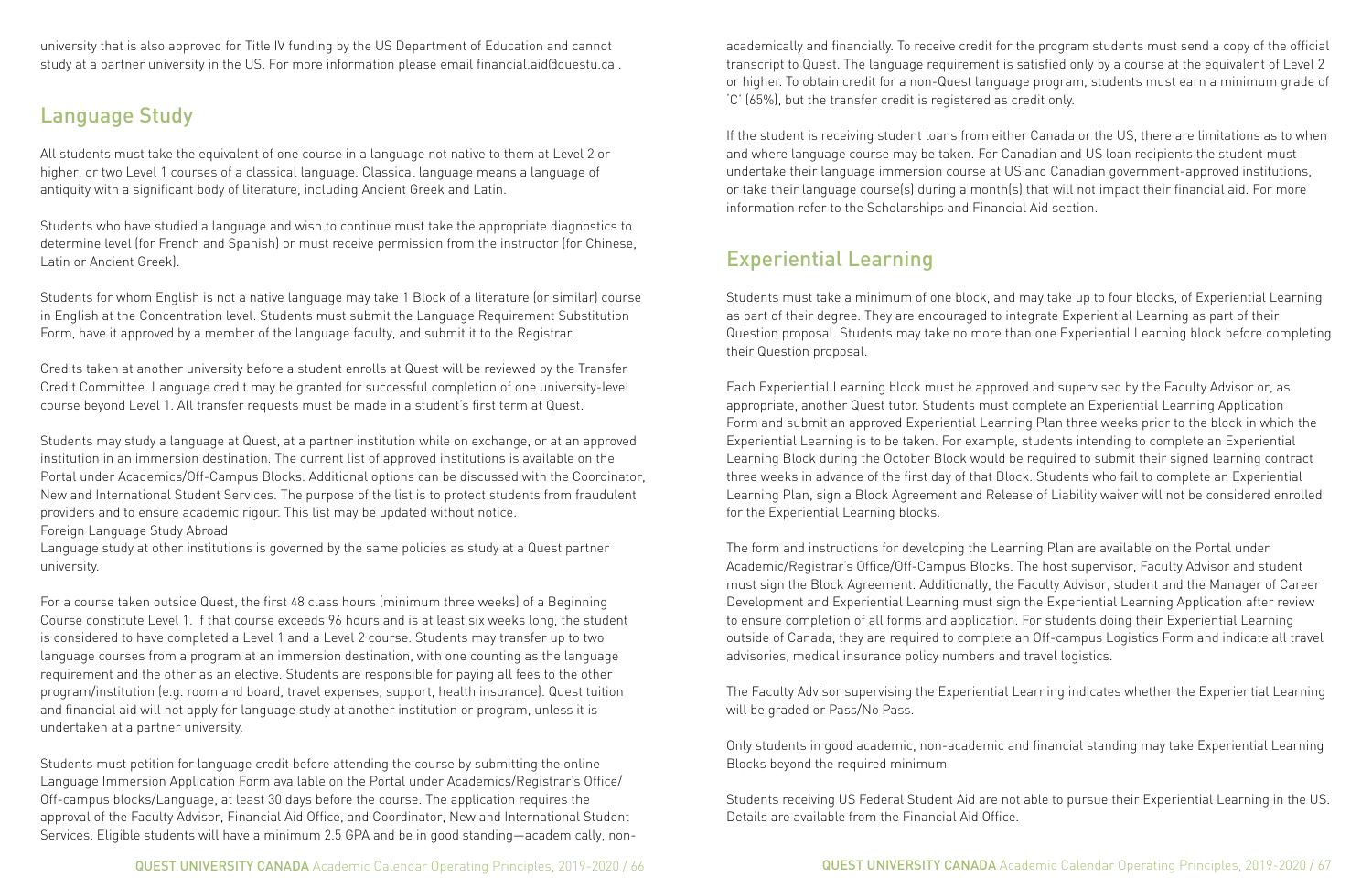### Independent Studies

Independent Studies (IS) are Concentration-level courses that one or more students in Good Academic Standing may design with a tutor to study a specific topic. Students often design an IS to pursue a topic related to their Question, to delve into a key theme of their Touchstone readings, or to conduct in-depth work for their Keystone project. Independent Studies must differ from regularly scheduled courses: they are not a mechanism by which to take a standard course at a different time. A maximum of four IS blocks may be counted toward a student's graduation requirements. IS blocks may be offered only by continuing faculty tutors, and both the student and tutor must be on campus during the block. Normal tuition, fees, scholarships, and bursaries apply. Students submit IS proposals through the Registrar's Office (available on the Portal under Academic/Registrar's Office). All IS proposals are reviewed and approved by the Curriculum Committee.

# Transfer Credit from Other Institutions

Students entering Quest who were previously enrolled at other institutions of higher education may request transfer credit. Students with AP, IB, CEGEP or other advanced high school courses may likewise apply for Quest credit. Students normally cannot receive more than a total of eight courses of credit upon admission. Only four of those may be from advanced high school courses. At least 50% of a student's total credits must be taken at Quest.

The following AP and IB Higher Level exam scores transfer as Foundation Credits, on a sore of 4 or 5 for AP or a 6 or 7 for IB HL:

For a course to transfer, it must be in a discipline, or closely aligned to a discipline, taught at Quest (e.g. a course in marine biology would be acceptable while a course in scuba diving would not, or a course in geology would be acceptable but a course in rock climbing would not). It must have been graded for credit (e.g. a non-credit art course would not count), and the student must have received a high mark in the course, which typically translates to a 'B' or equivalent. Finally, the course must have been at the college level (remedial work is not transferable).

Students must apply for transfer credit from previous institutions by the end of their first term at Quest. Please fill out a Transfer Credit Application Form (available on the Portal under Academic/ Registrar's Office) and submit that form along with course syllabi and/or AP/IB scores (4 or 5 for AP courses; 6 or 7 for IB HL). Transfer credit applications will not be considered after the end of the student's first term at Quest.

Courses generally transfer over as either general elective or concentration electives. In rare cases, a course may be counted for a specific Foundation or Concentration course credit.

Student may appeal to have their original Transfer Credit Application re-reviewed for Foundation credits through the Registrar's Office. The Curriculum Committee may, in consultation with the relevant faculty, may ask for additional evidence (e.g. graded work from the course to be transferred, an essay to demonstrate mastery over the material) to determine if the course corresponds with the relevant Foundation course.

Experiential Learning completed before a student's enrolment at Quest is not accepted as transfer

credit.

• AP Language (excluding AP English Language/English Literature) = Language Requirement fulfilled

- IB HL Language A = Language Requirement fulfilled
- AP/IB HL Biology = credit for What is Life? or for Evolution
- AP Environmental Science = Credit for Biodiversity of British Columbia

For other courses (e.g. AP/IB HL Chemistry, Calculus, Physics), students are awarded elective credit, and are invited to consult with the appropriate faculty regarding placement into more advanced courses.

Only Quest courses will appear on a student's official transcript and be included in the GPA calculation. If transfer credit has been awarded for coursework done elsewhere, only the name of the institution and the number of credits awarded will appear on the Quest transcript. If a student applies to graduate school or for external scholarships, those organizations may require the student to provide a transcript from the other institution(s).

# Pre-Approved Academic Leave for Transfer Credits

With permission from their Faculty Advisor and the Chief Academic Officer a student may take up to eight (8) blocks of academic leave to attend another institution to pursue coursework not available at Quest but related to their

Question—for example, if students need a laboratory course for which Quest does not have the facilities.

No transfer credit will be awarded for coursework that has not been pre-approved. Approval must be obtained no later than three weeks prior to the first day of the course of the anticipated leave, by completing the Academic Leave Form found on the Portal.

During a leave, a student is not considered enrolled at Quest. This may affect the student's full-time status and eligibility for institutional or government aid. Students should check the Federal and Provincial State policies regarding leaves or a break in study before considering a leave.

In no cases shall Quest be responsible for tuition, financial aid or fees at these institutions. Approval will be granted only in cases of demonstrated and exceptional need.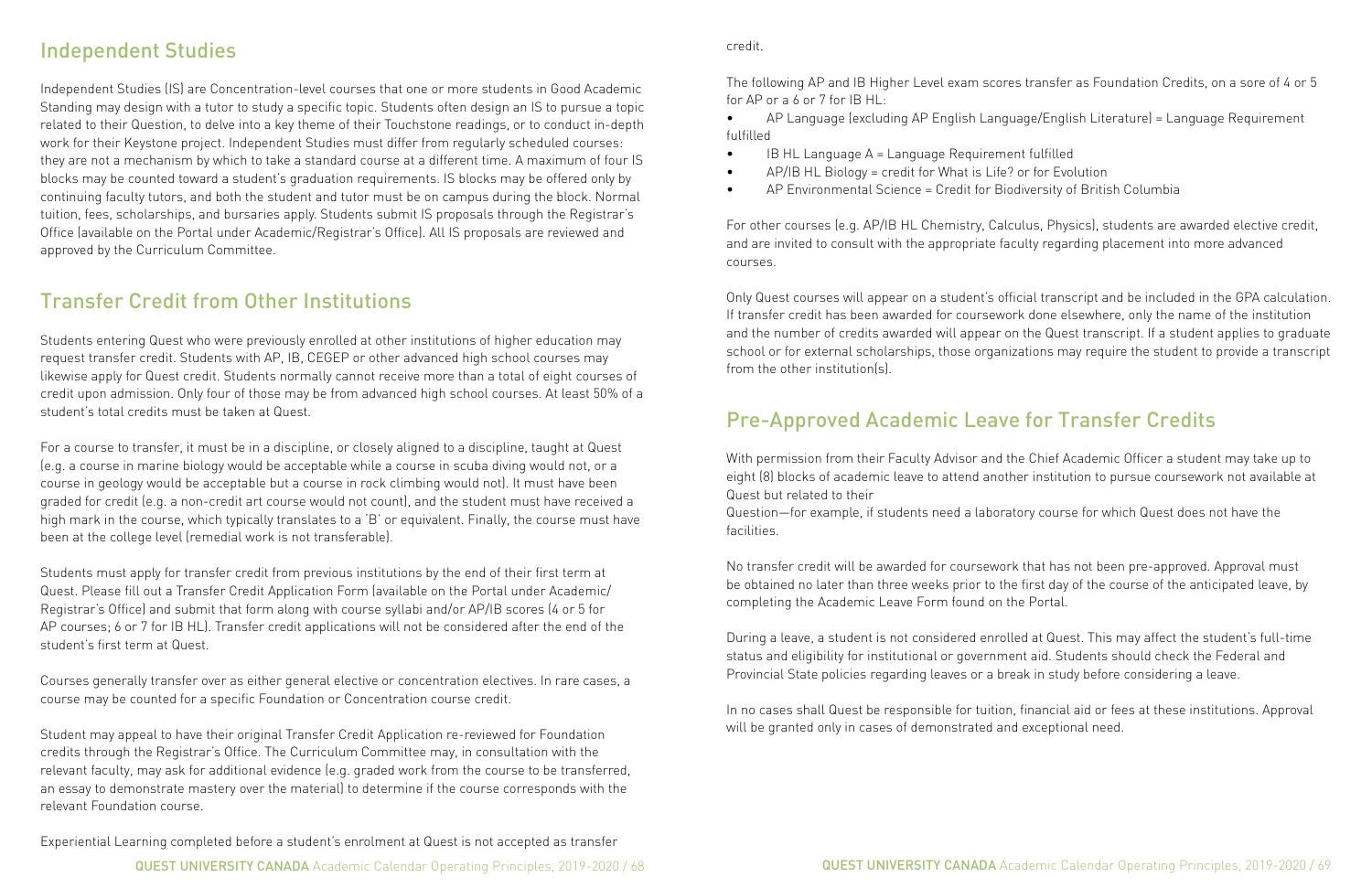# ACADEMIC SUPPORT SERVICES

# Library

The Quest Library facilitates learning and discovery by providing access to online and print academic resources, English and foreign language media items, local and national newspapers and print periodicals. The staff provides knowledgeable and personal assistance through individual help, group instruction and general academic support. The library accommodates individual study at tables and standing work areas; provides access to desktop computers, scanners and printing; and offers a flex area and fireplace nook for leisure reading. There is also a reserved desktop and private work area for Accommodation Programs.

# Learning Commons

The Learning Commons is a learning space where students can work with each other and peer tutors to discuss course concepts, quantitative reasoning and rhetoric. The two rooms, located on the first floor of the Library Building just off the Atrium, and on the fourth floor of the Academic Building, can be used as a study area 24/7. In addition, peer tutors are available in the Library Building room during evening drop-in hours, and the Academic Building room can be booked by peer tutors to work with small groups at any time during a Block.

The Learning Commons staff is committed to helping all students become effective, confident and independent learners:

• Our trained, supportive undergraduate peer tutors work one-on-one with students at all levels and across all the disciplines

• Our course guides are peer tutors who have course-specific knowledge and collaborate with the Tutor to offer the most appropriate support

We offer non-credit workshops about rhetoric and quantitative skills

• Reference materials about rhetoric and quantitative skills and reasoning are available for students and faculty

Students are encouraged to contact the Learning Commons Directors if they would like to arrange a meeting to discuss support for their academic learning.

# Bookstore

The Bookstore sells readings and other materials for Quest Blocks including office supplies and sundries and is the main outlet for Quest logo merchandise including hoodies, t-shirts, mugs, hats, toques and many other items.

Students can access a listing of required readings for upcoming Blocks on the Portal (under

QUEST UNIVERSITY CANADA Academic Calendar Operating Principles, 2019-2020 / 70 QUEST UNIVERSITY CANADA Academic Calendar Operating Principles, 2019-2020 / 71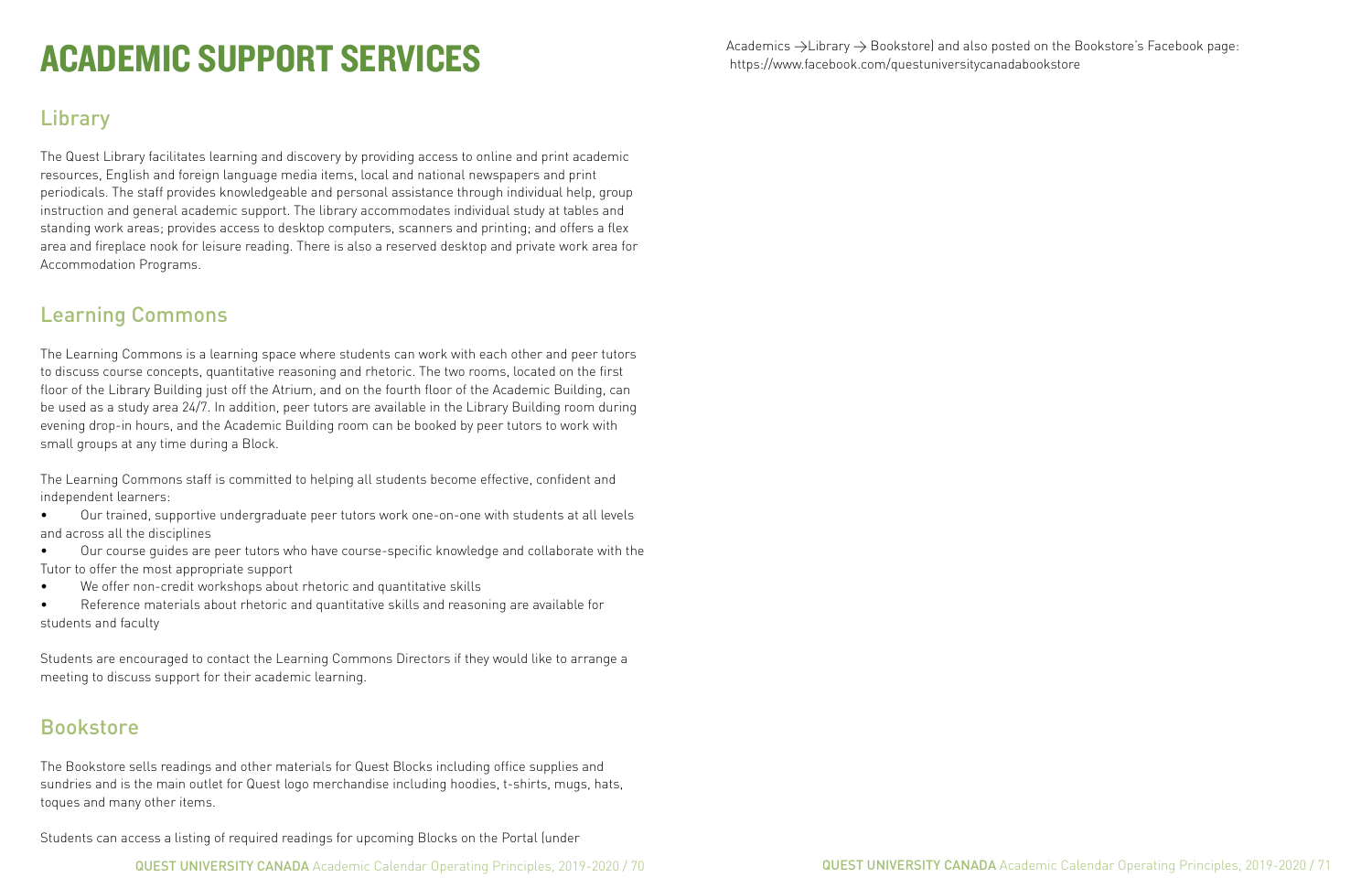# STUDENT LIFE

The Student Life team coordinates the programs, services, resources and activities that contribute to the student experience at Quest. The team is led by the Dean of Student Life and includes professional staff and live-in Residence Coordinators and Assistants. The team is responsible for providing health and wellness services and programs (e.g. counselling, campus clinic) and resources for student success (e.g. accessibility, international student support, career development). The team also oversees all aspects of life on campus (e.g. residence life, student conduct, food services).

# Health and Wellness

### Counselling

A team of counsellors works closely with Student Life and with professionals in the local community to provide support services to students. Confidential short-term counselling is available by appointment at no charge. Students who require ongoing or long-term counselling may work with the counsellors or Dean of Student Life for a referral to an appropriate professional in Squamish.

#### Campus Clinic

Quest operates a health clinic on campus. The clinic is staffed part-time by general practitioners and other healthcare professionals (e.g. dental hygienist, dietician, massage therapist). Appointments must be scheduled in advance (no walk-ins available).

### CARE Team

The CAmpus REsponse Team promotes health and safety at Quest. Any member of the Quest community, member of the public, or family member may make a referral to the CARE Team regarding a student displaying concerning behavior, indicating serious distress, creating a disruption to campus, or posing a safety concern. The CARE Team is designed to assist those students in need. For more information, visit https://questu.ca/student-life/health-and-wellness/counselling/.

- Passport from their country of citizenship
- Study permit
- Co-op work permit (if completing Experiential Learning inside Canada)
- 

### Emergency Medical Services

Quest has a 24-hour, student-run, emergency first-aid team that responds to students who are injured or ill.

Members of the team have a minimum of 80 hours of training in emergency response and advanced first aid. This service is confidential.

QUEST UNIVERSITY CANADA Academic Calendar Operating Principles, 2019-2020 / 72 QUEST UNIVERSITY CANADA Academic Calendar Operating Principles, 2019-2020 / 73

#### Fitness and Recreation

Quest offers students a range of opportunities in outdoor recreation and fitness activities. The University has a recreation complex that includes a bouldering wall, gymnasium, squash courts, a weight room, an all-season artificial turf soccer field, tennis courts, and indoor basketball court. All students must complete a Recreation Informed Participation form before using the recreation facilities and must abide by all posted or stated rules and guidelines when using the Recplex and/or participating in Recreation Programs.

# Student Success

#### New Student Welcome Experience

The Welcome Experience supports students transitioning into Quest. The Welcome Page on our website includes information about housing selection, course selection, fee payment, health insurance, immigration, move-in dates and all other processes that must be completed by the student before their arrival. All incoming students must arrive on campus on the Friday before classes start for mandatory Orientation activities.

#### International Student Services

Quest offers a range of services to students from outside Canada.

International students are responsible for maintaining their immigration status and complying with immigration regulations while they are studying at Quest.

Typically, international students require a valid:

• Temporary Resident Visa and Electronic Travel Authorization (only citizens of certain countries)

Quest must provide bi-annual reports to Immigration, Refugees, and Citizenship Canada on the enrolment status of international students. The information helps IRCC identify students who may not be complying with their study-permit conditions.

It is mandatory for all students to have comprehensive health insurance while enrolled at Quest University Canada. Canadian students are typically covered through their provincial insurance. All non-Canadian students are automatically enrolled in a health insurance plan provided by Guard.Me. The Guard.Me plan costs \$650 per academic year and is included in the fall term billing. Students with comprehensive alternative coverage may opt-out of Guard.me Health Insurance. Returning students must opt out by April 20th of the previous academic year and incoming students by July 1st (summer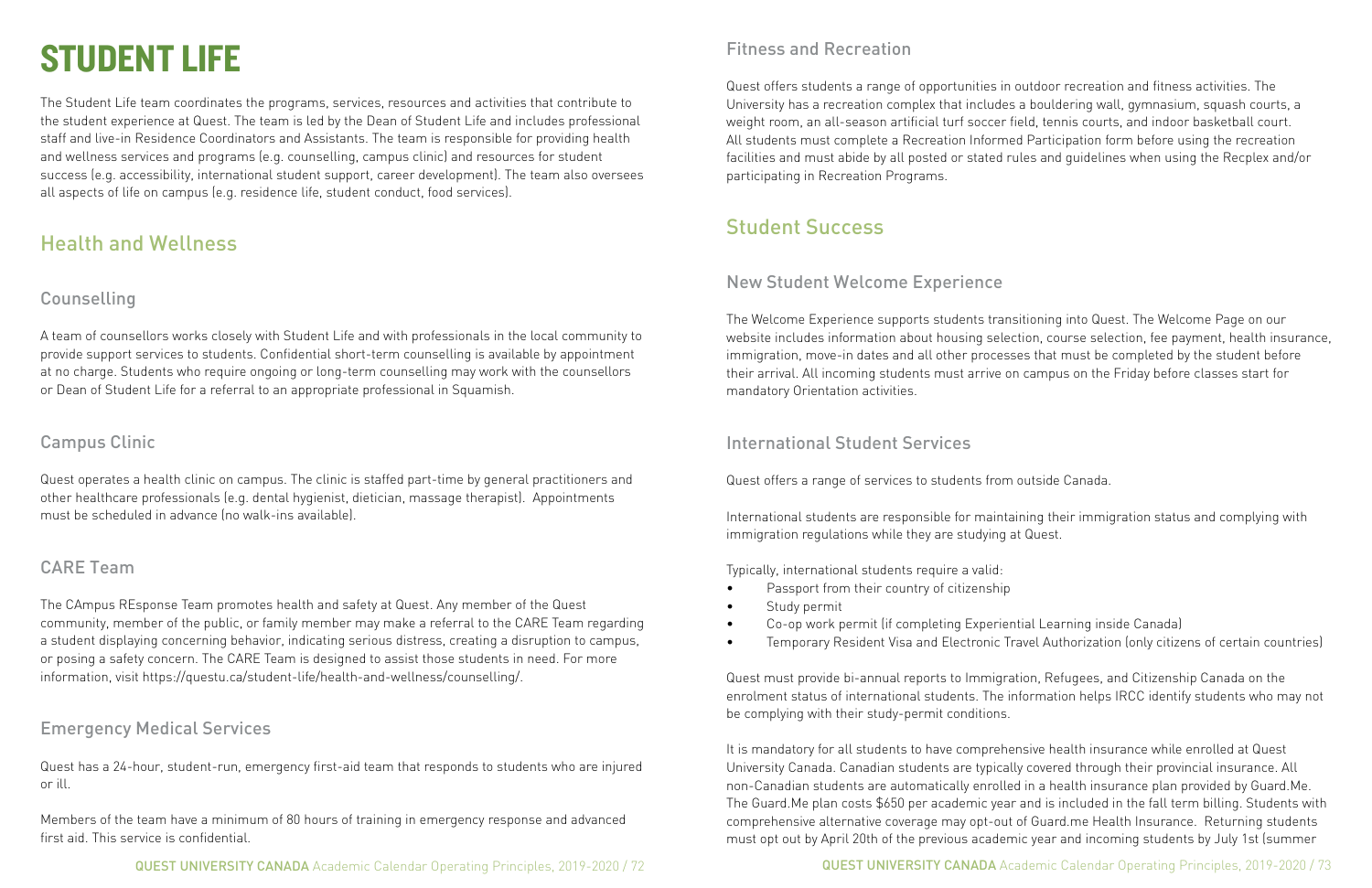prior to arrival). Opt-out forms are on the Portal under Services/Student Life/International Students/ Guard.ME.

#### Accessibility

Quest is committed to equity and strives to create an environment that is accessible from the onset. We also recognize that certain aspects of the learning and physical environment may still provide barriers to the success of some students. Students experiencing chronic medical conditions, mobility limitations, disabilities, learning exceptionalities, allergies, mental health concerns and other protected characteristics may qualify for special adjustments (accommodations) to the academic and non-academic programs at Quest.

Quest works with the student to establish reasonable and appropriate accommodations that address documented functional limitations. Quest

More information about Accessibility Services and how and when to register is available on the Portal. Read the Student Accommodation Policy.

#### Career Services

Quest supports the career development of our students. The Manager, Career Development and Experiential Learning is responsible for developing and maintaining relationships with businesses and organizations to provide meaningful job and career prospects for our students. Career related learning is integrated into Question and Keystone Blocks, and students can access one-to-one support and workshops on an ongoing basis. These services include support with resume and cover letter writing; graduate school applications; job search strategies; interview preparedness; career counselling and advising; networking, and more.

# Residence Life

#### Clubs and Groups

Student-initiated and operated clubs and groups are encouraged and supported by the Quest University Students' Association and the University. Club and group activities include outdoor pursuits, academic interests, social or environmental concerns, hobbies, or other recreational pursuits. Some of the more active groups include The Mark (the student newspaper), the Adventure Club, and the Rugby Club.

Quest is a true living and learning community where learning opportunities exist beyond the classroom and throughout the campus. The Residence Life Team, which consists of student leaders (Resident Assistants) and part-time, live-in professionals (Residence Coordinators) deliver a variety of social,

QUEST UNIVERSITY CANADA Academic Calendar Operating Principles, 2019-2020 / 74 QUEST UNIVERSITY CANADA Academic Calendar Operating Principles, 2019-2020 / 75

educational, and recreational programs that enhance the students' experience. The Residence Life team also function as a first line of support for students experiencing any of life's challenges, including health and wellness, academics, and being away from home.

#### Community Living Guide and Sanctions

The Quest Community Living Guide outlines the expectations that Quest has for students on campus. The Guide is not just a list of rules, but includes information about the residences, Emergency Response, and how students may contribute to keeping our community safe.

The Guide also outlines the Sanction Process that may follow a breach of the Community Living Guide. Educational sanctions are designed to encourage the individual to reflect upon their behaviour and to consider perspectives and information that they did not previously have. Sanctions could include writing an introspective paper, researching and delivering a community presentation, preparing a poster or informational handout, participating in a resolution process, The Student Life staff members overseeing a sanction will create a written report/agreement that details the occurrence/incident and outlines any sanctions. This report/agreement will be sent to the Quest student by means of their Quest e-mail address, a letter with a note added to your file on StarRez. This information is stored within Student Life's records and does not go onto your official student record unless escalated to the point of suspension or expulsion.

Cases of repeated or egregious misconduct are handled by progressively more senior and experienced staff. Such cases may result in suspension or expulsion from Quest at the discretion of the Dean of Student Life, in consultation with the President.

#### Student Housing

Student housing at Quest includes single occupancy bedrooms, with a semi-private washroom, in the residence hall style buildings (the Peaks), and double occupancy bedrooms in the apartment style building (Riverside). All the residences are within walking distance of the other campus facilities, including the RecPlex, the Library, and the Meal Hall. Students self select their room and building online through our StarRez portal.

#### Food Services

Food Services on campus are provided by Dana Hospitality and include 'All You Care to Eat' buffet style dining in the Meal Hall. A small café in the Atrium (Library Building) offers speciality drinks, baked goods, and limited meal items.

All students living in the residence hall style buildings (the Peaks) are on our 'room and board' plan that includes an Unlimited Meal Plan, which provides unlimited dining 7 days a week, for the entire term. Students living in the Riverside apartments can opt to purchase a meal plan.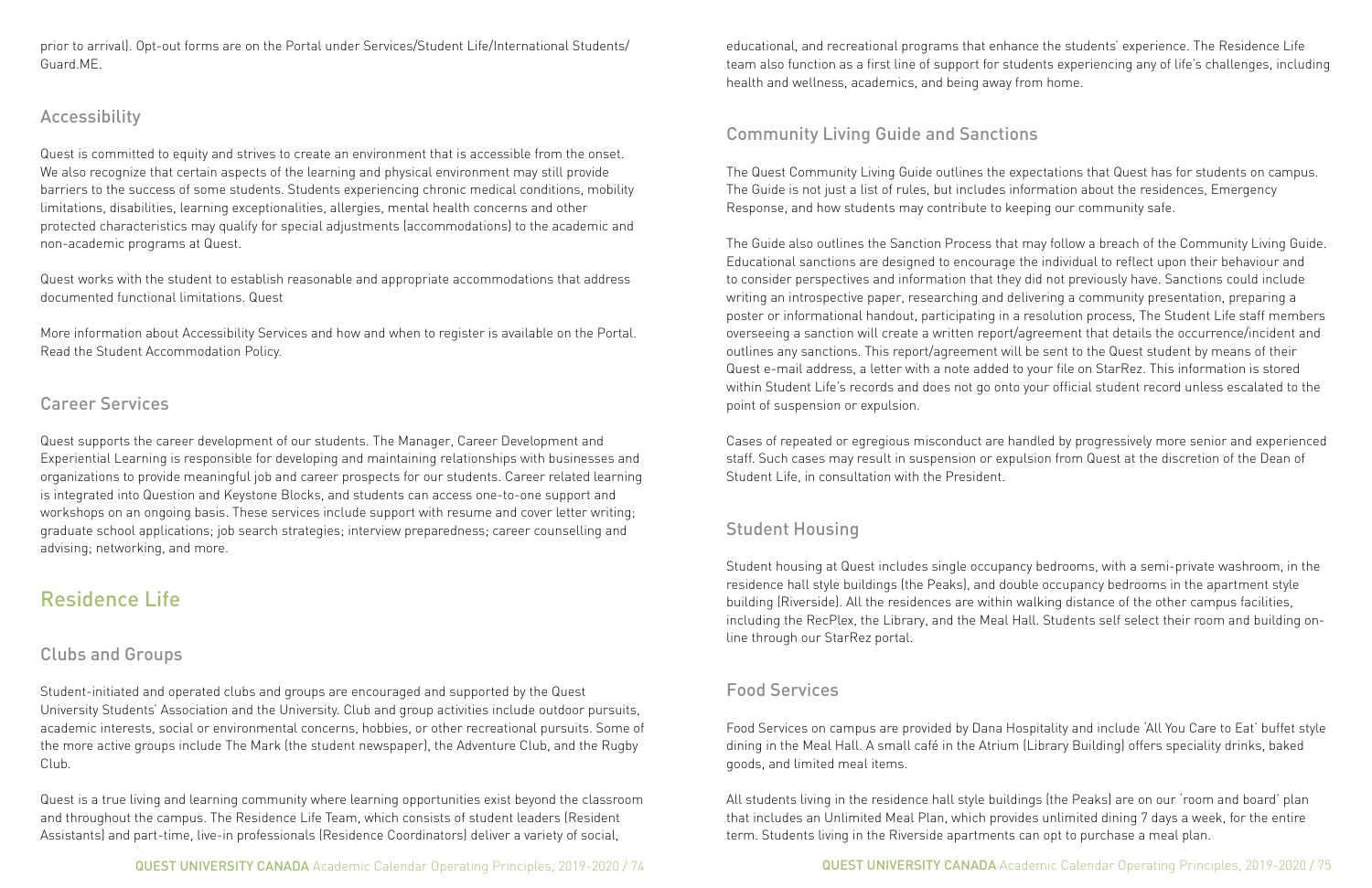#### On-campus Housing Requirement

Living on the campus is an essential aspect of the Quest experience. Quest's residence community provides many social, recreational, and educational activities that greatly contribute to student development. Students are normally required to live in on-campus housing while enrolled at Quest.

Quest may, in certain circumstances, waive this requirement. Students must submit requests in writing to the Coordinator of Campus Services and include supporting documentation. Each request will be considered on a case-by-case basis, weighing the reason for the requirement against the student's reasons for an exemption. Any and all decisions to waive the requirement will be considered exceptions, and conditions may be specified.

#### Occupancy Agreement

Students living in the residences must abide by the Occupancy Agreement and the Community Living Guide. By accepting admission to Quest and the Occupancy Agreement, students agree to reside on campus for the full academic year, unless they are participating in an approved Study Abroad or Experiential Learning Block outside of Squamish.

#### Check-in and Check-out

Students are permitted to move into their residences on the designated check-in day at the start of each term, or block. Students are required to vacate the residences by 12 p.m. on the day following the last day of classes.

#### **Breaks**

Regular campus operations cease between the end of the December Block and the beginning of the January Block (the Winter Break), and students are normally not permitted to remain in the residences during this time. Students seeking permission to remain during the break must submit a request to the Coordinator of Campus Services and include supporting documentation. Each request will be considered on a case-by-case basis. Any and all decisions to waive this requirement will be considered exceptions, and conditions may be specified. Students are not normally permitted to have guests stay in the residences with them during the break.

The residences close at the end of the April Block for the week prior to the beginning of the May Block. Students wishing to remain on the campus during this break must submit a request to the Coordinator of Campus Services

### Accommodations for Housing and Food Services

Students who have a protected characteristic (e.g. mental health concern, medical condition, physical limitation) may request a non-academic accommodation (e.g. accessible housing, access to a kitchen, reduction or exemption of the meal plan) for on-campus housing and meal plans.

Students must submit requests for a non-academic accommodation to Accessibility Services and provide supporting documentation. More information about requesting non-academic accommodations can be found on the Quest Portal.

Requests that pertain to the meal plan should be submitted as follows:

Returning/Enrolled Students: Fall Term, July 1; Spring Term, November 15; Summer Term, April 1

Incoming Students: Fall Term, at time of StarRez profile creation (typically June/July)

Meal plan related requests may be made in tandem with a request for special housing accommodations. In those cases, requests by returning students should be made two weeks in advance of the housing selection deadline (typically early March), to allow Quest to assess the request and, if appropriate and reasonable, place the student in an appropriate unit in advance of the general housing process.

Students seeking non-academic accommodations pertaining to housing and meal plans must submit an Accessibility Services Request Form for each academic year that they wish to receive accommodations. New documentation may not always be required for each request, as previously submitted documentation for permanent, chronic, and ongoing functional limitations typically do not expire from year-to-year. Read the Student Accommodation Policy.

#### Campus Events and Activities

Quest is a lively campus community with many student-coordinated activities including film screenings, charity craft fairs, theatrical productions, the recording and production of music, an international-affairs speaker series, and an active campus garden and beehive. Annual events including the Dancing Bear Music Festival and Cabaret are planned by students and funded by the Quest University Students' Association (QUSA). Any student wishing to organize an on-campus event must apply to the Ancillary Services department and must follow all of Quest's policies, procedures and guidelines if the event is approved.

#### Clubs and Groups

Student-initiated and operated clubs and groups are encouraged and supported by the Quest University Students' Association and the University. Club and group activities include outdoor pursuits, academic interests, social or environmental concerns, hobbies, or other recreational pursuits. Some of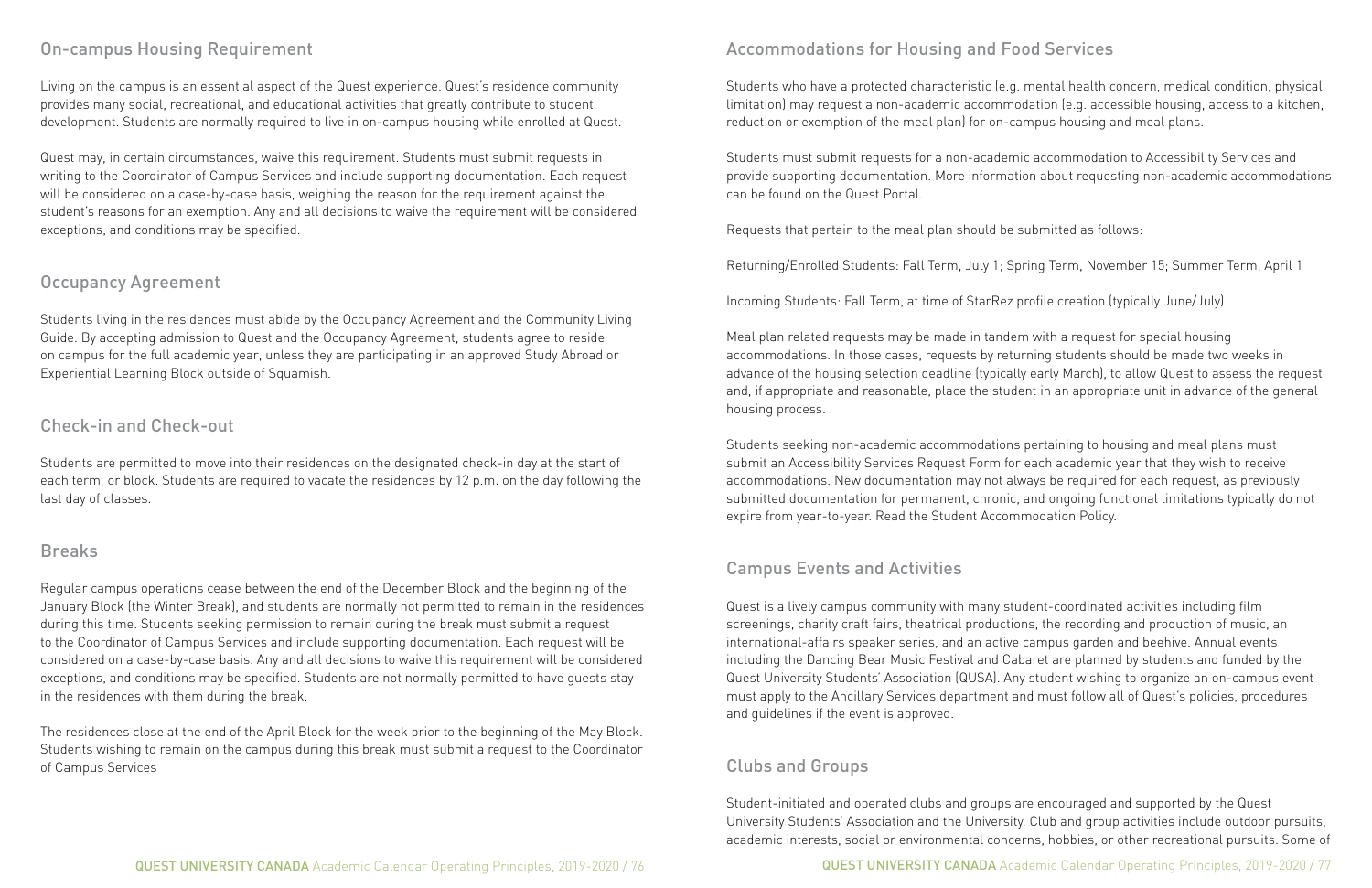the more active groups include The Mark (the student newspaper), the Adventure Club, and the Rugby Club.

# Quest University Students' Association (QUSA)

The Quest University Students' Association (QUSA) is a separately incorporated organization that represents the collective interests of the student body at Quest and liaises with the University administration, faculty, the Board of Governors, and external organizations. QUSA also oversees and provides support for various student clubs, organizes student run events, funds initiatives, and provides services that promote artistic, social, charitable and recreational experiences. More information is available on the QUSA Website: www.qusa.ca.

# ADMINISTRATIVE SERVICES

# Campus Card

All members of the Quest community are issued a Campus Card, which provides access to the buildings, including the residences, and serves as the meal card, library card, printing and photocopying card, and official Quest identification. Campus Cards are issued by the Student Life Office (for students) and Tech Support (for staff and faculty). Quest community members should keep their Campus Card on themselves at all time while on the campus and treat it as they would other forms of identification, credit, or cash. Punching a hole, excessive bending, or exposure to excessive heat may damage the card and render it inoperable. Lost Campus Cards can compromise campus safety and therefore must be promptly reported to Campus Security so the card can be deactivated. There is a \$25 fee for replacing a lost or damaged Campus Card.

# Campus Security

The Quest campus is small and walkable with most buildings connected by well-lit paths. Access to most of the facilities, including the residences, requires a Campus Card, and security personnel provide regular patrols of the campus 24 hours a day, 365 days a year. Quest community members should not give access to any secured campus buildings to unknown visitors.

# Parking on Campus

Quest is a small, low-traffic, pedestrian-friendly campus. Walkways connect the main buildings, including most of the residences, and reduce the need for vehicular traffic around the campus. Members of the Quest community are permitted to park personal vehicles on campus in the designated parking lots. All vehicles parked on the campus must be registered with the University. There is a low monthly fee for parking a vehicle on the campus. More information about parking on the campus and vehicle registration is available on the Quest Portal.

# Information Technology

Quest's IT Services provides a technical support helpdesk for students, and offers support for faculty, staff and visitors. IT Services is responsible for the day-to-day operation of the campus networks, internet access via a campus-wide wireless network, email system, the internal and some external service websites, student printing services, campus-wide security systems and more. IT also provides loaner pools of equipment for students and staff. The campus network provides high-speed connectivity (wired and wireless) from all University buildings. Students are assigned a login ID that is maintained for the duration of active enrolment and that provides access to the internet, email and various software applications.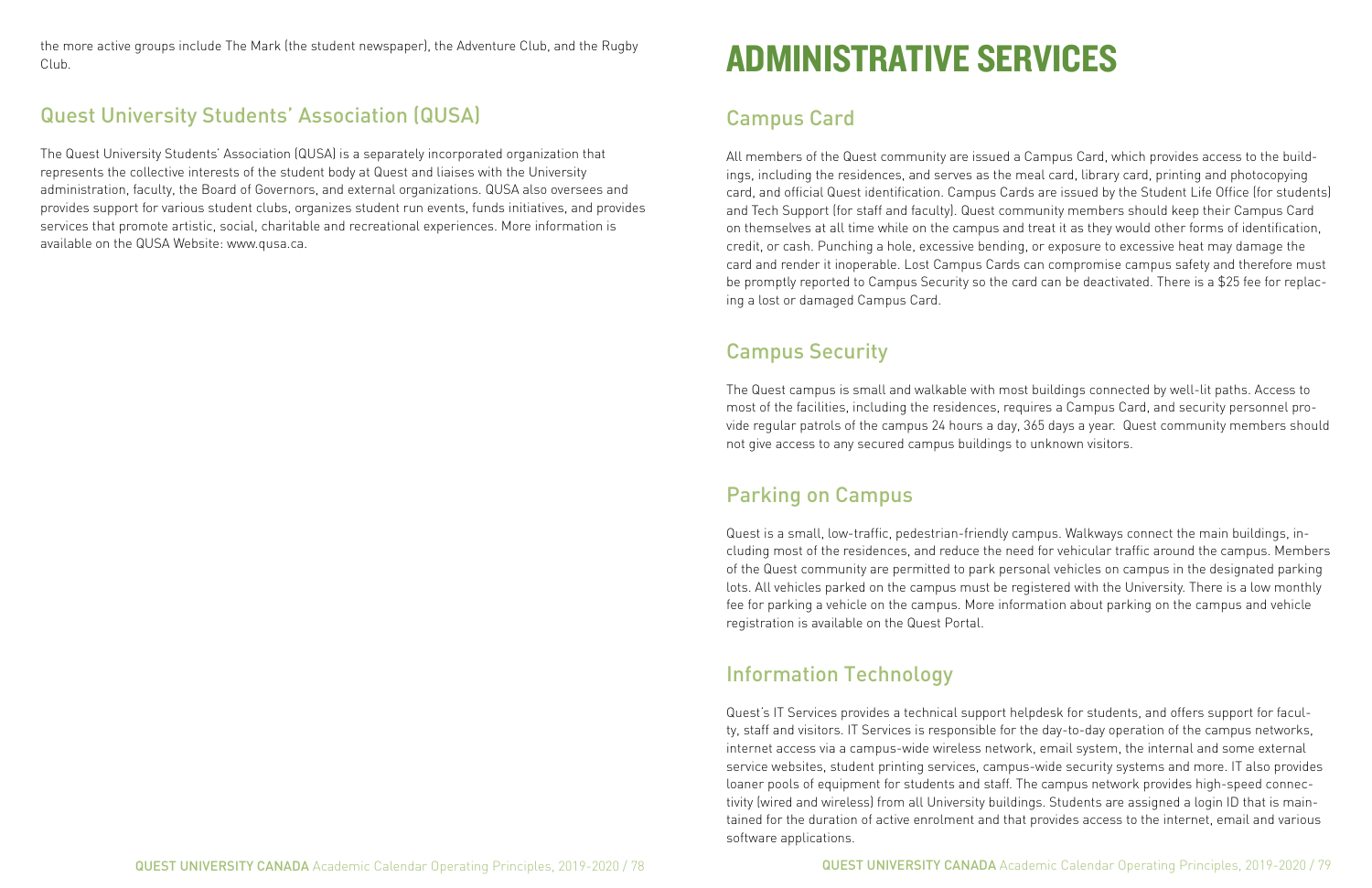Quest uses IT tools to facilitate online access to student records, class data and collaboration information. SelfService allows students to register for classes, review grades, request transcripts, check current account balance, and share pertinent data with their parents and guardians. Moodle serves as a course management system, facilitating information sharing between students and Tutors. The Portal allows students and staff to inform the campus community about events, provide documentation (forms, procedures, and policies), and respond to surveys; it also allows students to request items such as loaner laptops.

A full, List of Policies can be found on the Quest Portal  $\rightarrow$  Home  $\rightarrow$  University Policies. The most up-to-date versions of policies and documents can be found on the Quest Website under Academics on the Catalogue, Calendar & Policies page.

All students are required to bring a laptop to campus that meets or exceeds Quest's minimum performance specifications. Each student should be the sole user of their laptop, which should be protected via a personal software-based firewall and antivirus suite.

# UNIVERSITY POLICIES AND OPERATING PRINCIPLES

# Academic Freedom

The fulfillment of the mandate of Quest University Canada is dependent upon its academic community having the protection of academic freedom. The common good of society depends upon the search for knowledge, and its free exposition and application. Academic freedom is essential to these purposes in the teaching, learning, research and service functions of the University.

# Human Rights Policy

Quest is an academic community dedicated to the pursuit of truth through teaching, research and service. Quest has a profound commitment to every person's value, dignity and potential, and believes these can only be achieved in an environment that recognizes and supports every person's human rights. The Quest Board of Governors developed and adopted a Human Rights Policy, updated in April 2014.

# Personal Information Protection Policy

At Quest, we are committed to providing individuals who belong to or seek to join the academic community, whether as students or employees, with the opportunity to enjoy the benefits of participation in a vibrant and innovative academic environment. Providing this opportunity requires Quest to collect, use and disclose personal information about members and prospective members of this academic community. Protecting such personal information is one of Quest's highest priorities. Accordingly, Quest manages the collection, use and disclosure of personal information using best practices derived from British Columbia's Personal Information Protection Act (PIPA).

#### Notice of Disclosure of Personal Information to Citizenship and Immigration Canada

Citizenship and Immigration Canada requires colleges and universities to report annually on students who are not Canadian citizens or permanent residents, and who are studying at a Canadian postsecondary institution on a study permit. Quest will report on continued enrolment and academic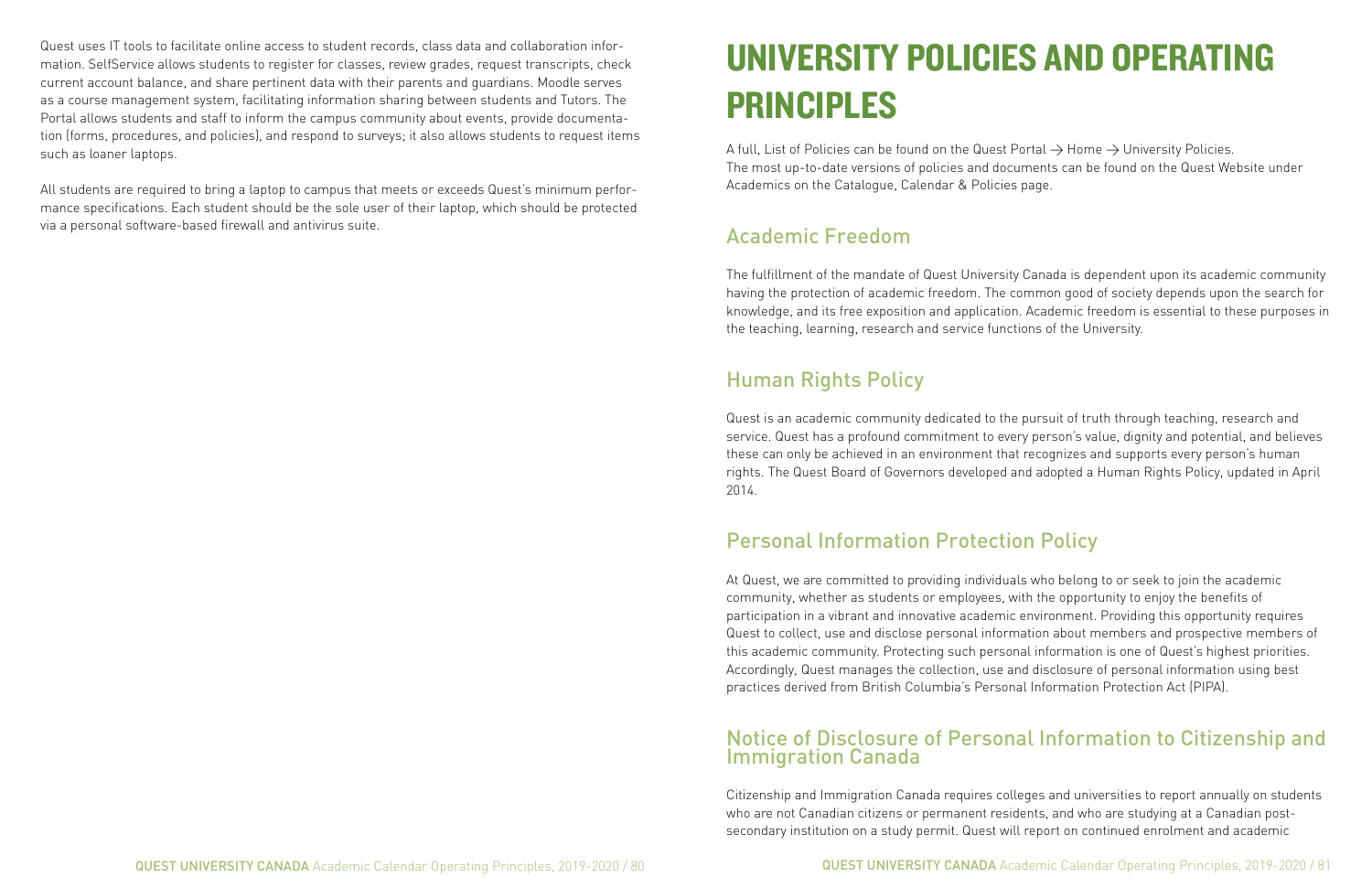status for each student to Citizenship and Immigration Canada. Further details are available at the Citizenship and Immigration Canada website.

# Research Ethics Board

Quest Research Ethics Board ensures that all research and projects involving human participants conducted by employees or students complies with the Government of Canada's Tri-Council Policy Statement on Ethical Conduct for Research Involving Humans (revision 2). The REB meets on the last Monday of each Block. Applications for consideration at that meeting must be submitted to reb@ questu.ca no later than 5 p.m. the previous Monday. Prior to submission of a proposal to the REB, researchers must complete the TCPS 2 online tutorial using their institutional email to register for the online course (tcps2core.ca/welcome). Exemption Requests must be submitted no later than 5 p.m. on the second Monday of the Block; the online tutorial is not required for Exemption Requests. Individuals interested in doing research at Quest are encouraged to send questions to the Chair of the Research Ethics Board (REB) at reb@questu.ca.

# Limit of the University's Responsibility

- Submit for credit only that work which is their own, unless authorized to do otherwise
- Acknowledge the use of others' work by documenting sources in acceptable ways (e.g., using footnotes and bibliographies)
- Avoid submitting substantially the same assignment for credit in more than one course unless explicitly permitted to do so
- Conduct themselves in a manner wholly consistent with the principle of academic integrity when completing assignments, tests and examinations
- Discourage academic dishonesty in others

Quest accepts no responsibility for the interruption or continuance of any class or course of instruction as a result of nature and natural causes, fire, riot, strike or any cause beyond its control.

- Treat others with fairness and respect
- Respect the property of others
- 
- Avoid behaviours that could endanger or harass others
- Discourage inappropriate social conduct in others
- Respect established civil and criminal statutes

# Quest Honour Principle and Protocol

#### Honour Principle

Quest is an educational community committed to the fundamental principles of honesty, trustworthiness, fairness and respect as they apply to both academic and non-academic endeavours. As members of this community, students, faculty and staff accept personal responsibility for the integrity of their work and the consequences of their behaviour. Each member agrees to behave honourably and to uphold the highest standards of intellectual and social conduct in the interests of sustaining a vibrant and supportive environment in which to live, learn and work.

With respect to academic integrity, the Quest Honour Principle charges students to:

With respect to social conduct, the Quest Honour Principle charges students to:

• Accept and uphold the rights of others to an environment conducive to living and learning

#### Honour Principle Foundations

1. Quest's primary purpose for governing academic and other non-academic behaviour is to promote the personal, educational and social development of our students. 2. Quest is committed to the principle of academic integrity, itself grounded in the fundamental values of honesty, trust, fairness, respect and responsibility in all academic work. 3. With the pursuit of learning comes the expectation that individuals will develop high standards of personal conduct. Consequently, we hold students accountable for violations of Quest regulations, and apply the principles of restorative justice to ensure the orderly functioning of Quest and to protect

the Quest community and its integrity.

4. The Honour Principle establishes for members of the Quest community the general obligation to maintain the highest standards of academic honesty and to conduct themselves according to standards of respectful and responsible behaviour.

5. Quest values the rights and freedoms of the individual and protection against discrimination or harassment for each person. Accordingly, Quest fosters and promotes the following rights, freedoms and values:

a. Legal Rights: Students enjoy the rights and freedoms recognized by law subject only to such reasonable restrictions on those rights and freedoms as are necessary to ensure the advancement of the community values inherent in the Honour Principle.

b. Freedom from Discrimination: Discrimination at Quest on the basis of race, national or ethnic origin, colour, religion, gender, age, physical disability, marital status, place of origin, gender, family status, source of income, and sexual orientation is prohibited, as are all other unjust forms of discrimination.

c. Freedom from Harassment and Sexual Harassment: Quest strives to create an atmosphere free from behaviour which is reasonably interpreted as offensive, including, but not limited to, remarks, jokes, or actions which demean another person or deny individuals their dignity and respect.

d. Positive Academic Environment: Quest students participate in an environment that supports intellectual inquiry as well as the exchange and examination of diverse ideas. These activities are to take place in and outside of the classroom and in a respectful environment.

e. Discipline: Contraventions of this Honour Principle and other relevant documents will be dealt with in a timely manner under the policies and procedures determined by the governing bodies of Quest.